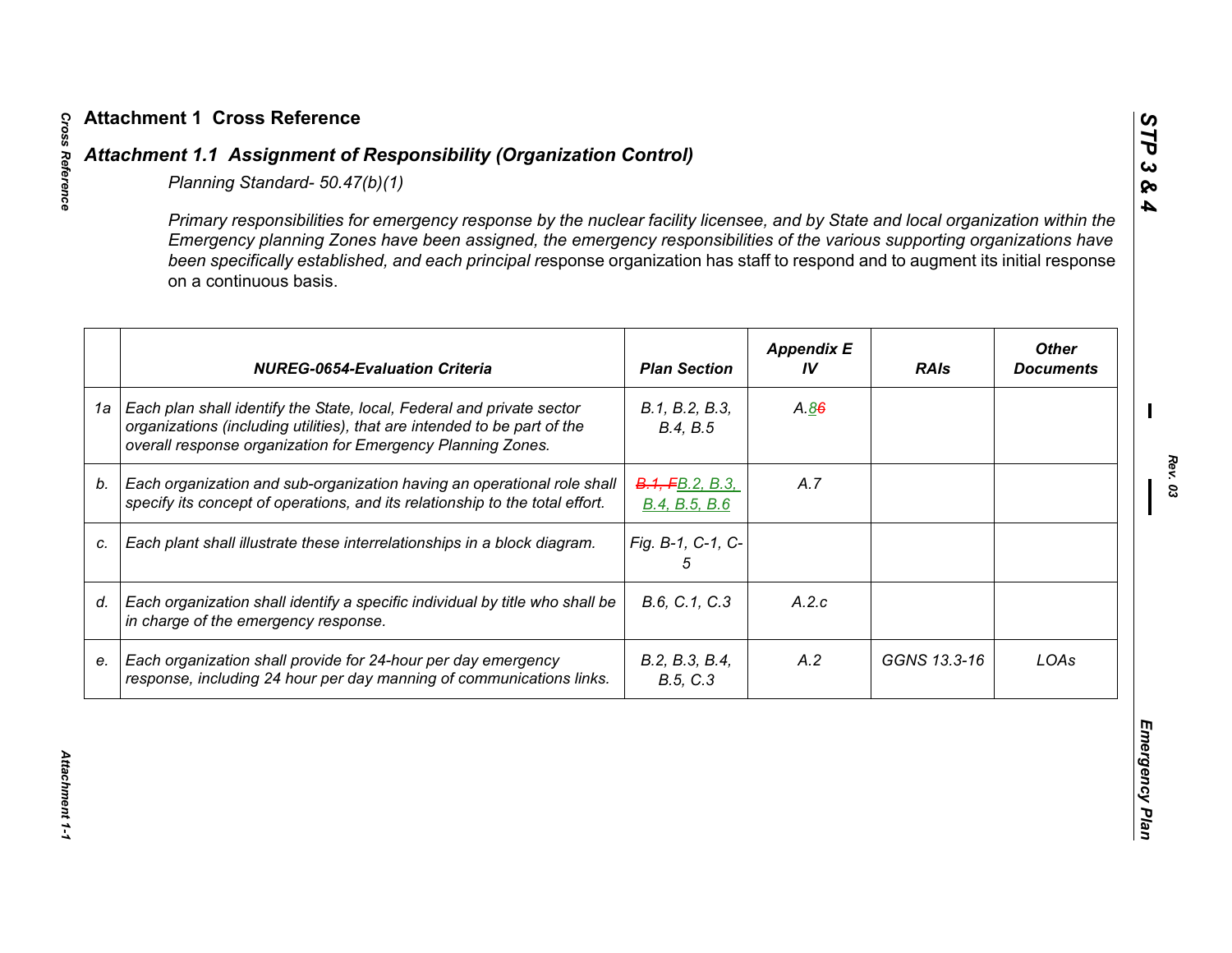|    | <b>NUREG-0654-Evaluation Criteria</b>                                                                                                                                                                                                                                                                                                                                                                                                                                                                                                                                                                                                                                                                                                                                                                                                                                   | <b>Plan Section</b>                                                       | <b>Appendix E</b><br>IV | <b>RAIs</b>                  | <b>Other</b><br><b>Documents</b> |
|----|-------------------------------------------------------------------------------------------------------------------------------------------------------------------------------------------------------------------------------------------------------------------------------------------------------------------------------------------------------------------------------------------------------------------------------------------------------------------------------------------------------------------------------------------------------------------------------------------------------------------------------------------------------------------------------------------------------------------------------------------------------------------------------------------------------------------------------------------------------------------------|---------------------------------------------------------------------------|-------------------------|------------------------------|----------------------------------|
| 2а | Each organization shall specify the functions and responsibilities for<br>major elements and key individuals by title, of emergency response,<br>including the following: Command and Control, Alerting and Notification,<br>Communications, Public Information, Accident Assessment, Public<br>Health and Sanitation, Social Services, Fire and Rescue, Traffic Control,<br>Emergency Medical Services, Law Enforcement, Transportation,<br>Protective Response (including authority to request Federal assistance<br>and to initiate other protective actions), and Radiological Exposure<br>Control. The description of these functions shall include a clear and<br>concise summary such as a table of primary and support responsibilities<br>using the agency as one axis, and the function as the other. (See<br>Section B for licensee).                        | B.1, B.2, B.3,<br>B.4, C.2, C.3, E,<br>G, H, K<br>Table B-1<br>Figure B-1 | A.4                     | GGNS 13.3-13<br>GGNS 13.3-14 |                                  |
| b. | Each plan shall contain (by reference to specific acts, codes or statutes)<br>the legal basis for such authorities.                                                                                                                                                                                                                                                                                                                                                                                                                                                                                                                                                                                                                                                                                                                                                     | <b>State Plan</b>                                                         |                         |                              |                                  |
| 3. | Each plan shall include written agreements referring to the concept of<br>operations developed between Federal, State, and local agencies and<br>other support organizations having an emergency response role within<br>the Emergency Planning Zones. The agreements shall identify the<br>emergency measures to be provided and the mutually acceptable<br>criteria for their implementation, and specify the arrangements for<br>exchange of information. These agreements may be provided in an<br>appendix to the plan or the plan itself may contain descriptions of these<br>matters and a signature page in the plan may serve to verify the<br>agreements. The signature page format is appropriate for organizations<br>where response functions are covered by laws, regulations or executive<br>orders where separate written agreements are not necessary. | A, B                                                                      |                         | GGNS 13.3-7                  | LOAs                             |
| 4. | Each principal organization shall be capable of continuous (24-hour)<br>operations for a protracted period. The individual in the principal<br>organization who will be responsible for assuring continuity of resources<br>(technical, administrative, and material) shall be specified by title.                                                                                                                                                                                                                                                                                                                                                                                                                                                                                                                                                                      | B.4, C.1, C.3,<br>C.4                                                     |                         |                              |                                  |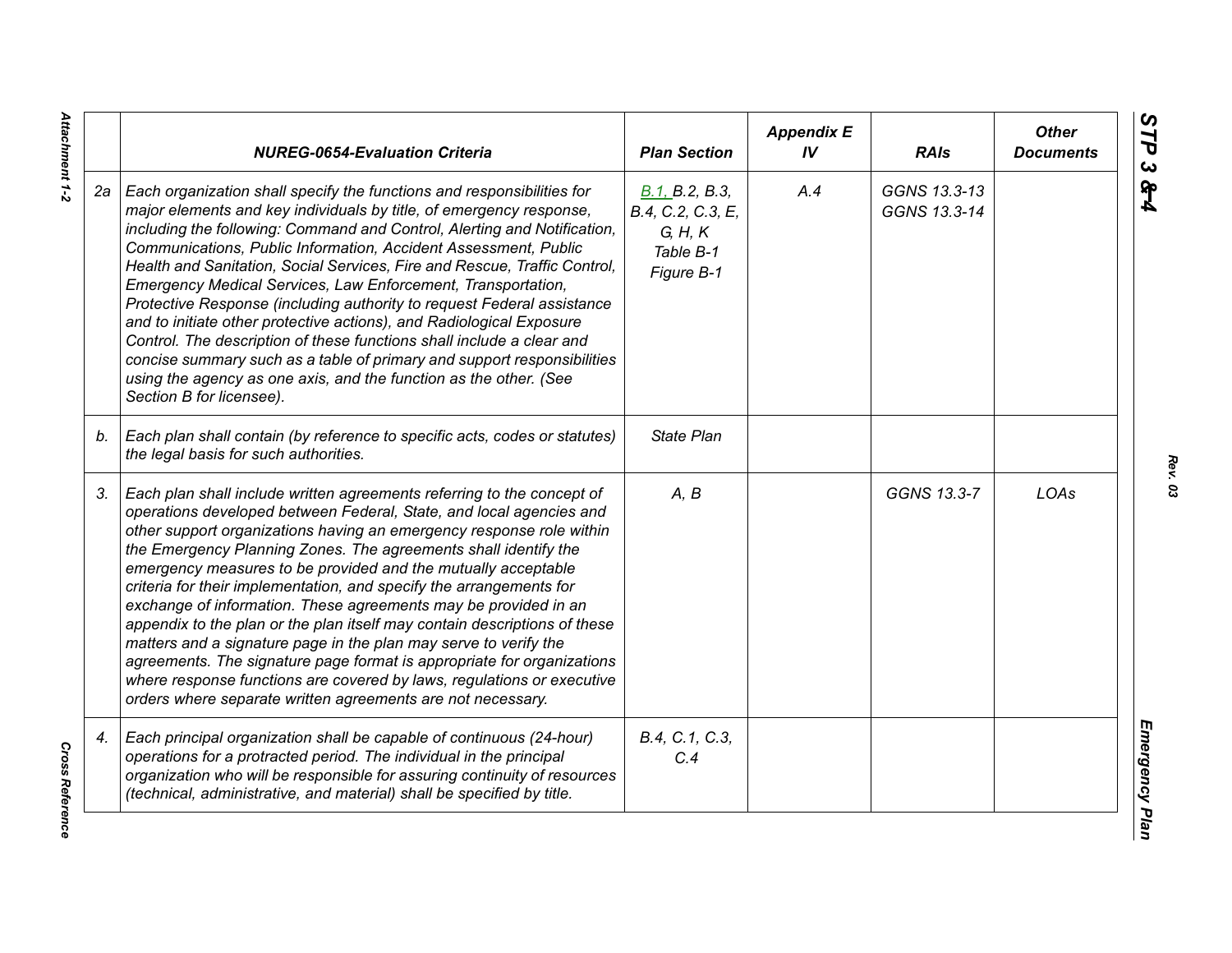| On-shift facility licensee responsibilities for emergency response are unambiguously defined, adequate staffing to provide initial<br>facility accident response in key functional areas is maintained at all times, timely augmentation of response capabilities is<br>available, and the interfaces among various onsite response activities and offsite support and response activities are specified.                      |                                        |                         |             |                                  |
|--------------------------------------------------------------------------------------------------------------------------------------------------------------------------------------------------------------------------------------------------------------------------------------------------------------------------------------------------------------------------------------------------------------------------------|----------------------------------------|-------------------------|-------------|----------------------------------|
| <b>NUREG-0654-Evaluation Criteria</b>                                                                                                                                                                                                                                                                                                                                                                                          | <b>Plan Section</b>                    | <b>Appendix E</b><br>IV | <b>RAIs</b> | <b>Other</b><br><b>Documents</b> |
| Each licensee shall specify the onsite emergency organization of plant<br>staff personnel for all shifts and its relation to the responsibilities and<br>duties of the normal staff complement.                                                                                                                                                                                                                                | C.3<br>1.1, 2.1                        | A.2.a<br>A.2.b          | VEGP 13.3-8 | GL 82-33                         |
| Each licensee shall designate an individual as emergency coordinator<br>who shall be on shift at all times and who shall be the authority and<br>responsibility to immediately and unilaterally initiate any emergency<br>actions, including providing protective action recommendations to<br>authorities responsible for implementing offsite emergency measures.                                                            | C.1, C.2, C.3,<br>C.4.1, C.4.9         | A.2.c                   |             |                                  |
| Each licensee shall identify a line of succession for the emergency<br>coordinator position and identify the specific conditions for higher level<br>utility officials assuming this function.                                                                                                                                                                                                                                 | C. C.3, C.3.1,<br>C.4, C.4.1,<br>C.4.9 |                         |             |                                  |
| Each licensee shall establish the functional responsibilities assigned to<br>the emergency coordinator and shall clearly specify which<br>responsibilities may not be delegated to other elements of the<br>emergency organization. Among the responsibilities which may not be<br>delegated shall be the decision to notify and to recommend protective<br>actions to authorities responsible for offsite emergency measures. | C.2                                    |                         |             |                                  |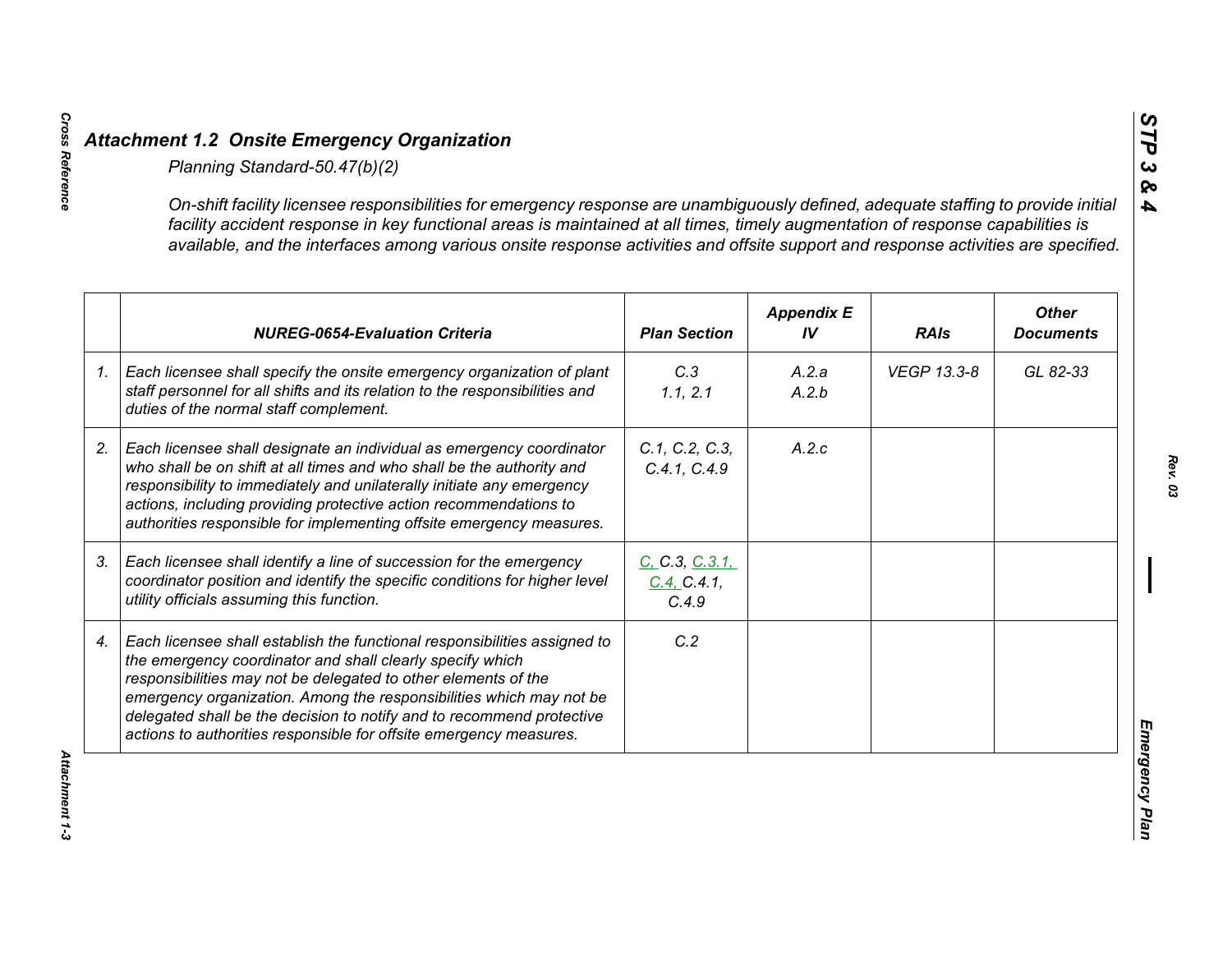|    | <b>NUREG-0654-Evaluation Criteria</b>                                                                                                                                                                                                                                                                                                                                                                                                                                                                                                                                                                                                                                                                                                    | <b>Plan Section</b>      | <b>Appendix E</b><br>IV | <b>RAIs</b> | <b>Other</b><br><b>Documents</b> |
|----|------------------------------------------------------------------------------------------------------------------------------------------------------------------------------------------------------------------------------------------------------------------------------------------------------------------------------------------------------------------------------------------------------------------------------------------------------------------------------------------------------------------------------------------------------------------------------------------------------------------------------------------------------------------------------------------------------------------------------------------|--------------------------|-------------------------|-------------|----------------------------------|
| 5. | Each licensee shall specify the positions or title and major tasks to be<br>performed by the persons to be assigned to the functional areas of<br>emergency activity. For emergency situations, specific assignments<br>shall be made for all shifts and for plant staff members, both onsite and<br>away from the site. These assignments shall cover the emergency<br>functions in Table B-1 entitled, Minimum Staffing Requirements for<br>Nuclear Power Plant Emergencies. The minimum on-shift staffing levels<br>shall be as indicated in Table B-1. The licensee must be able to augment<br>on-shift capabilities within a short period after declaration of an<br>emergency. This capability shall be as indicated in Table B-1. | C.3, C.4, Table<br>$C-1$ | A.2<br>A.3<br>B.4       |             | GL 82-33                         |
| 6. | Each licensee shall specify the interfaces between and among the<br>onsite functional areas of emergency activity, licensee headquarters<br>support, local services support, and State and local government<br>response organization. This shall be illustrated in a block diagram and<br>shall include the onsite technical support center and the operational<br>support (assembly) center and the licensee's near-site Emergency<br>Operations Facility (EOF).                                                                                                                                                                                                                                                                        | Figure F-1               | A.3                     |             |                                  |
| 7. | Each licensee shall specify the management, administrative, and<br>technical support personnel who will augment the plant staff as specified<br>in the table entitled Minimum Staffing Requirements for Nuclear Power<br>Plant Emergencies, (Table B-1) and in the following areas:                                                                                                                                                                                                                                                                                                                                                                                                                                                      | C.4<br>Table C-1         | A.5                     |             |                                  |
| a. | logistics support for emergency personnel, e.g., transportation,<br>communications, temporary quarters, food and water, sanitary<br>facilities in the field, and special equipment and supplies<br>procurement;                                                                                                                                                                                                                                                                                                                                                                                                                                                                                                                          | G.4.7.<br>4.12F.8.3      | A.5                     |             |                                  |
| b. | technical support for planning and reentry/recovery operations;                                                                                                                                                                                                                                                                                                                                                                                                                                                                                                                                                                                                                                                                          | L.6                      | H                       |             |                                  |
| c. | management level interface with governmental authorities, and                                                                                                                                                                                                                                                                                                                                                                                                                                                                                                                                                                                                                                                                            | C.4.9, C.4.13            | E.9                     |             |                                  |

**Cross Reference** *Cross Reference*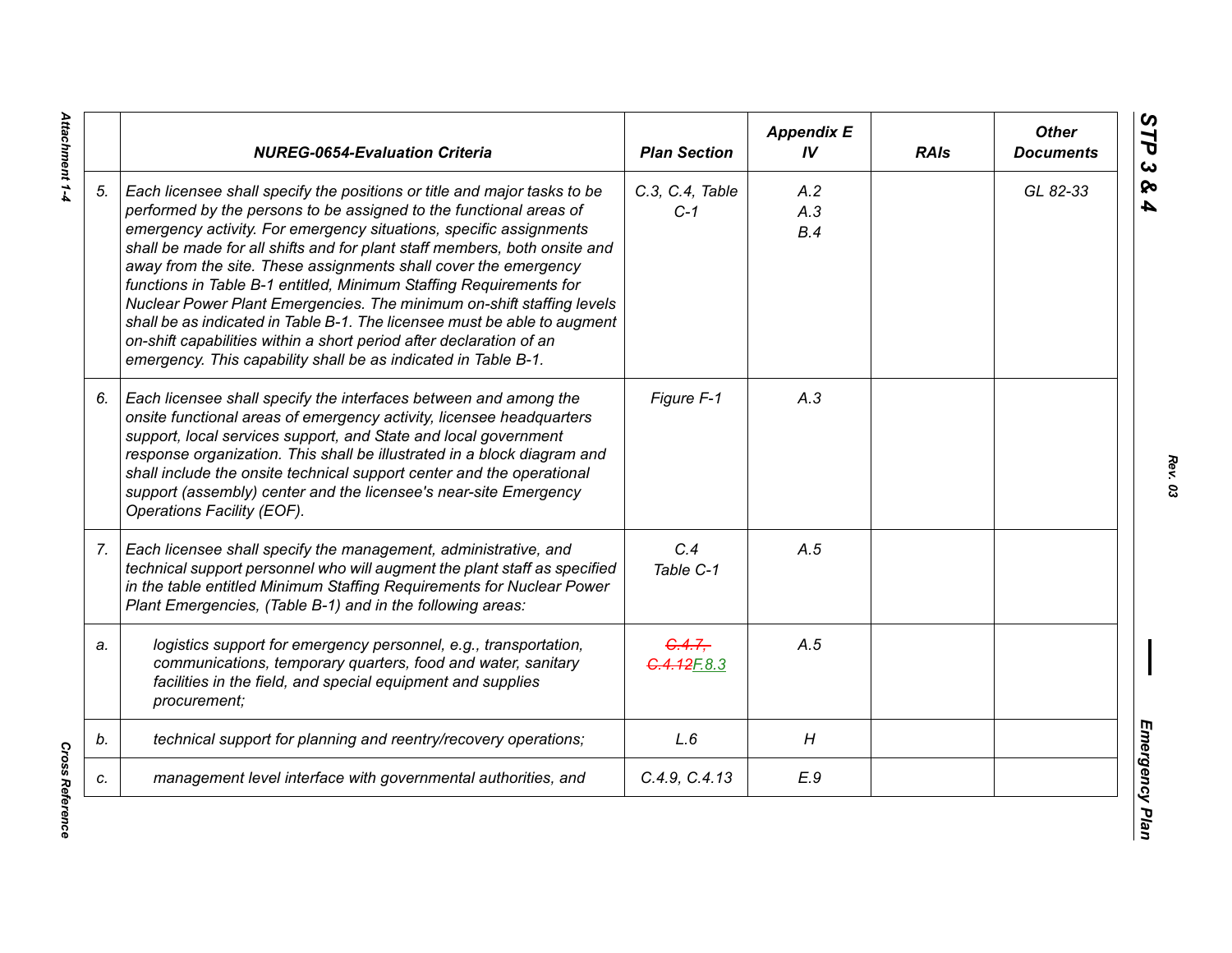| release of information to news media during an emergency<br>K.5, K.7, K.8<br>(coordinated with governmental authorities).<br>B.5<br>Each licensee shall specify the contractor and private organizations who<br>A.5<br>may be requested to provide technical assistance to and augmentation<br>of the emergency organization.<br>Each licensee shall identify the services to be provided by local<br>B.4, B.5, B.5.7,<br>A.6<br>agencies for handling emergencies, e.g., police, ambulance, medical,<br>J.5<br>hospital, and fire-fighting organizations shall be specified. The licensee<br>shall provide for transportation and treatment of injured personnel who<br>may also be contaminated. Copies of the arrangements and agreements<br>reached with contractor, private, and local support agencies shall be | appended to the plan. The agreements shall delineate the authorities,<br>responsibilities, and limits on the actions of the contractor, private<br>organization, and local services support groups. |    | <b>NUREG-0654-Evaluation Criteria</b> | <b>Plan Section</b> | <b>Appendix E</b><br>IV | <b>RAIs</b> | <b>Other</b><br><b>Documents</b> |
|-----------------------------------------------------------------------------------------------------------------------------------------------------------------------------------------------------------------------------------------------------------------------------------------------------------------------------------------------------------------------------------------------------------------------------------------------------------------------------------------------------------------------------------------------------------------------------------------------------------------------------------------------------------------------------------------------------------------------------------------------------------------------------------------------------------------------|-----------------------------------------------------------------------------------------------------------------------------------------------------------------------------------------------------|----|---------------------------------------|---------------------|-------------------------|-------------|----------------------------------|
|                                                                                                                                                                                                                                                                                                                                                                                                                                                                                                                                                                                                                                                                                                                                                                                                                       |                                                                                                                                                                                                     | d. |                                       |                     |                         |             |                                  |
|                                                                                                                                                                                                                                                                                                                                                                                                                                                                                                                                                                                                                                                                                                                                                                                                                       |                                                                                                                                                                                                     | 8. |                                       |                     |                         |             |                                  |
|                                                                                                                                                                                                                                                                                                                                                                                                                                                                                                                                                                                                                                                                                                                                                                                                                       |                                                                                                                                                                                                     | 9. |                                       |                     |                         |             |                                  |
|                                                                                                                                                                                                                                                                                                                                                                                                                                                                                                                                                                                                                                                                                                                                                                                                                       |                                                                                                                                                                                                     |    |                                       |                     |                         |             |                                  |
|                                                                                                                                                                                                                                                                                                                                                                                                                                                                                                                                                                                                                                                                                                                                                                                                                       |                                                                                                                                                                                                     |    |                                       |                     |                         |             |                                  |
|                                                                                                                                                                                                                                                                                                                                                                                                                                                                                                                                                                                                                                                                                                                                                                                                                       |                                                                                                                                                                                                     |    |                                       |                     |                         |             |                                  |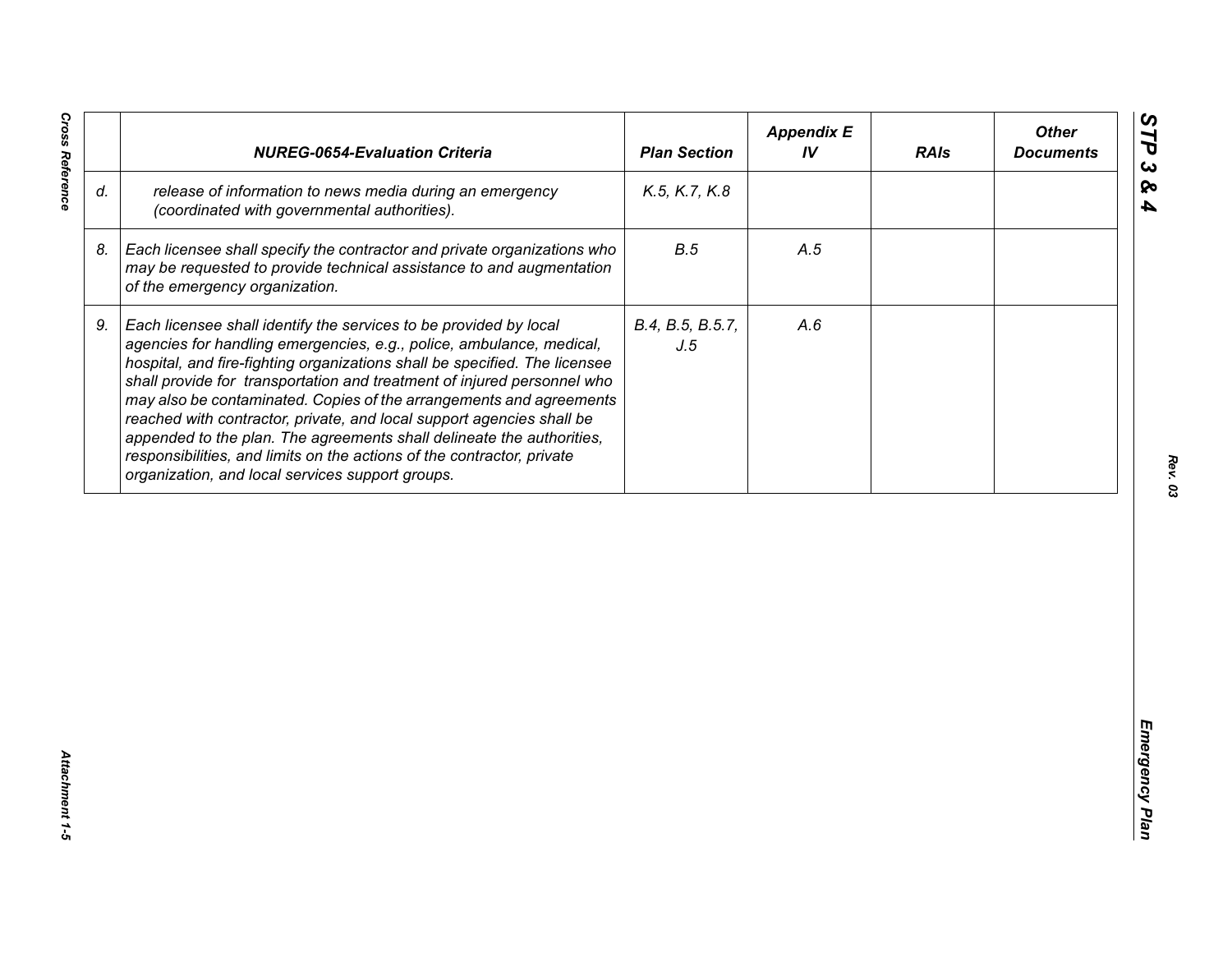|    | Planning Standard- 50.47(b)(3)                                                                                                                                                                                                                                                                                                                                                                                                               |                                                 |                         |              |                                  |
|----|----------------------------------------------------------------------------------------------------------------------------------------------------------------------------------------------------------------------------------------------------------------------------------------------------------------------------------------------------------------------------------------------------------------------------------------------|-------------------------------------------------|-------------------------|--------------|----------------------------------|
|    | Arrangement for requesting and effectively using assistance resources have been made, arrangements to accommodate State<br>and local staff at the licensee's near-site Emergency Operations Facility have been made, and other organizations capable of<br>augmenting the planned response have been identified.                                                                                                                             |                                                 |                         |              |                                  |
|    | <b>NUREG-0654-Evaluation Criteria</b>                                                                                                                                                                                                                                                                                                                                                                                                        | <b>Plan Section</b>                             | <b>Appendix E</b><br>IV | <b>RAIs</b>  | <b>Other</b><br><b>Documents</b> |
| 1. | The Federal government maintains in-depth capability to assist<br>licensees, States and local government through the Federal<br>Radiological Monitoring and Assessment Plan (formerly Radiological<br>Assistance Plan (RAP) and Interagency Radiological Assistance Plan<br>(IRAP)). Each State and licensee shall make provisions for incorporating<br>the Federal response capability into its operation plan, including the<br>following: |                                                 |                         |              |                                  |
| a. | specific persons by title authorized to request Federal assistance;<br>see A.1.d., A.2.a.                                                                                                                                                                                                                                                                                                                                                    | B.4.10                                          | A.8                     | VEGP 13.3-39 |                                  |
| b. | specific Federal resources expected, including expected times of<br>arrival at specific nuclear facility sites; and                                                                                                                                                                                                                                                                                                                          | B.4.10, B.4.11,<br>B.4.12                       |                         | GGNS 13.3-10 |                                  |
| C. | specific licensee, State and local resources available to support the<br>Federal response, e.g., air fields, command posts, telephone lines,<br>radio frequencies and telecommunications centers.                                                                                                                                                                                                                                            | G.4, G.6, $G.8$ ,<br>G.13, G.14<br>Addendum E-1 |                         |              |                                  |
|    | 2a.   Each principal offsite organization may dispatch representatives to the<br>licensee's near-site Emergency Operations Facility. (State technical<br>analysis representative at the near site EOF are preferred.)                                                                                                                                                                                                                        | B.2.1, G.8                                      |                         |              |                                  |
| b. | The licensee shall prepare for the dispatch of a representative to<br>principal offsite governmental emergency operations centers.                                                                                                                                                                                                                                                                                                           | G.7                                             |                         |              |                                  |

Attachment 1-6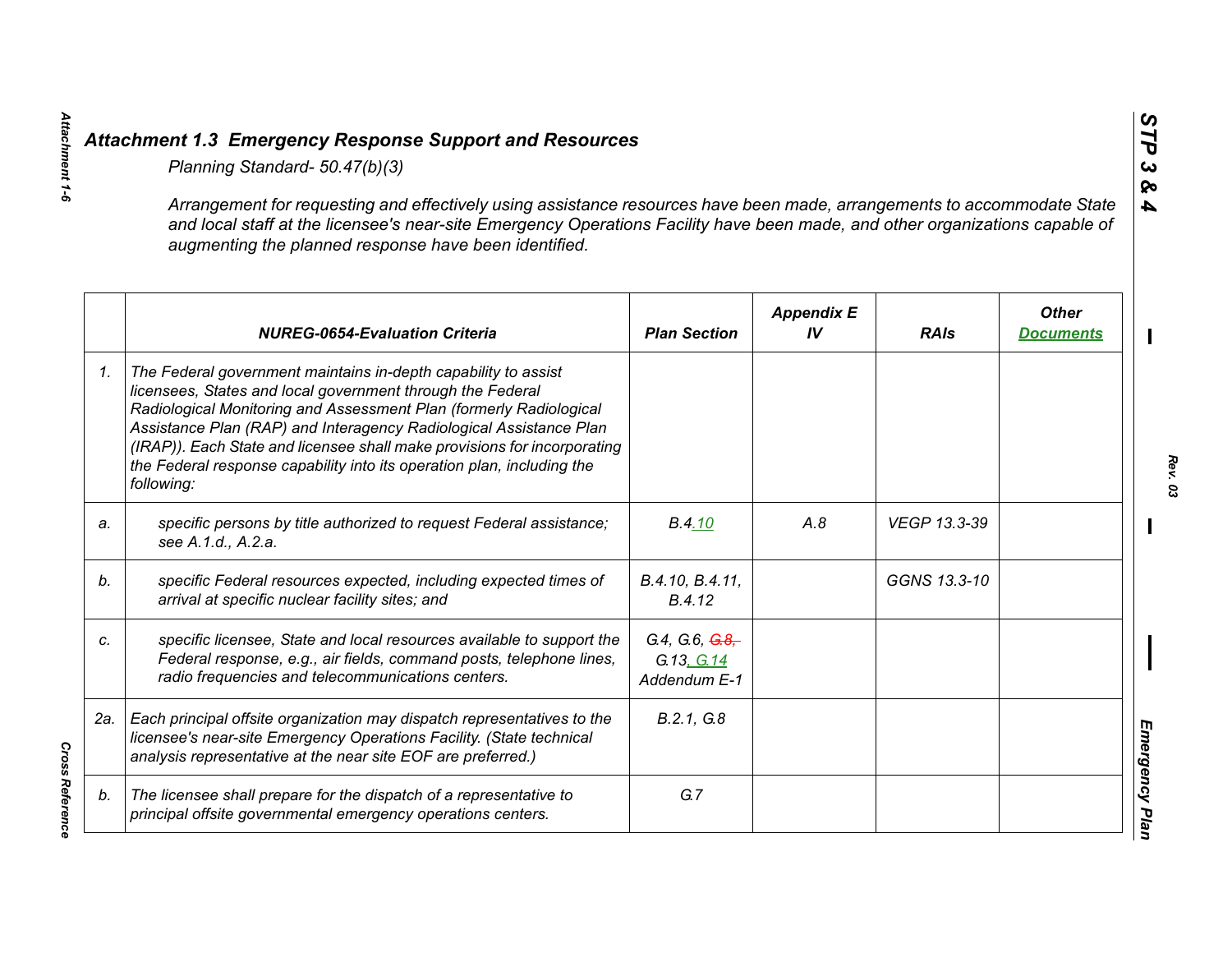| <b>Cross Reference</b> | <b>NUREG-0654-Evaluation Criteria</b>                                                                                                                                                                                                                       | <b>Plan Section</b>             | <b>Appendix E</b><br>IV | <b>RAIs</b>                               | <b>Other</b><br><b>Documents</b> |
|------------------------|-------------------------------------------------------------------------------------------------------------------------------------------------------------------------------------------------------------------------------------------------------------|---------------------------------|-------------------------|-------------------------------------------|----------------------------------|
| 3.                     | Each organization shall identify radiological laboratories and their<br>general capabilities and expected availability to provide radiological<br>monitoring and analyses services which can be used in an emergency.                                       | G.9, J.12<br>Table H-1          |                         | GGNS 13.3-7                               |                                  |
| 4.                     | Each organization shall identify nuclear and other facilities,<br>organizations or individuals which can be relied upon in an emergency<br>to provide assistance. Such assistance shall be identified and supported<br>by appropriate letters of agreement. | B.2, B.3, B.4,<br>B.5, B.6, G.9 |                         | VEGP 13.3-1<br>VEGP 13.3-2<br>GGNS 13.3-9 |                                  |
|                        |                                                                                                                                                                                                                                                             |                                 |                         |                                           |                                  |
|                        |                                                                                                                                                                                                                                                             |                                 |                         |                                           |                                  |
|                        |                                                                                                                                                                                                                                                             |                                 |                         |                                           |                                  |
|                        |                                                                                                                                                                                                                                                             |                                 |                         |                                           |                                  |
|                        |                                                                                                                                                                                                                                                             |                                 |                         |                                           |                                  |
|                        |                                                                                                                                                                                                                                                             |                                 |                         |                                           |                                  |
| Attachment 1-7         |                                                                                                                                                                                                                                                             |                                 |                         |                                           |                                  |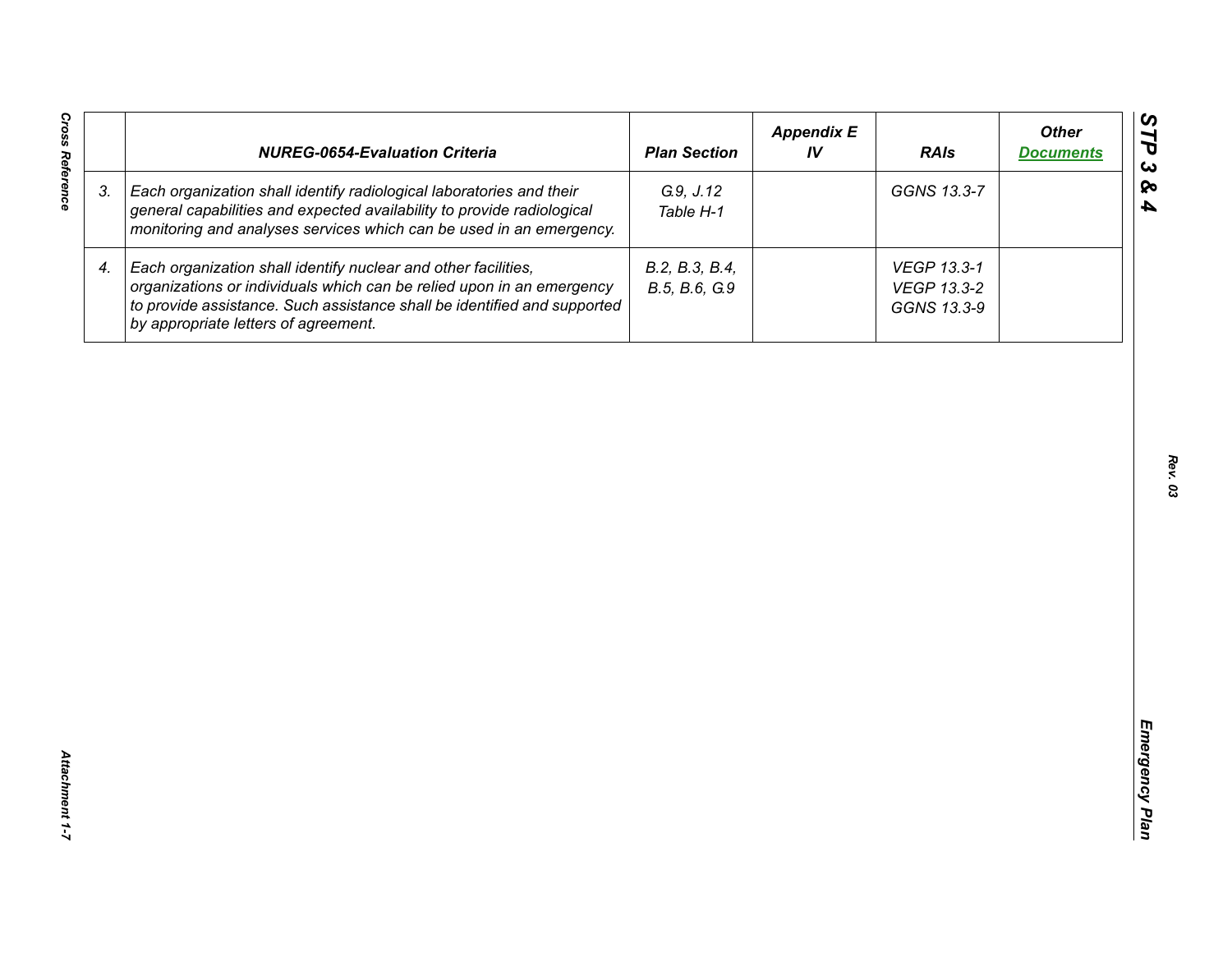| parameters, is in use of the nuclear facility licensee, and State and local response plans call for reliance on information provided<br>by facility licensees for determinations of minimum initial offsite response measures.                                                                                                                                                                |                                                        |                         |                                                             |                                  |
|-----------------------------------------------------------------------------------------------------------------------------------------------------------------------------------------------------------------------------------------------------------------------------------------------------------------------------------------------------------------------------------------------|--------------------------------------------------------|-------------------------|-------------------------------------------------------------|----------------------------------|
| <b>NUREG-0654-Evaluation Criteria</b>                                                                                                                                                                                                                                                                                                                                                         | <b>Plan Section</b>                                    | <b>Appendix E</b><br>IV | <b>RAIs</b>                                                 | <b>Other</b><br><b>Documents</b> |
| An emergency classification and emergency action level scheme as set<br>forth in Appendix 1 must be established by the licensee. The specific<br>instruments, parameters or equipment status shall be shown for<br>establishing each emergency class, in the in-plant emergency<br>procedures. The plan shall identify the parameter values and equipment<br>status for each emergency class. | Table D-1<br>Table D-2<br>(Generalized<br>Description) | B.1                     | VEGP 13.3-3<br>GGNS 13.3-18<br>GGNS 13.3-19<br>GGNS 13.3-21 | BL 05-02                         |
| The initiating conditions shall include the example conditions found in<br>Appendix 1 and all postulated accidents in the Final Safety Analysis<br>Report (FSARS) for the nuclear facility.                                                                                                                                                                                                   | Table D-1<br>Table D-2<br>(Generalized<br>Description) |                         | <b>VEGP 13.3-3</b>                                          | BL 05-02                         |
| Each State and local organization shall establish an emergency<br>classification and emergency action level scheme consistent with that<br>established by the facility licensee.                                                                                                                                                                                                              | $A$ $A$ $O.2$                                          | В                       |                                                             |                                  |
| Each State and local organization should have procedures in place that<br>provide for emergency actions to be taken which are consistent with the<br>emergency actions recommended by the nuclear facility licensee, taking<br>into account local offsite conditions that exist at the time of the<br>emergency.                                                                              | <b>State Plan</b><br>County Plan<br>1.6, 1.6.1, 1.6.2  |                         |                                                             |                                  |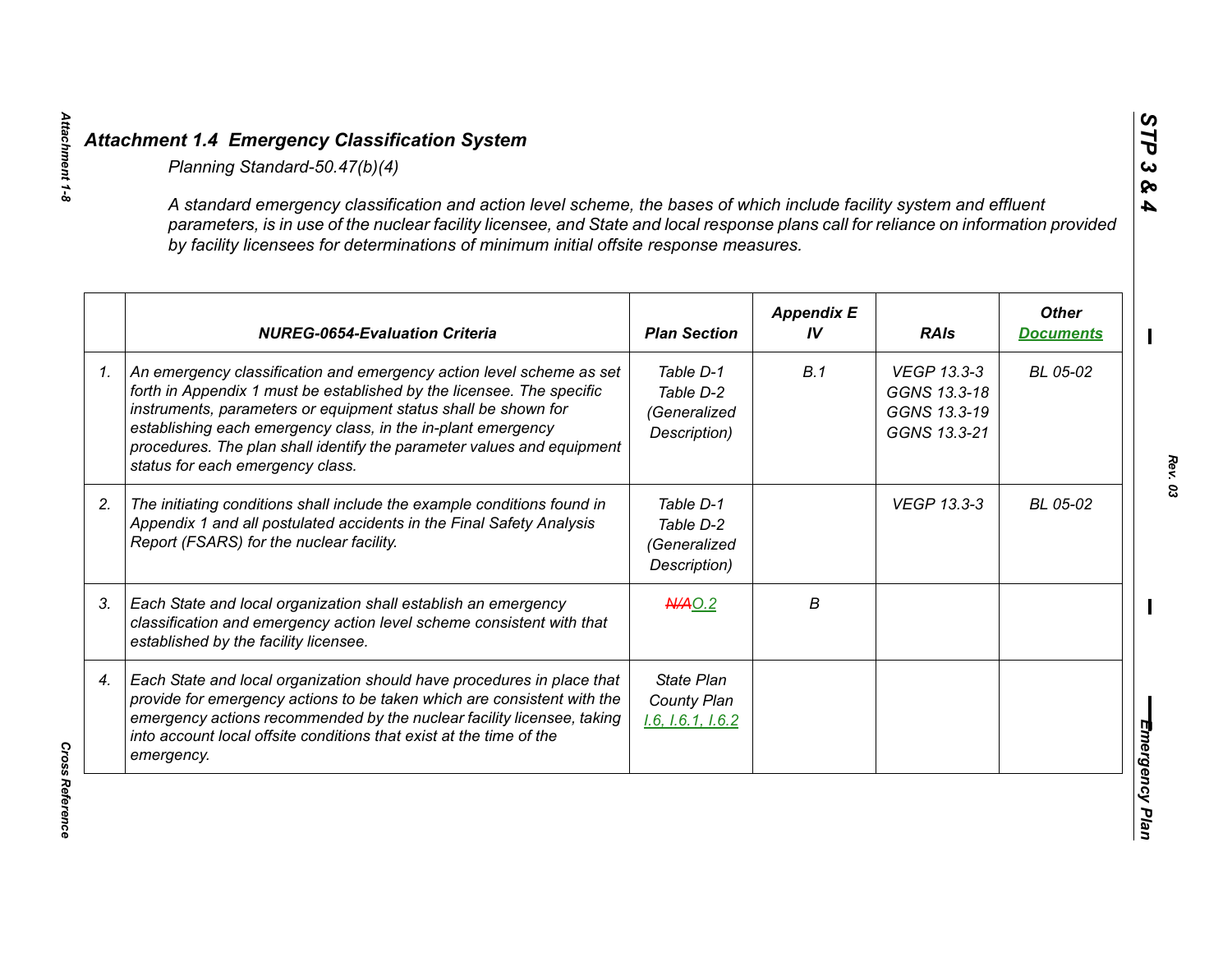|                 | Planning Standard-50.47(b)(5)                                                                                                                                                                                                                                                                                                                                                                                                                                               |                       |                         |              |                                  |
|-----------------|-----------------------------------------------------------------------------------------------------------------------------------------------------------------------------------------------------------------------------------------------------------------------------------------------------------------------------------------------------------------------------------------------------------------------------------------------------------------------------|-----------------------|-------------------------|--------------|----------------------------------|
|                 | Procedures have been established for notification, by the licensee of State and local response organizations and for notification<br>of emergency personnel by all response organizations; the content of initial and follow-up message to response organizations<br>and the public has been established; and means to provide early notification and clear instruction to the populace within the<br>plume exposure pathway Emergency Planning Zone have been established. |                       |                         |              |                                  |
|                 | <b>NUREG-0654-Evaluation Criteria</b>                                                                                                                                                                                                                                                                                                                                                                                                                                       | <b>Plan Section</b>   | <b>Appendix E</b><br>IV | <b>RAIs</b>  | <b>Other</b><br><b>Documents</b> |
| $\mathcal{I}$ . | Each organization shall establish procedures which describe mutually<br>agreeable bases for notification of response organizations consistent<br>with the emergency classification and action level scheme set forth in<br>Appendix 1. These procedures shall include means for verification of<br>messages. The specific details of verification need not be included in the<br>plan.                                                                                      | E.1                   |                         | VEGP 13.3-44 |                                  |
| 2.              | Each organization shall establish procedures for alerting, notifying, and<br>mobilizing emergency response personnel.                                                                                                                                                                                                                                                                                                                                                       | E.1, E.2, E.3,<br>E.4 | C                       |              |                                  |
| 3.              | The licensee in conjunction with State and local organizations shall<br>establish the contents of the initial emergency messages to be sent from<br>the plant. These measures shall contain information about the class of<br>emergency, whether a release is taking place, potentially affected<br>population and areas, and whether protective measures may be<br>necessary.                                                                                              | E.1                   | D                       |              |                                  |
| 4.              | Each licensee shall make provisions for follow-up messages from the<br>facility to offsite authorities which shall contain the following information<br>if it is known and appropriate:                                                                                                                                                                                                                                                                                     | E.1, E.2              | D                       |              |                                  |
| a.              | location of incident and name and telephone number (or<br>communications channel identification) of caller;                                                                                                                                                                                                                                                                                                                                                                 | E.1                   |                         |              |                                  |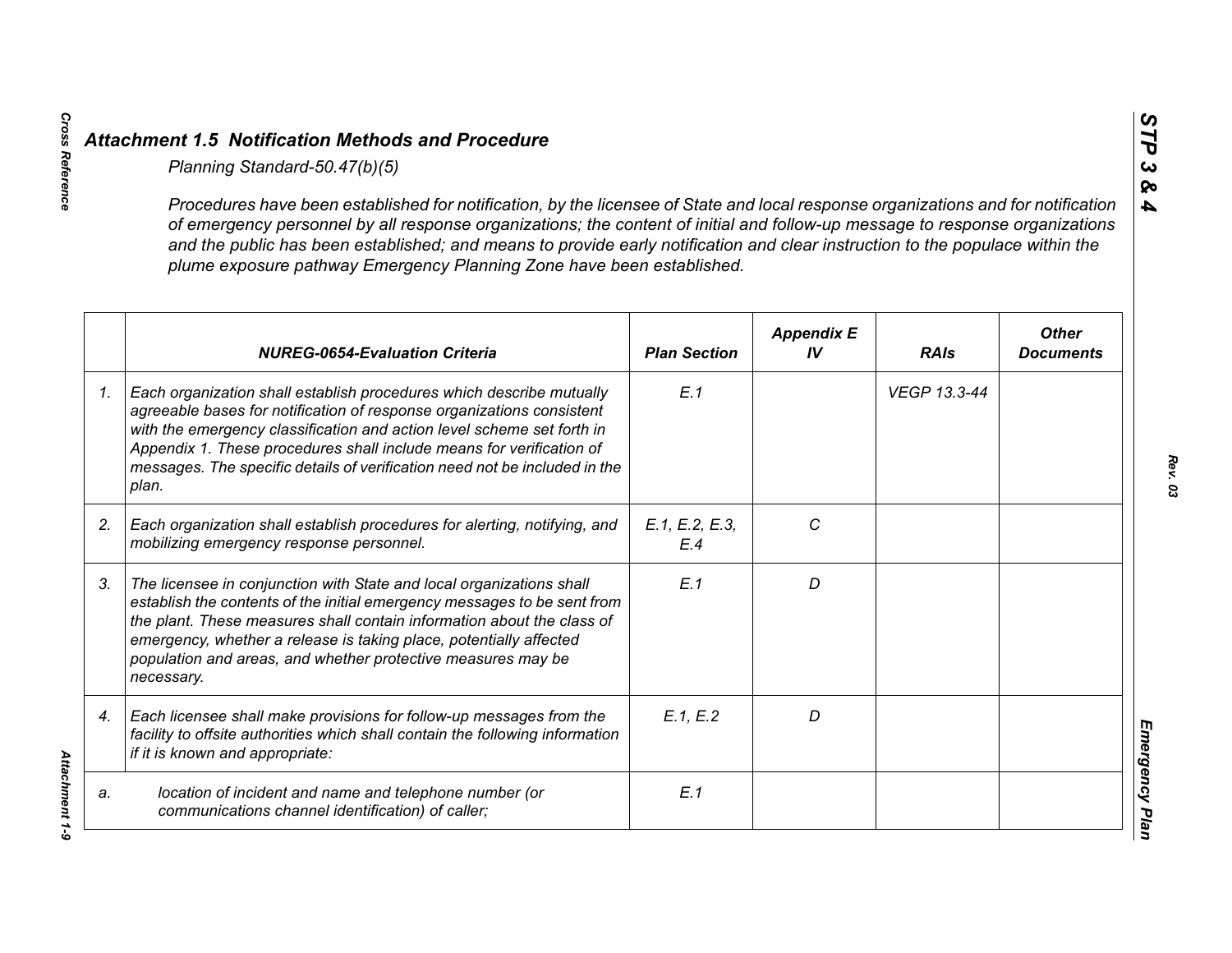|    | <b>NUREG-0654-Evaluation Criteria</b>                                                                                                                             | <b>Plan Section</b> | <b>Appendix E</b><br>IV | <b>RAIs</b> | <b>Other</b><br><b>Documents</b> |
|----|-------------------------------------------------------------------------------------------------------------------------------------------------------------------|---------------------|-------------------------|-------------|----------------------------------|
| b. | date/time of incident;                                                                                                                                            | E.1                 |                         |             |                                  |
| c. | class of emergency;                                                                                                                                               | E.1                 |                         |             |                                  |
| d  | type of actual or projected release (airborne, waterborne, surface<br>spill), and estimated duration/impact times;                                                | E.1                 |                         |             |                                  |
| e. | estimate of quantity of radioactive material released or being<br>released and the points and heights of releases;                                                | E.1                 |                         |             |                                  |
| f. | chemical and physical form of released material, including estimates<br>of the relative quantities and concentration of noble gases, iodines<br>and particulates; | E.1                 |                         |             |                                  |
| g. | meteorological conditions at appropriate levels (wind speed,<br>direction (to and from), indicator of stability, precipitation, if any);                          | E.1                 |                         |             |                                  |
| h. | actual or projected dose rates at site boundary; projected integrated<br>dose at site boundary;                                                                   | E.1                 |                         |             |                                  |
| İ. | projected dose rates and integrated dose at the projected peak and<br>at 2, 5 and 10 miles, including section(s) affected;                                        | E.1                 |                         |             |                                  |
| j. | estimate of any surface radioactive contamination inplant, onsite or<br>offsite;                                                                                  | E.1, E.2            |                         |             |                                  |
| k. | licensee emergency response actions underway;                                                                                                                     | E.1                 |                         |             |                                  |
| I. | recommended emergency actions, including protective measures;                                                                                                     | E.1                 |                         |             |                                  |
| m. | request for any needed onsite support by offsite organizations; and                                                                                               | E.1                 |                         |             |                                  |

*Cross Reference*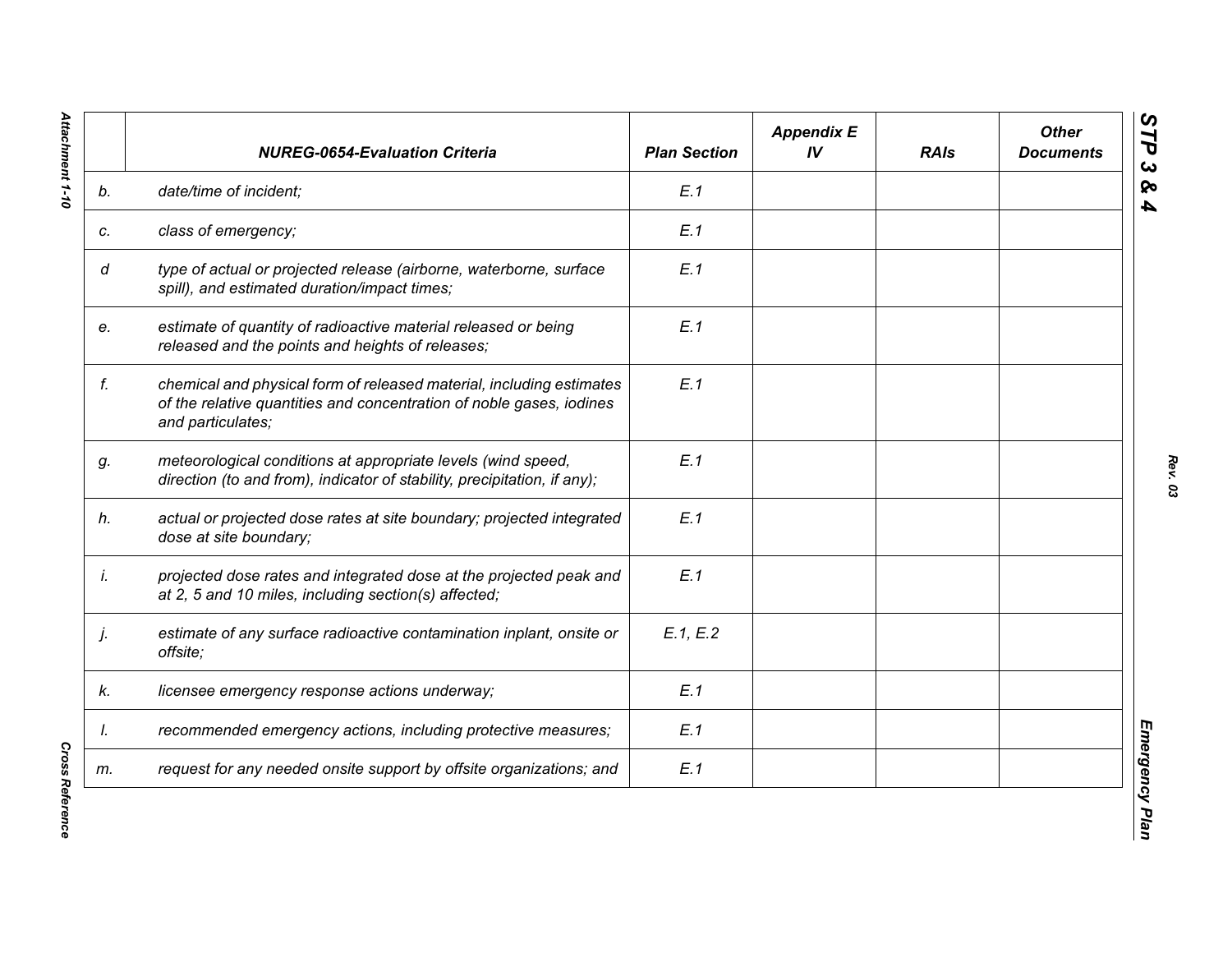|                | <b>NUREG-0654-Evaluation Criteria</b>                                                                                                                                                                                                                                                                                                                                                                                                                                                                                                                                                                  | <b>Plan Section</b>   | <b>Appendix E</b><br>IV | <b>RAIs</b> | <b>Other</b><br><b>Documents</b> |
|----------------|--------------------------------------------------------------------------------------------------------------------------------------------------------------------------------------------------------------------------------------------------------------------------------------------------------------------------------------------------------------------------------------------------------------------------------------------------------------------------------------------------------------------------------------------------------------------------------------------------------|-----------------------|-------------------------|-------------|----------------------------------|
| n.             | prognosis for worsening or termination of event based on plant<br>information.                                                                                                                                                                                                                                                                                                                                                                                                                                                                                                                         | E.1                   |                         |             |                                  |
| 5.             | State and local government organizations shall establish a system for<br>disseminating to the public appropriate information contained in initial<br>and follow-up messages received from the licensee including the<br>appropriate notification to appropriate broadcast media, e.g., the<br>Emergency Alert System (EAS).                                                                                                                                                                                                                                                                            | E.3, E.4              | D.1                     |             |                                  |
| 6.             | Each organization shall establish administrative and physical means,<br>and the time required for notifying and providing prompt instructions to<br>the public within the plume exposure pathway Emergency Planning<br>Zone. (See Appendix 3). It shall be the licensee's responsibility to<br>demonstrate that such means exist, regardless of who implements this<br>requirement. It shall be the responsibility of the State and local<br>governments to activate such a system.                                                                                                                    | E.1, E.2, E.3,<br>E.4 | D.1                     |             |                                  |
| 7 <sub>1</sub> | Each organization shall provide written messages intended for the<br>public, consistent with the licensee's classification scheme. In particular,<br>draft messages to the public giving instructions with regard to specific<br>protective actions to be taken by occupants of affected areas shall be<br>prepared and included as part of the State and local plans. The role of<br>the licensee is to provide supporting information for the messages. For<br>ad hoc respiratory protection see Respiratory Protective Devices<br>Manual American Industrial Hygiene Association, 1963 pp. 123-126. | E.1, E.4              | D.1                     |             |                                  |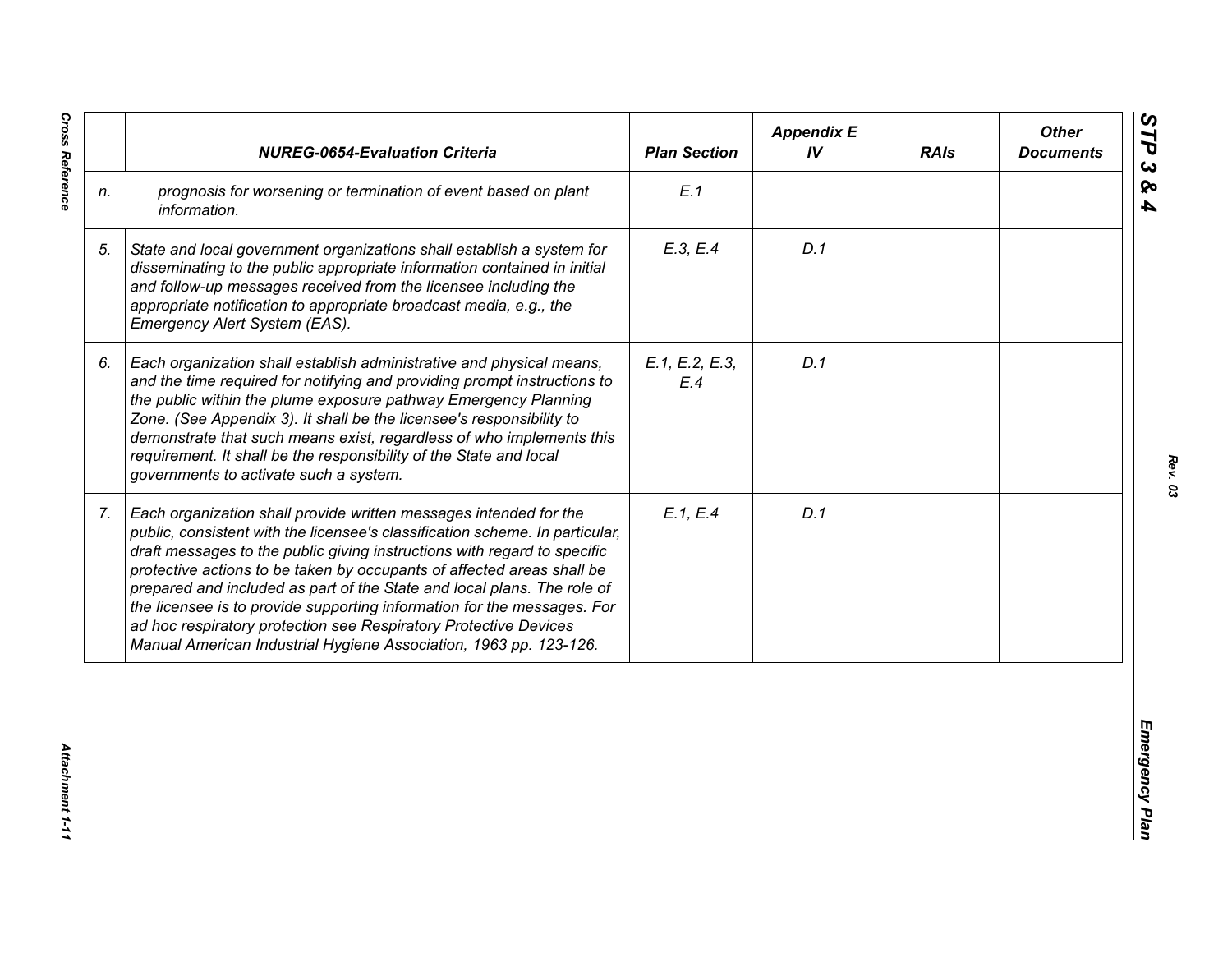|    | Provisions exist for prompt communications among principal response organizations to emergency personnel and to the public.                                                                                                                                                                                                                                                                  |                     |                         |             |                                  |
|----|----------------------------------------------------------------------------------------------------------------------------------------------------------------------------------------------------------------------------------------------------------------------------------------------------------------------------------------------------------------------------------------------|---------------------|-------------------------|-------------|----------------------------------|
|    | <b>NUREG-0654-Evaluation Criteria</b>                                                                                                                                                                                                                                                                                                                                                        | <b>Plan Section</b> | <b>Appendix E</b><br>IV | <b>RAIs</b> | <b>Other</b><br><b>Documents</b> |
| 1. | The communication plans for emergencies shall include organizational<br>titles and alternates for both ends of the communication links. Each<br>organization shall establish reliable primary and backup means of<br>communication for licensees, local, and State response organizations.<br>Such systems should be selected to be compatible with one another.<br>Each plan shall include: |                     |                         |             |                                  |
| a. | provision for 24-hour per day notification to and activation of the<br>State/local emergency response network; and at a minimum, a<br>telephone link and alternate, including 24-hour per day manning of<br>communications links that initiate emergency response actions.                                                                                                                   | E.1, E.3            | D.3                     |             |                                  |
|    | provision for communication with contiguous State/local<br>governments within the Emergency Planning Zones;                                                                                                                                                                                                                                                                                  | E.1                 |                         |             |                                  |
|    | provision for communications as needed with Federal emergency<br>response organizations;                                                                                                                                                                                                                                                                                                     | E.1, E.2, E.3       |                         |             | 10 CFR 73.71                     |
|    | provision for communications between the nuclear facility and the<br>licensee's near-site Emergency Operations Facility, State and local<br>emergency operations centers, and radiological monitoring teams;                                                                                                                                                                                 | Addendum E-1        |                         |             | BL 80-15                         |
|    | provision for alerting or activating emergency personnel in each<br>response organization; and                                                                                                                                                                                                                                                                                               | E.2<br>Addendum E-1 | C                       |             | BL 05-02                         |

Attachment 1-12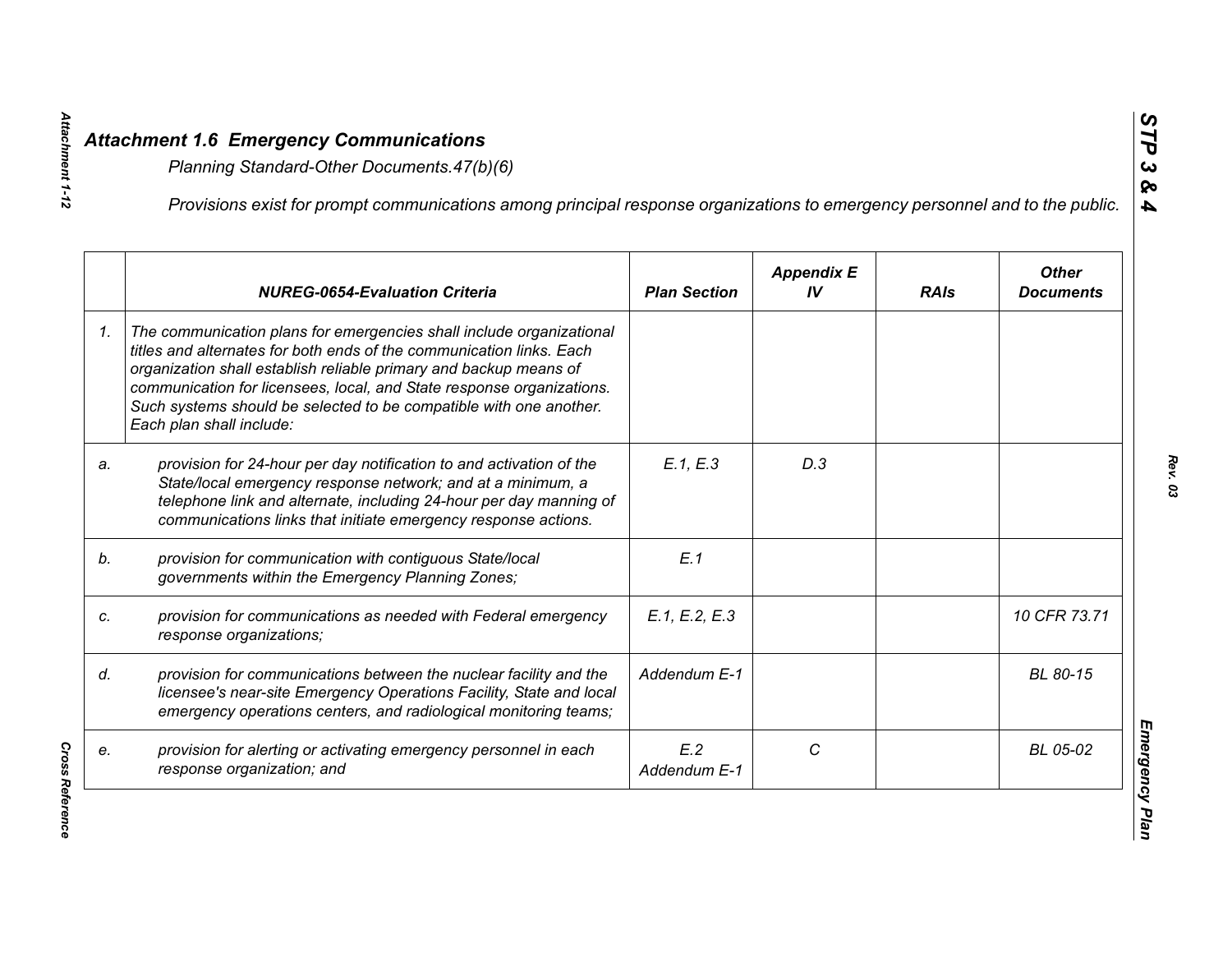| Addendum E-1<br>f.<br>provision for communication by the licensee with NRC headquarters<br>GGNS 13.3-28<br>BL 80-15<br>and NRC Regional Office Emergency Operations Centers and the<br>GL 91-14<br>B.4.12, E.2<br>licensee's near-site Emergency Operations Facility and radiological<br>50.72(a)(3)<br>monitoring team assembly area.<br>50.72(a)(4)<br>50.72(c)(3)<br>E.2<br>E.7<br>2.<br>Each organization shall ensure that a coordinated communication link<br>for fixed and mobile medical support facilities exists.<br>IN 85-44<br>3.<br>Each organization shall conduct periodic testing of the entire emergency<br>Addendum E-1,<br>VEGP 13.3-41<br>communications system (see evaluation criteria H.10, N.2.a and<br>$N-1, E.3$<br>Appendix 3).<br>E.3 | <b>NUREG-0654-Evaluation Criteria</b> | <b>Plan Section</b> | <b>Appendix E</b><br>IV | <b>RAIs</b> | <b>Other</b><br><b>Documents</b> |
|-------------------------------------------------------------------------------------------------------------------------------------------------------------------------------------------------------------------------------------------------------------------------------------------------------------------------------------------------------------------------------------------------------------------------------------------------------------------------------------------------------------------------------------------------------------------------------------------------------------------------------------------------------------------------------------------------------------------------------------------------------------------|---------------------------------------|---------------------|-------------------------|-------------|----------------------------------|
|                                                                                                                                                                                                                                                                                                                                                                                                                                                                                                                                                                                                                                                                                                                                                                   |                                       |                     |                         |             |                                  |
|                                                                                                                                                                                                                                                                                                                                                                                                                                                                                                                                                                                                                                                                                                                                                                   |                                       |                     |                         |             |                                  |
|                                                                                                                                                                                                                                                                                                                                                                                                                                                                                                                                                                                                                                                                                                                                                                   |                                       |                     |                         |             |                                  |
|                                                                                                                                                                                                                                                                                                                                                                                                                                                                                                                                                                                                                                                                                                                                                                   |                                       |                     |                         |             |                                  |
|                                                                                                                                                                                                                                                                                                                                                                                                                                                                                                                                                                                                                                                                                                                                                                   |                                       |                     |                         |             |                                  |
|                                                                                                                                                                                                                                                                                                                                                                                                                                                                                                                                                                                                                                                                                                                                                                   |                                       |                     |                         |             |                                  |
|                                                                                                                                                                                                                                                                                                                                                                                                                                                                                                                                                                                                                                                                                                                                                                   |                                       |                     |                         |             |                                  |
|                                                                                                                                                                                                                                                                                                                                                                                                                                                                                                                                                                                                                                                                                                                                                                   |                                       |                     |                         |             |                                  |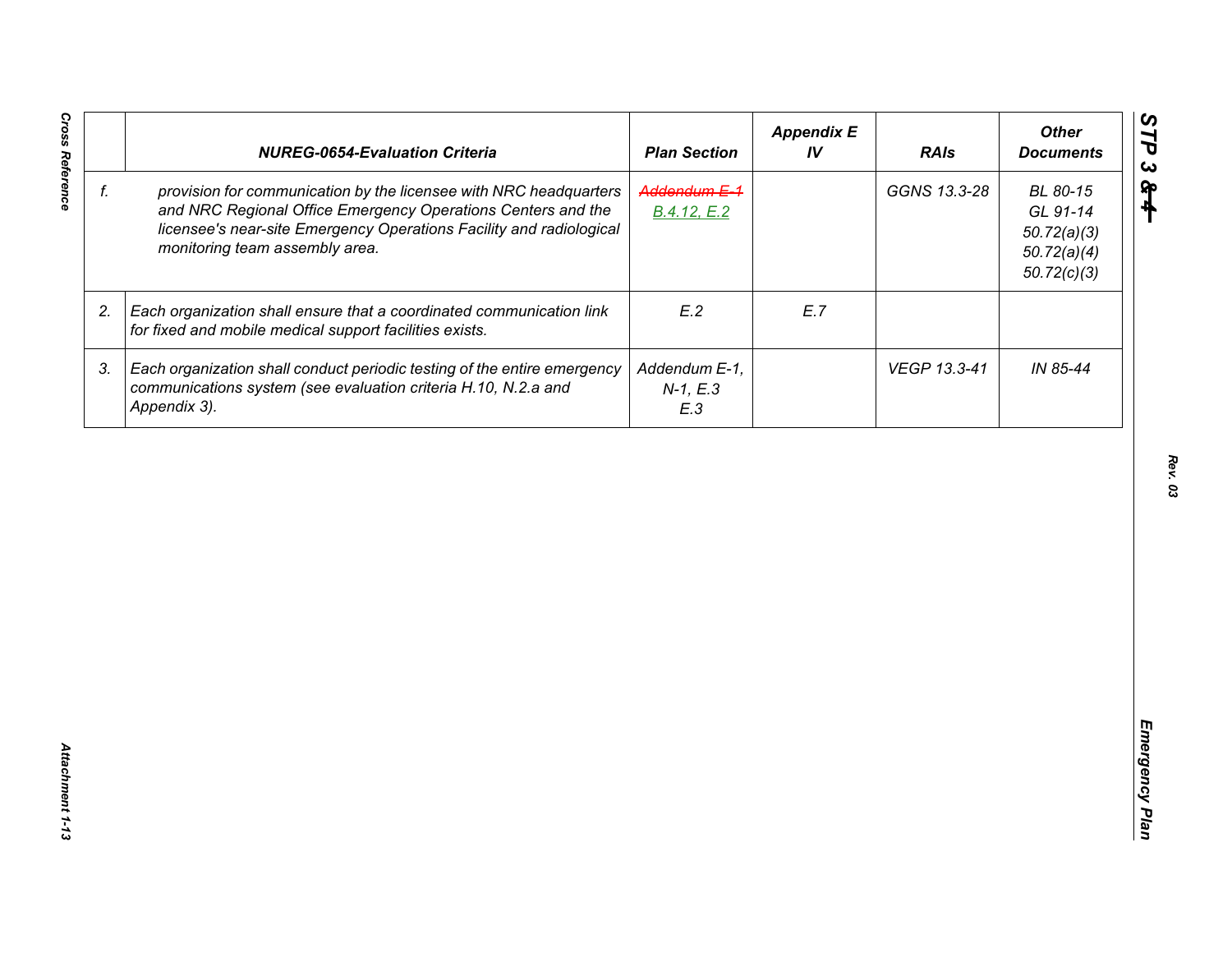|    | in advance, and procedures for coordinated dissemination of information to the public are established.                                                                                                                                                                                  |                     |                         |             |                                  |
|----|-----------------------------------------------------------------------------------------------------------------------------------------------------------------------------------------------------------------------------------------------------------------------------------------|---------------------|-------------------------|-------------|----------------------------------|
|    | <b>NUREG-0654-Evaluation Criteria</b>                                                                                                                                                                                                                                                   | <b>Plan Section</b> | <b>Appendix E</b><br>IV | <b>RAIs</b> | <b>Other</b><br><b>Documents</b> |
| 1. | Each organization shall provide a coordinated periodic (at least<br>annually) dissemination of information to the public regarding how they<br>will be notified and what their actions should be in an emergency. This<br>information shall include, but not necessarily be limited to: |                     |                         |             |                                  |
| a. | educational information on radiation;                                                                                                                                                                                                                                                   | K.1                 | D.2                     |             |                                  |
| b. | contact for additional information;                                                                                                                                                                                                                                                     | K.1                 | D.2                     |             |                                  |
| C. | protective measures, e.g, evacuation routes and relocation<br>centers, sheltering, respiratory protection, radioprotective drugs;<br>and                                                                                                                                                | K.1                 | D.2                     |             |                                  |
| d. | special needs of the handicapped.                                                                                                                                                                                                                                                       | K.1                 |                         |             |                                  |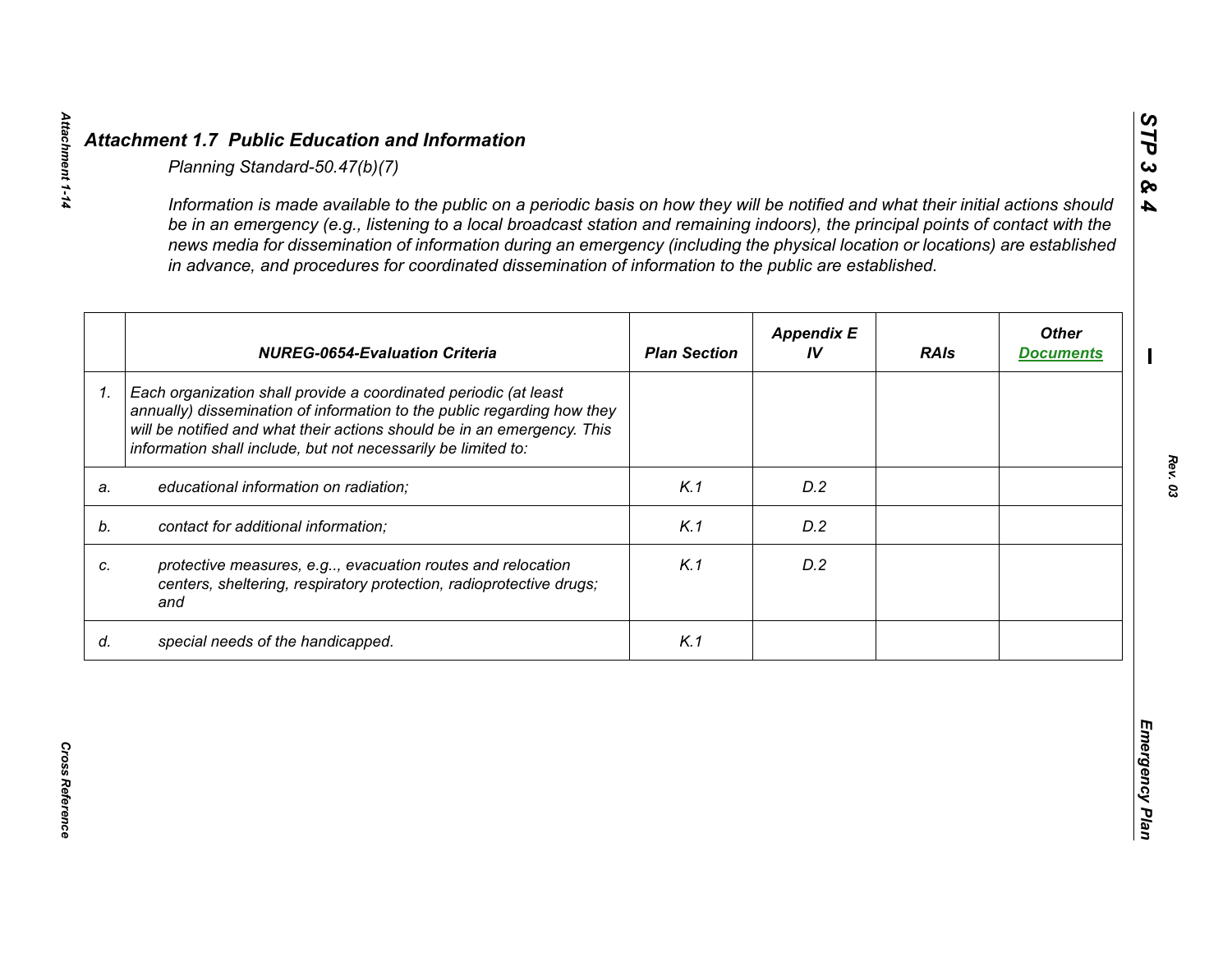|     | <b>NUREG-0654-Evaluation Criteria</b>                                                                                                                                                                                                                                                                                                                                                                                                                                                                                                                                                                                                                                                                                                                                                                                                                                                                                                          | <b>Plan Section</b>          | <b>Appendix E</b><br>IV | <b>RAIs</b>                                        | <b>Other</b><br><b>Documents</b>         |
|-----|------------------------------------------------------------------------------------------------------------------------------------------------------------------------------------------------------------------------------------------------------------------------------------------------------------------------------------------------------------------------------------------------------------------------------------------------------------------------------------------------------------------------------------------------------------------------------------------------------------------------------------------------------------------------------------------------------------------------------------------------------------------------------------------------------------------------------------------------------------------------------------------------------------------------------------------------|------------------------------|-------------------------|----------------------------------------------------|------------------------------------------|
| 2.  | The public information program shall provide the permanent and<br>transient adult population within the plume exposure EPZ an adequate<br>opportunity to become aware of the information annually. The programs<br>should include provision for written material that is likely to be available<br>in a residence during an emergency. Updated information shall be<br>disseminated at least annually. Signs or other measures (e.g., decals,<br>posted notices or other means, placed in hotels, motels, gasoline<br>stations and phone booths) shall also be used to disseminate to any<br>transient population within the plume exposure pathway EPZ<br>appropriate information that would be helpful if an emergency or<br>accident occurs. Such notices should refer the transient to the telephone<br>directory or other source of local emergency information and guide the<br>visitor to appropriate radio and television frequencies. | K.1, K.1.3, K.2,<br>K.3, K.4 | D.2                     | <b>VEGP 13.3-4</b><br>GGNS 13.3-31<br>GGNS 13.3-32 | Public<br>Information<br><b>Brochure</b> |
| За. | Each principal organization shall designate the points of contact and<br>physical location for use by news media during an emergency.                                                                                                                                                                                                                                                                                                                                                                                                                                                                                                                                                                                                                                                                                                                                                                                                          | K.5, K.9, G.6                |                         |                                                    |                                          |
| b.  | Each licensee shall provide space which may be used for a limited<br>number of the news media at the near site Emergency Operations<br>Facility.                                                                                                                                                                                                                                                                                                                                                                                                                                                                                                                                                                                                                                                                                                                                                                                               | G.6                          |                         |                                                    |                                          |
| 4a. | Each principal organization shall designate a spokesperson who should<br>have access to all necessary information.                                                                                                                                                                                                                                                                                                                                                                                                                                                                                                                                                                                                                                                                                                                                                                                                                             | K.5.5                        |                         |                                                    |                                          |
| b.  | Each organization shall establish arrangements for timely exchange of<br>information among designated spokesperson.                                                                                                                                                                                                                                                                                                                                                                                                                                                                                                                                                                                                                                                                                                                                                                                                                            | K.8                          |                         |                                                    |                                          |
| C.  | Each organization shall establish coordinated arrangements for dealing<br>with rumors.                                                                                                                                                                                                                                                                                                                                                                                                                                                                                                                                                                                                                                                                                                                                                                                                                                                         | K.10                         |                         |                                                    |                                          |
| 5.  | Each organization shall conduct coordinated programs at least annually<br>to acquaint news media with the emergency plans, information<br>concerning radiation, and points of contact for release of public<br>information in an emergency.                                                                                                                                                                                                                                                                                                                                                                                                                                                                                                                                                                                                                                                                                                    | K.4.1                        |                         | GGNS 13.3-33                                       |                                          |

*Rev. 03*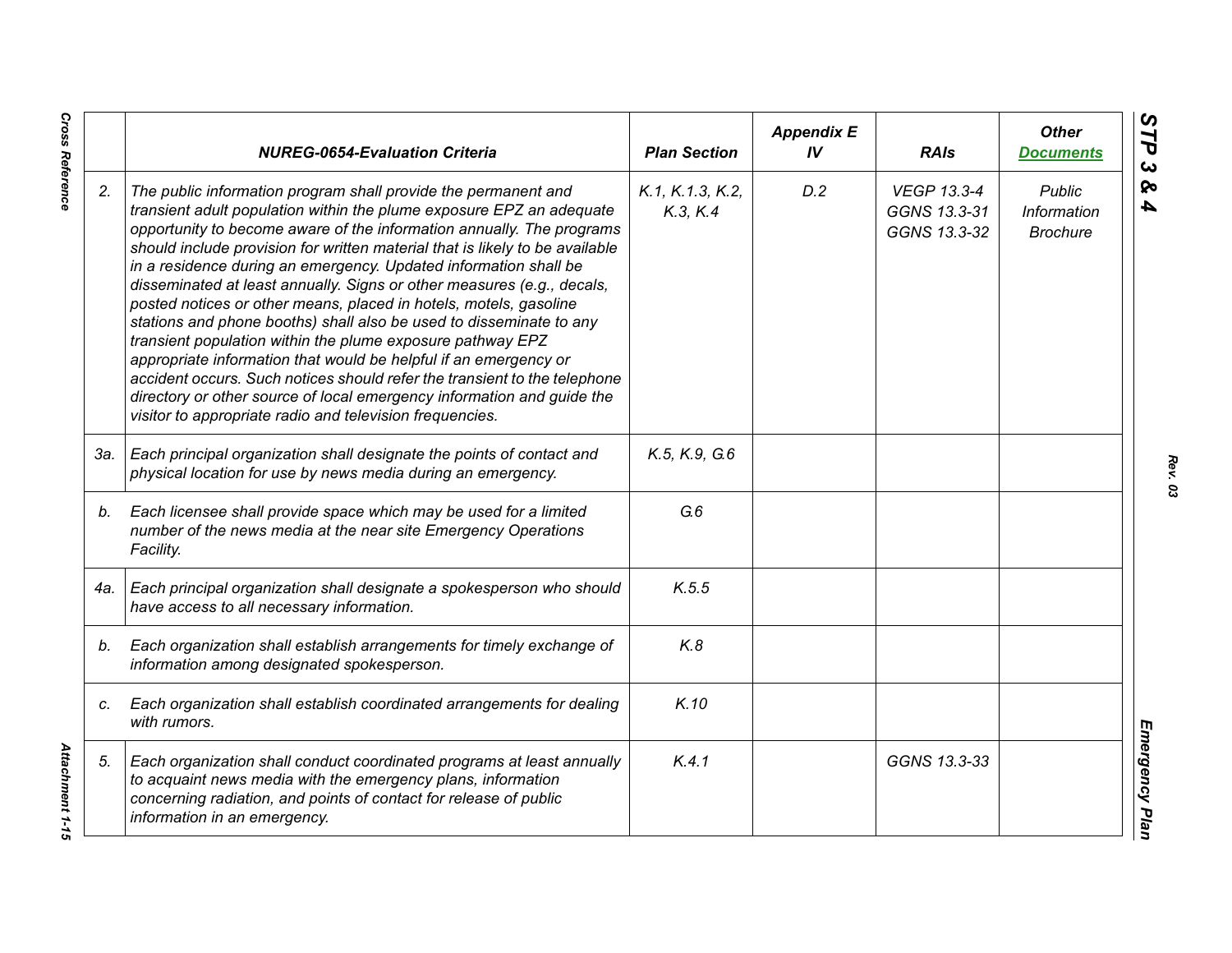Attachment 1-16

|    | Adequate emergency facilities and equipment to support the emergency response are provided and maintained.                                                                                                                                                                                                                                                                |                                  |                         |              |                                  |
|----|---------------------------------------------------------------------------------------------------------------------------------------------------------------------------------------------------------------------------------------------------------------------------------------------------------------------------------------------------------------------------|----------------------------------|-------------------------|--------------|----------------------------------|
|    | <b>NUREG-0654-Evaluation Criteria</b>                                                                                                                                                                                                                                                                                                                                     | <b>Plan Section</b>              | <b>Appendix E</b><br>IV | <b>RAIs</b>  | <b>Other</b><br><b>Documents</b> |
| 1. | Each licensee shall establish a Technical Support Center and an onsite<br>operations support center (assembly area) in accordance with NUREG-<br>0696, Revision 1.                                                                                                                                                                                                        | G.2, G.3                         | E.8                     |              | GL 82-33                         |
| 2. | Each licensee shall establish an Emergency Operations Facility from<br>which evaluation and coordination of all licensee activities related to an<br>emergency is to be carried out and from which the licensee shall provide<br>information to Federal, State and local authorities responding to<br>radiological emergencies in accordance with NUREG-0696, Revision 1. | G.4                              | E.8                     |              | GL 82-33                         |
| 3. | Each organization shall establish an emergency operations center for<br>use in directing and controlling response functions.                                                                                                                                                                                                                                              | <b>State Plan</b><br>County Plan |                         |              |                                  |
| 4. | Each organization shall provide for timely activation and staffing of the<br>facilities and centers described in the plan.                                                                                                                                                                                                                                                | C.4, E.2                         |                         |              |                                  |
| 5. | Each licensee shall identify and establish onsite monitoring systems that<br>are to be used to initiate emergency measures in accordance with<br>Appendix 1, as well as those to be used for conducting assessment. The<br>equipment shall include:                                                                                                                       |                                  |                         | VEGP 13.3-45 |                                  |
| a. | geophysical phenomena monitors, (e.g., meteorological, hydrologic,<br>seismic);                                                                                                                                                                                                                                                                                           | H.1.2, H.1.6,<br>Table H-1       |                         |              |                                  |
| b. | radiological monitors, (e.g., process, area, emergency, effluent,<br>wound and portable monitors and sampling equipment);                                                                                                                                                                                                                                                 | H.1.4, H.1.5,<br>Table H-1       | E.2                     |              |                                  |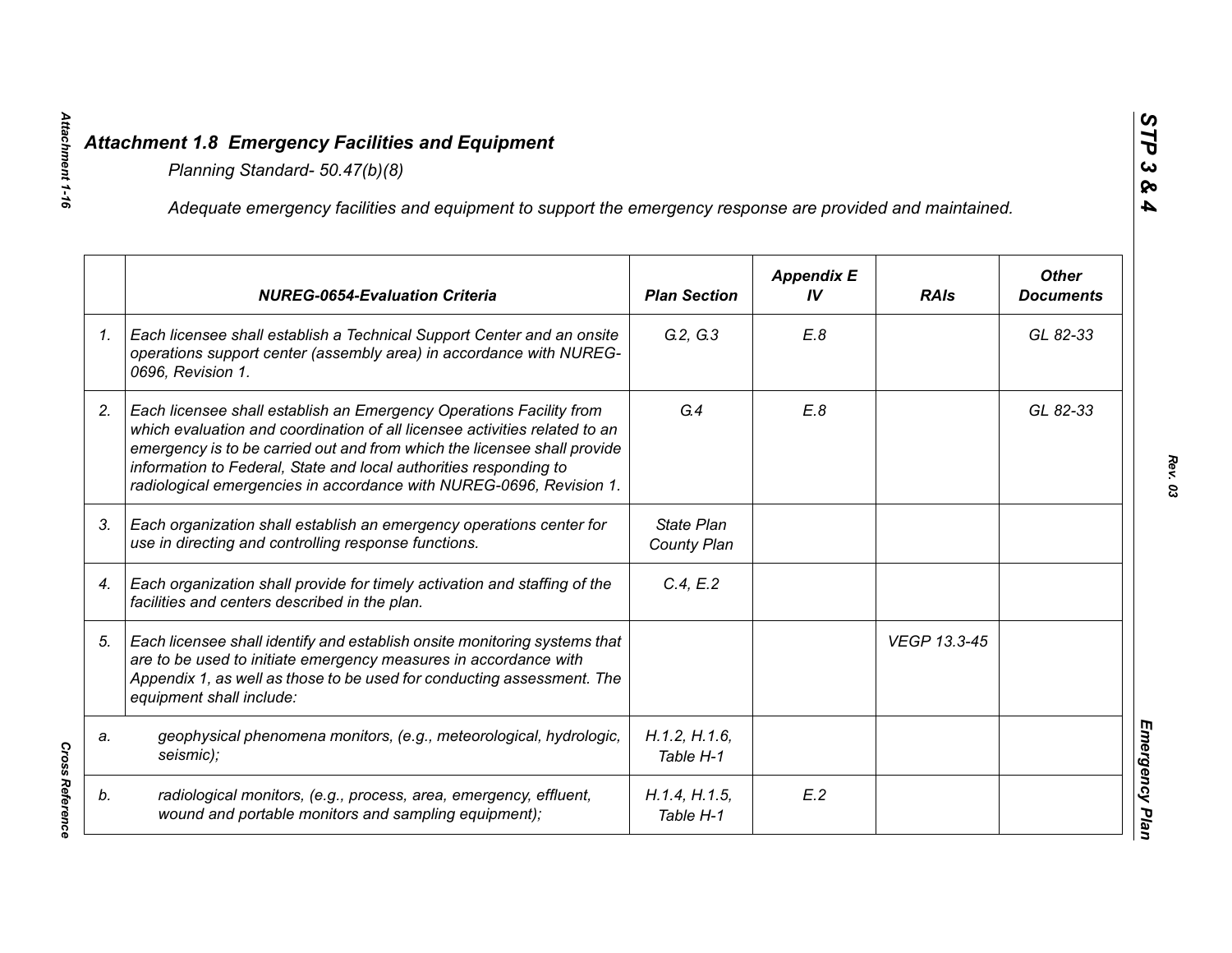|    | <b>NUREG-0654-Evaluation Criteria</b>                                                                                                                                                                                                                                                                                                                               | <b>Plan Section</b>                                         | <b>Appendix E</b><br>IV | <b>RAIs</b> | <b>Other</b><br><b>Documents</b> |
|----|---------------------------------------------------------------------------------------------------------------------------------------------------------------------------------------------------------------------------------------------------------------------------------------------------------------------------------------------------------------------|-------------------------------------------------------------|-------------------------|-------------|----------------------------------|
| C. | process monitors, (e.g., reactor coolant system pressure and<br>temperature, containment pressure and temperature, liquid levels,<br>flow rates, status or lineup of equipment components), and                                                                                                                                                                     | H.1.3, Table G-3                                            |                         |             |                                  |
| d. | fire and combustion products detectors.                                                                                                                                                                                                                                                                                                                             | H.1.1. Table H-1                                            |                         |             |                                  |
| 6. | Each licensee shall make provision to acquire data from or for<br>emergency access to offsite monitoring and analysis equipment<br>including:                                                                                                                                                                                                                       |                                                             |                         |             |                                  |
| a. | geophysical phenomena monitors, (e.g., meteorological, hydrologic,<br>seismic);                                                                                                                                                                                                                                                                                     | Table H-1                                                   |                         |             |                                  |
| b. | radiological monitors including ratemeters and sampling devices.<br>Dosimetry shall be provided and shall meet, as a minimum, the NRC<br>Radiological Assessment Branch Technical Position for the<br>Environment Radiological Monitoring Program; and                                                                                                              | H.1.4, H.1.5,<br>H.1.7, H.1.8,<br>H.1.9, J.10,<br>Table G-3 | E.2                     |             |                                  |
| C. | laboratory facilities, fixed or mobile.                                                                                                                                                                                                                                                                                                                             | G.9                                                         |                         |             |                                  |
| 7. | Each organization, where appropriate, shall provide for offsite<br>radiological monitoring equipment in the vicinity of the nuclear facility.                                                                                                                                                                                                                       | G.9, Table H-1                                              | E.2                     |             |                                  |
| 8. | Each licensee shall provide meteorological instrumentation and<br>procedures which satisfy the criteria in Appendix 2, and provisions to<br>obtain representative current meteorological information from other<br>sources.                                                                                                                                         | H.1.6                                                       |                         |             |                                  |
| 9. | Each licensee shall provide for an onsite operations support center<br>(assembly area) which shall have adequate capacity, and supplies,<br>including, for example, respiratory protection, protective clothing,<br>portable lighting, portable radiation monitoring equipment, cameras and<br>communications equipment for personnel present in the assembly area. | G.2                                                         | E.1                     |             | GL 82-33                         |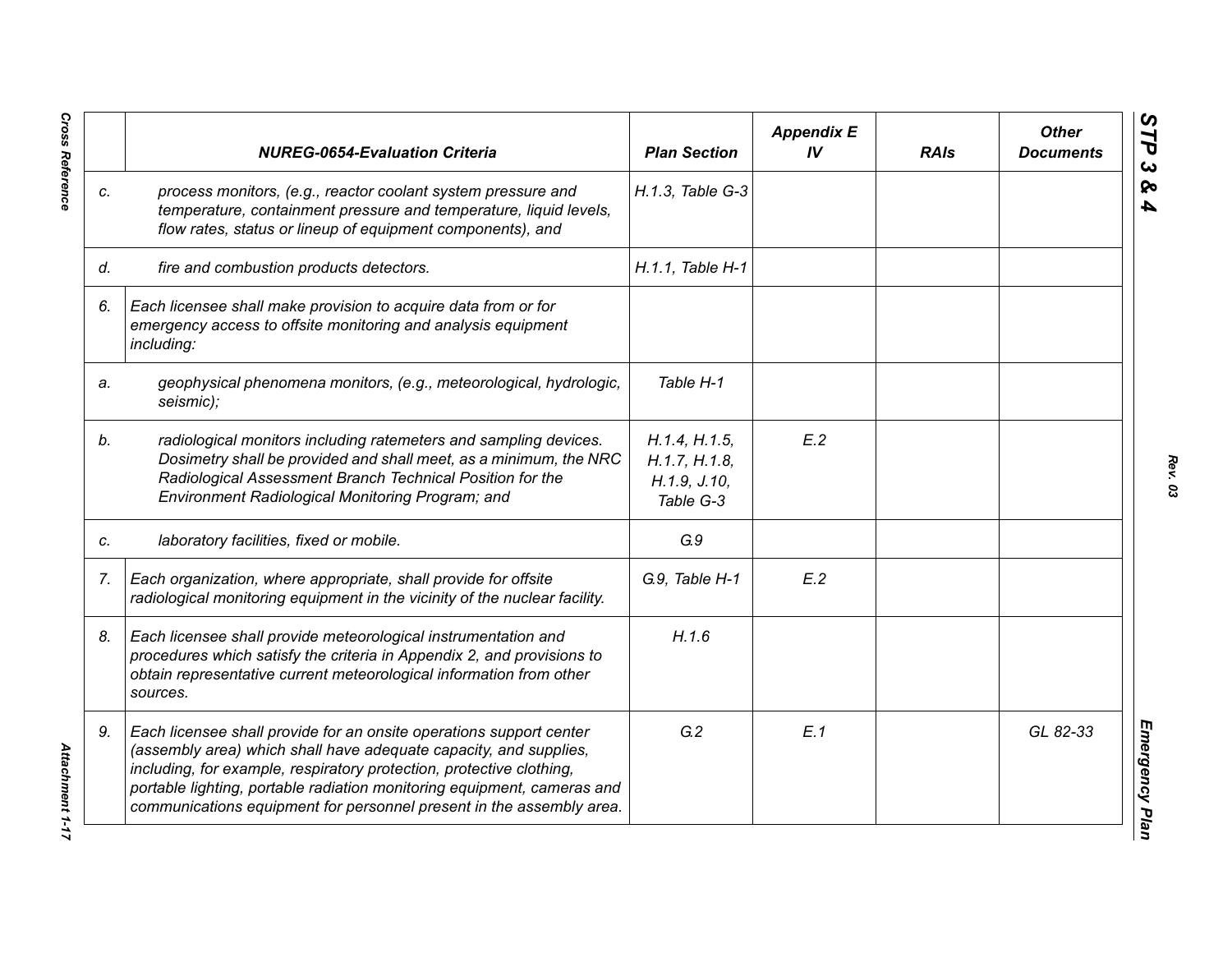|     | <b>NUREG-0654-Evaluation Criteria</b>                                                                                                                                                                                                                                                                                                                                                                                                   | <b>Plan Section</b> | <b>Appendix E</b><br>IV | <b>RAIs</b> | <b>Other</b><br><b>Documents</b> |
|-----|-----------------------------------------------------------------------------------------------------------------------------------------------------------------------------------------------------------------------------------------------------------------------------------------------------------------------------------------------------------------------------------------------------------------------------------------|---------------------|-------------------------|-------------|----------------------------------|
| 10. | Each organization shall make provisions to inspect, inventory and<br>operationally check emergency equipment/instruments at least once<br>each calendar quarter and after each use. There shall be sufficient<br>reserves of instruments/equipment to replace those which are removed<br>from emergency kits for calibration or repair. Calibration of equipment<br>shall be at intervals recommended by the supplier of the equipment. | Table G-1           |                         |             |                                  |
| 11. | Each plan shall, in an appendix include identification of emergency kits<br>by general category (protective equipment, communications equipment,<br>radiological monitoring equipment and emergency supplies).                                                                                                                                                                                                                          | Table G-1           | E.1                     |             |                                  |
| 12. | Each organization shall establish a central point (preferably associated<br>with the licensee's near-site Emergency Operations Facility), for the<br>receipt and analysis of all field monitoring data and coordination of<br>sample media.                                                                                                                                                                                             | H.2                 | E.2                     |             |                                  |
|     |                                                                                                                                                                                                                                                                                                                                                                                                                                         |                     |                         |             |                                  |
|     |                                                                                                                                                                                                                                                                                                                                                                                                                                         |                     |                         |             |                                  |
|     |                                                                                                                                                                                                                                                                                                                                                                                                                                         |                     |                         |             |                                  |
|     |                                                                                                                                                                                                                                                                                                                                                                                                                                         |                     |                         |             |                                  |
|     |                                                                                                                                                                                                                                                                                                                                                                                                                                         |                     |                         |             |                                  |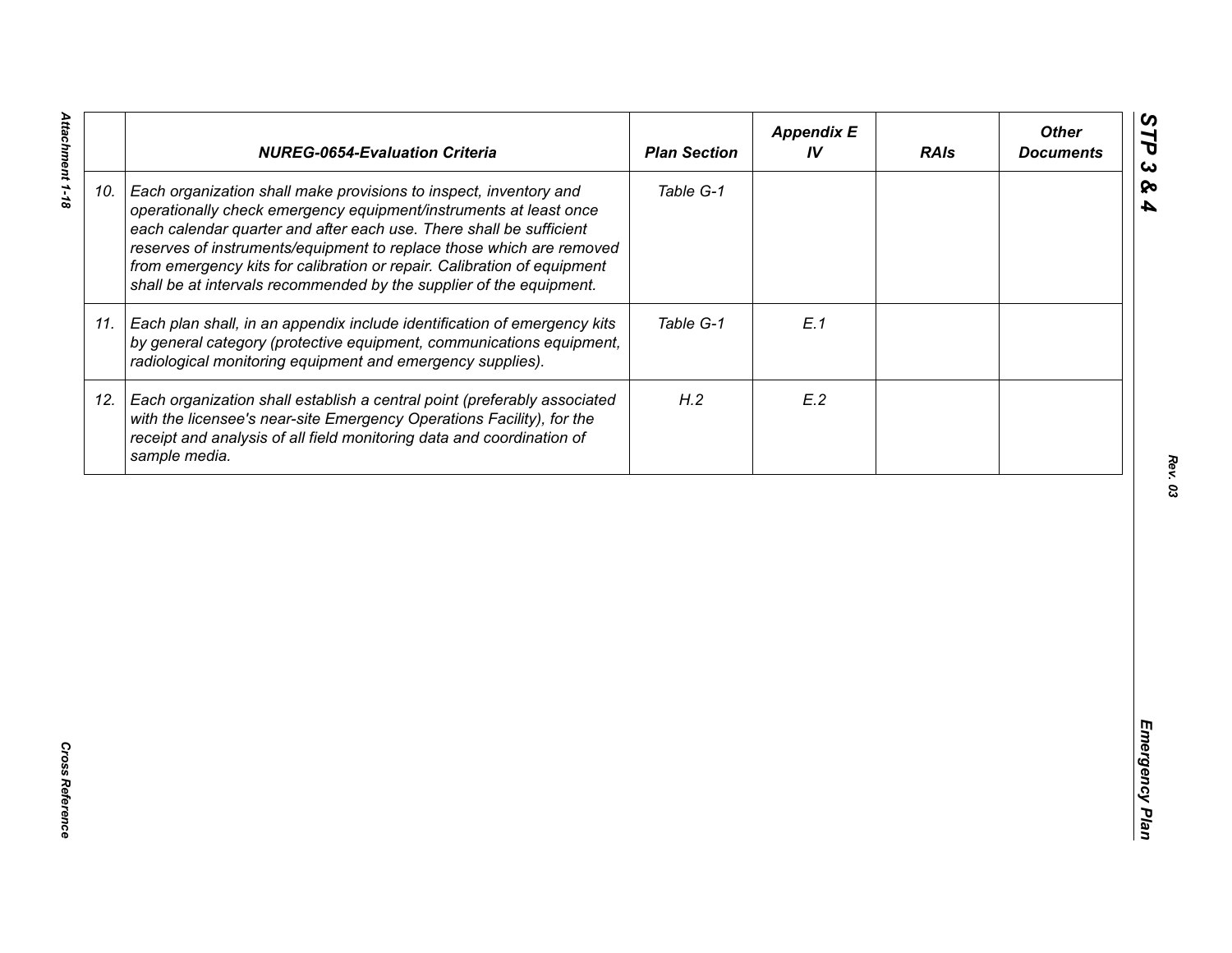|    | Adequate methods, systems and equipment for assessing and monitoring actual or potential offsite consequences of a<br>radiological emergency condition are in use.                                                                                                                                                                                                                                                                                                                                                                                |                                                                       |                         |             |                                  |
|----|---------------------------------------------------------------------------------------------------------------------------------------------------------------------------------------------------------------------------------------------------------------------------------------------------------------------------------------------------------------------------------------------------------------------------------------------------------------------------------------------------------------------------------------------------|-----------------------------------------------------------------------|-------------------------|-------------|----------------------------------|
|    | <b>NUREG-0654-Evaluation Criteria</b>                                                                                                                                                                                                                                                                                                                                                                                                                                                                                                             | <b>Plan Section</b>                                                   | <b>Appendix E</b><br>IV | <b>RAIs</b> | <b>Other</b><br><b>Documents</b> |
| 1. | Each licensee shall identify plant system and effluent parameter values<br>characteristic of a spectrum of off-normal conditions and accidents, and<br>shall identify the plant parameter values or other information which<br>correspond to the example initiating conditions of Appendix 1. Such<br>parameter values and the corresponding emergency class shall be<br>included in the appropriate facility emergency procedures. Facility<br>emergency procedures shall specify the kinds of instruments being used<br>and their capabilities. | Table $D-1$ <sub>.</sub><br>Table D-2<br>(Generalized<br>Description) |                         |             |                                  |
| 2. | Onsite capability and resources to provide initial values and continuing<br>assessment throughout the course of an accident shall include post-<br>accident sampling capability, radiation and effluent monitors, in-plant<br>iodine instrumentation, and containment radiation monitoring in<br>accordance with NUREG-0578, as elaborated in the NRC letter to all<br>power reactor licensees dated October 30, 1979.                                                                                                                            | H.1, J.10,<br>Table H-1                                               | E.2                     |             |                                  |
| 3. | Each licensee shall establish methods and techniques to be used for<br>determining:                                                                                                                                                                                                                                                                                                                                                                                                                                                               |                                                                       |                         |             |                                  |
| a. | the source term of releases of radioactive material within plant<br>systems. An example is the relationship between the containment<br>radiation monitor(s) reading(s) and radioactive material available for<br>release from containment.                                                                                                                                                                                                                                                                                                        | J.44J.10.1                                                            | E.2                     |             |                                  |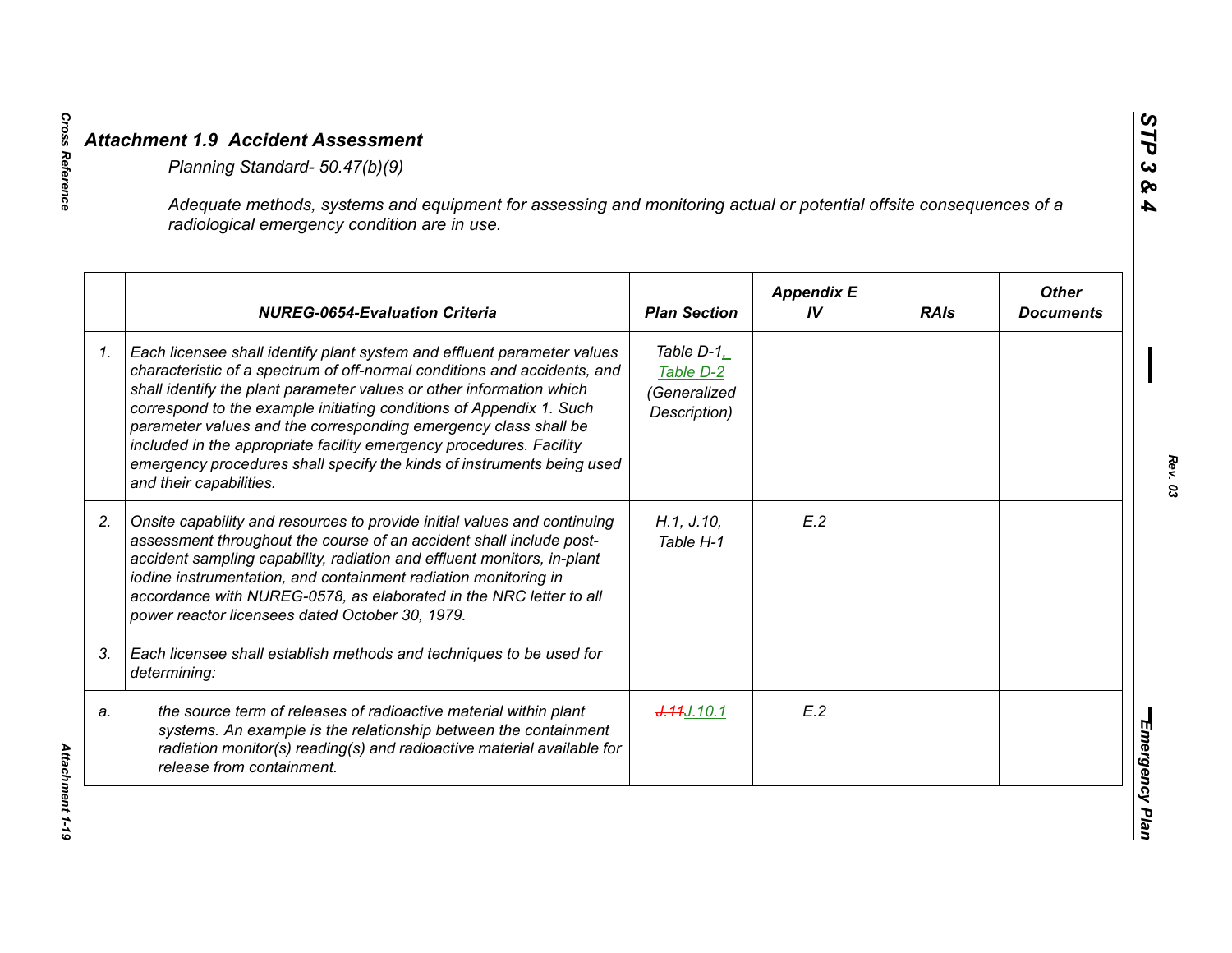|    | <b>NUREG-0654-Evaluation Criteria</b>                                                                                                                                                                                                                                                                                                                                                                                                                                                                                                                                                                                                       | <b>Plan Section</b> | <b>Appendix E</b><br>IV | <b>RAIs</b>  | <b>Other</b><br><b>Documents</b> |
|----|---------------------------------------------------------------------------------------------------------------------------------------------------------------------------------------------------------------------------------------------------------------------------------------------------------------------------------------------------------------------------------------------------------------------------------------------------------------------------------------------------------------------------------------------------------------------------------------------------------------------------------------------|---------------------|-------------------------|--------------|----------------------------------|
| b. | the magnitude of the release of radioactive materials based on<br>plant system parameters and effluent monitors.                                                                                                                                                                                                                                                                                                                                                                                                                                                                                                                            | J.44J.10.1          |                         |              |                                  |
| 4. | Each licensee shall establish the relationship between effluent monitor<br>readings and onsite and offsite exposures and contamination for various<br>meteorological conditions.                                                                                                                                                                                                                                                                                                                                                                                                                                                            | J.44J.10.1          |                         |              |                                  |
| 5. | Each licensee shall have the capability of acquiring and evaluating<br>meteorological information sufficient to meet the criteria of Appendix 2.<br>There shall be provisions for access to meteorological information by at<br>least the near site Emergency Operations Facility, the Technical Support<br>Center, the Control Room and an offsite NRC center. The licensee shall<br>make available to the State suitable meteorological data processing<br>interconnections which will permit independent analysis by the State, of<br>facility generated data in those States with the resources to effectively<br>use this information. | H.1.6               | E.1                     | VEGP 13.3-12 |                                  |
| 6. | Each licensee shall establish the methodology for determining the<br>release rate/projected doses if the instrumentation used for assessment<br>are offscale or inoperable.                                                                                                                                                                                                                                                                                                                                                                                                                                                                 | H.4H.2              |                         |              |                                  |
| 7. | Each organization shall describe the capability and resources for field<br>monitoring within the plume exposure Emergency Planning Zone which<br>are an intrinsic part of the concept of operations for the facility.                                                                                                                                                                                                                                                                                                                                                                                                                       | H.2, H.3            |                         |              |                                  |
| 8. | Each organization, where appropriate, shall provide methods,<br>equipment and expertise to make rapid assessments of the actual or<br>potential magnitude and locations of any radiological hazards through<br>liquid or gaseous release pathways. This shall include activation,<br>notification means, field team composition, transportation,<br>communication, monitoring equipment and estimated deployment times.                                                                                                                                                                                                                     | H.3H.2              |                         |              |                                  |

Attachment 1-20 *Attachment 1-20*

*Rev. 03*

**Cross Reference** *Cross Reference*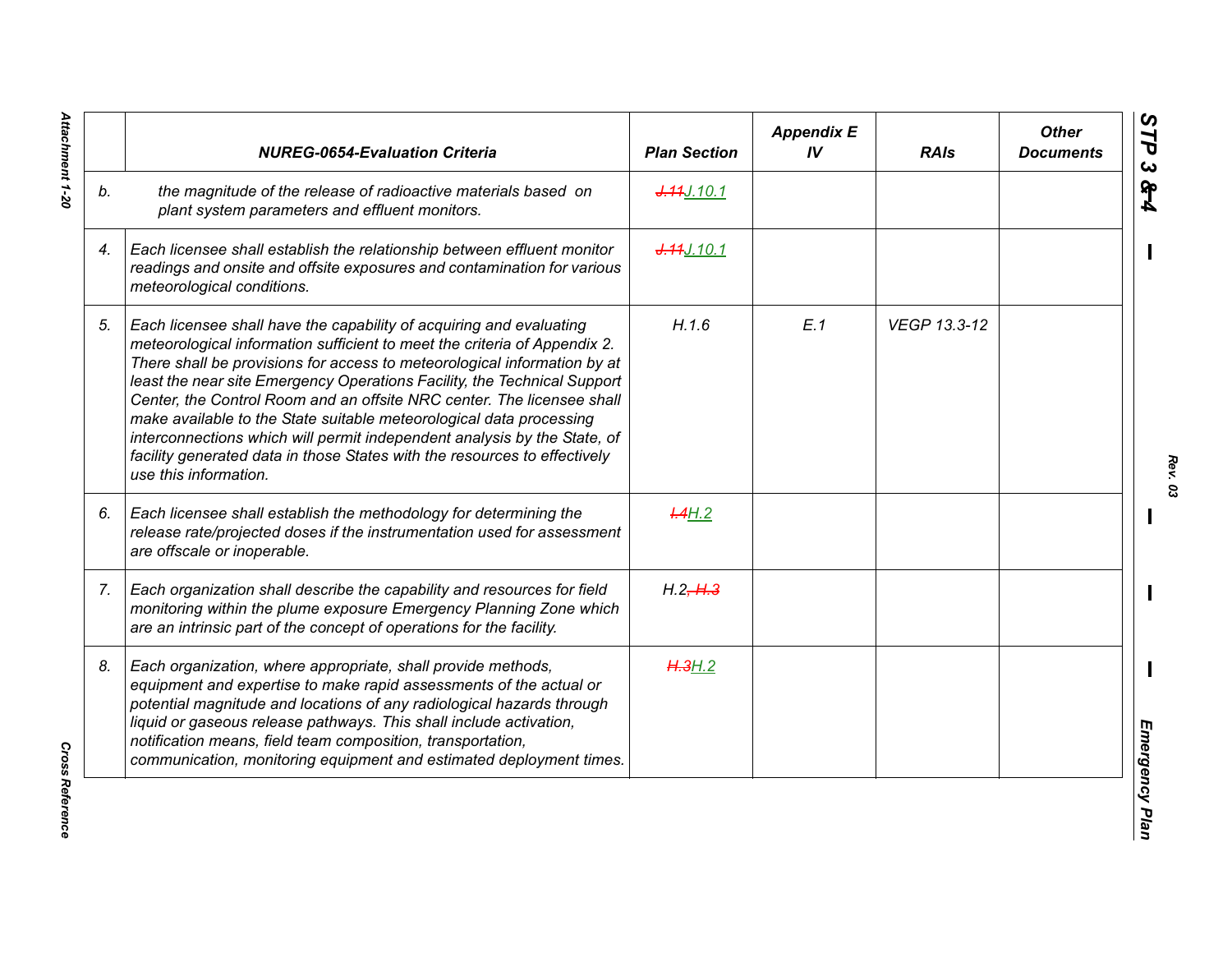| J.11<br>9.<br>Each organization shall have a capability to detect and measure<br>radioiodine concentrations in air in the plume exposure EPZ as low as<br>10-7 uCi/cc (microcuries per cubic centimeter) under field conditions.<br>Interference from the presence of noble gas and background radiation<br>shall not decrease the stated minimum detectable activity.<br>10. Each organization shall establish means for relating the various<br>H.3H.2<br>measured parameters (e.g., contamination levels, water and air activity<br>levels) to dose rates for key isotopes (i.e., those given in Table 3, page<br>18) and gross radioactivity measurements. Provision shall be made for<br>estimating integrated dose from the projected and actual dose rates and<br>for comparing these estimates with the protective action guides. The<br>detailed provisions shall be described in separate procedures. | H.3H.2 | <b>NUREG-0654-Evaluation Criteria</b>                                     | <b>Plan Section</b> | <b>Appendix E</b><br>IV | <b>RAIs</b> | <b>Other</b><br><b>Documents</b> |
|-----------------------------------------------------------------------------------------------------------------------------------------------------------------------------------------------------------------------------------------------------------------------------------------------------------------------------------------------------------------------------------------------------------------------------------------------------------------------------------------------------------------------------------------------------------------------------------------------------------------------------------------------------------------------------------------------------------------------------------------------------------------------------------------------------------------------------------------------------------------------------------------------------------------|--------|---------------------------------------------------------------------------|---------------------|-------------------------|-------------|----------------------------------|
|                                                                                                                                                                                                                                                                                                                                                                                                                                                                                                                                                                                                                                                                                                                                                                                                                                                                                                                 |        |                                                                           |                     |                         |             |                                  |
|                                                                                                                                                                                                                                                                                                                                                                                                                                                                                                                                                                                                                                                                                                                                                                                                                                                                                                                 |        |                                                                           |                     |                         |             |                                  |
| be made, using either or both Federal and State resources.                                                                                                                                                                                                                                                                                                                                                                                                                                                                                                                                                                                                                                                                                                                                                                                                                                                      |        | 11. Arrangements to locate and track the airborne radioactive plume shall |                     |                         |             |                                  |
|                                                                                                                                                                                                                                                                                                                                                                                                                                                                                                                                                                                                                                                                                                                                                                                                                                                                                                                 |        |                                                                           |                     |                         |             |                                  |

*Cross Reference Attachment 1-21* Attachment 1-21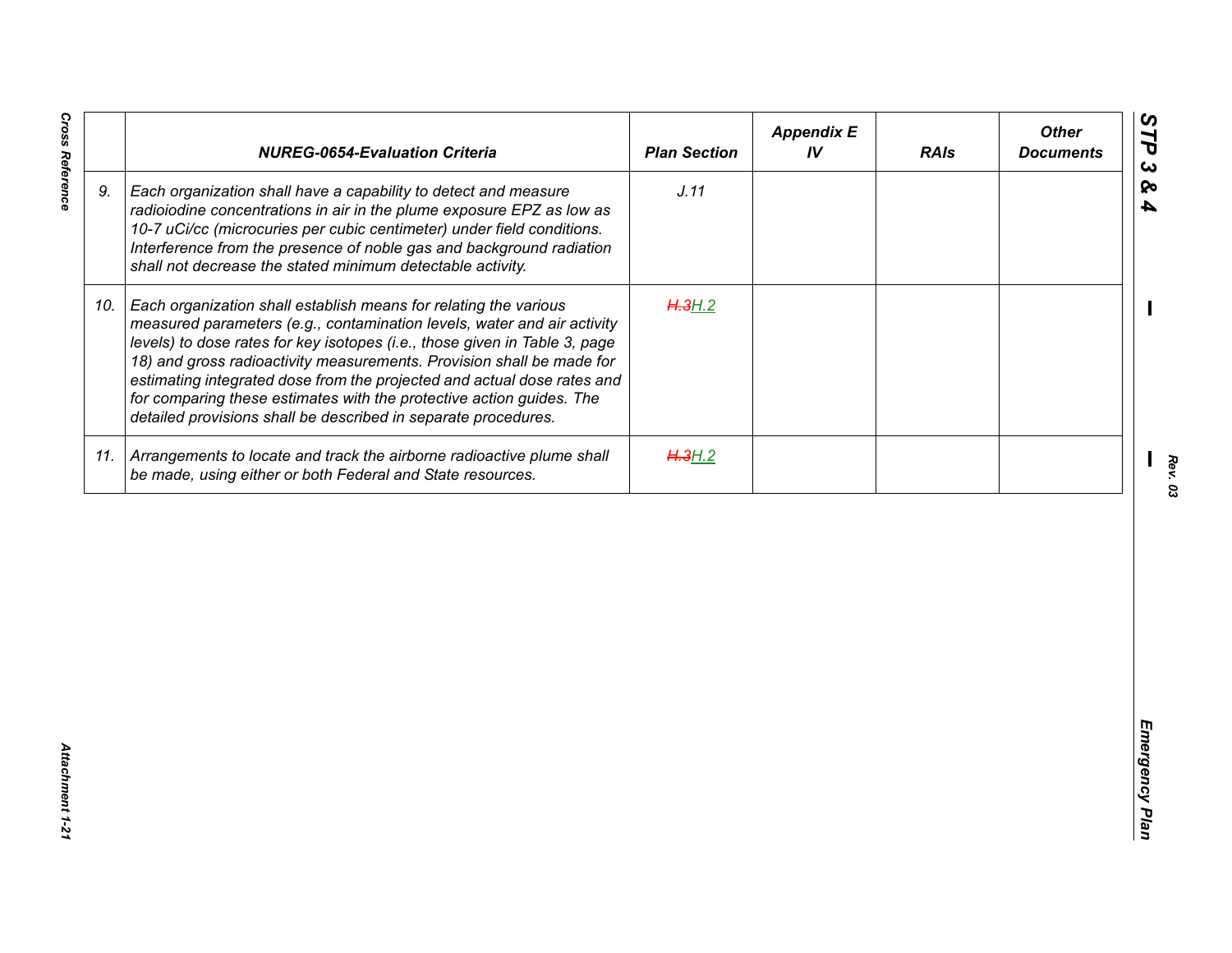|                | A range of protective actions have been developed for the plume exposure pathway EPZ for emergency workers and the public.<br>Guidelines for the choice of protective actions during an emergency, consistent with Federal guidance, are developed and in<br>place, and protective actions for the ingestion exposure pathway EPZ appropriate to the locale have been developed. |                     |                         |                              |                                  |
|----------------|----------------------------------------------------------------------------------------------------------------------------------------------------------------------------------------------------------------------------------------------------------------------------------------------------------------------------------------------------------------------------------|---------------------|-------------------------|------------------------------|----------------------------------|
|                | <b>NUREG-0654-Evaluation Criteria</b>                                                                                                                                                                                                                                                                                                                                            | <b>Plan Section</b> | <b>Appendix E</b><br>IV | <b>RAIs</b>                  | <b>Other</b><br><b>Documents</b> |
| 1 <sub>1</sub> | Each licensee shall establish the means and time required to warn or<br>advise onsite individuals and individuals who may be in areas controlled<br>by the operator, including:                                                                                                                                                                                                  |                     |                         |                              |                                  |
| a.             | Employees not having emergency assignments;                                                                                                                                                                                                                                                                                                                                      | F.3, 1.1, 1.2, 1.3  |                         |                              |                                  |
|                | Visitors;                                                                                                                                                                                                                                                                                                                                                                        | F.3, 1.1, 1.2, 1.3  |                         |                              |                                  |
|                | Contractor and construction personnel; and                                                                                                                                                                                                                                                                                                                                       | F.3, 1.1, 1.2, 1.3  |                         |                              |                                  |
|                | Other persons who may be in the public access areas on or passing<br>through the site or within the owner controlled area.                                                                                                                                                                                                                                                       | 1.1, 1.2, 1.3       |                         |                              |                                  |
|                | Each licensee shall make provisions for evacuation routes and<br>transportation for onsite individuals to some suitable offsite location,<br>including alternatives for inclement weather, high traffic density and<br>specific radiological conditions.                                                                                                                         | F.5, I.3            |                         | GGNS 13.3-37<br>GGNS 13.3-38 |                                  |
| 3.             | Each licensee shall provide for radiological monitoring of people<br>evacuated from the site.                                                                                                                                                                                                                                                                                    | F.5, I.3, J.6       |                         |                              |                                  |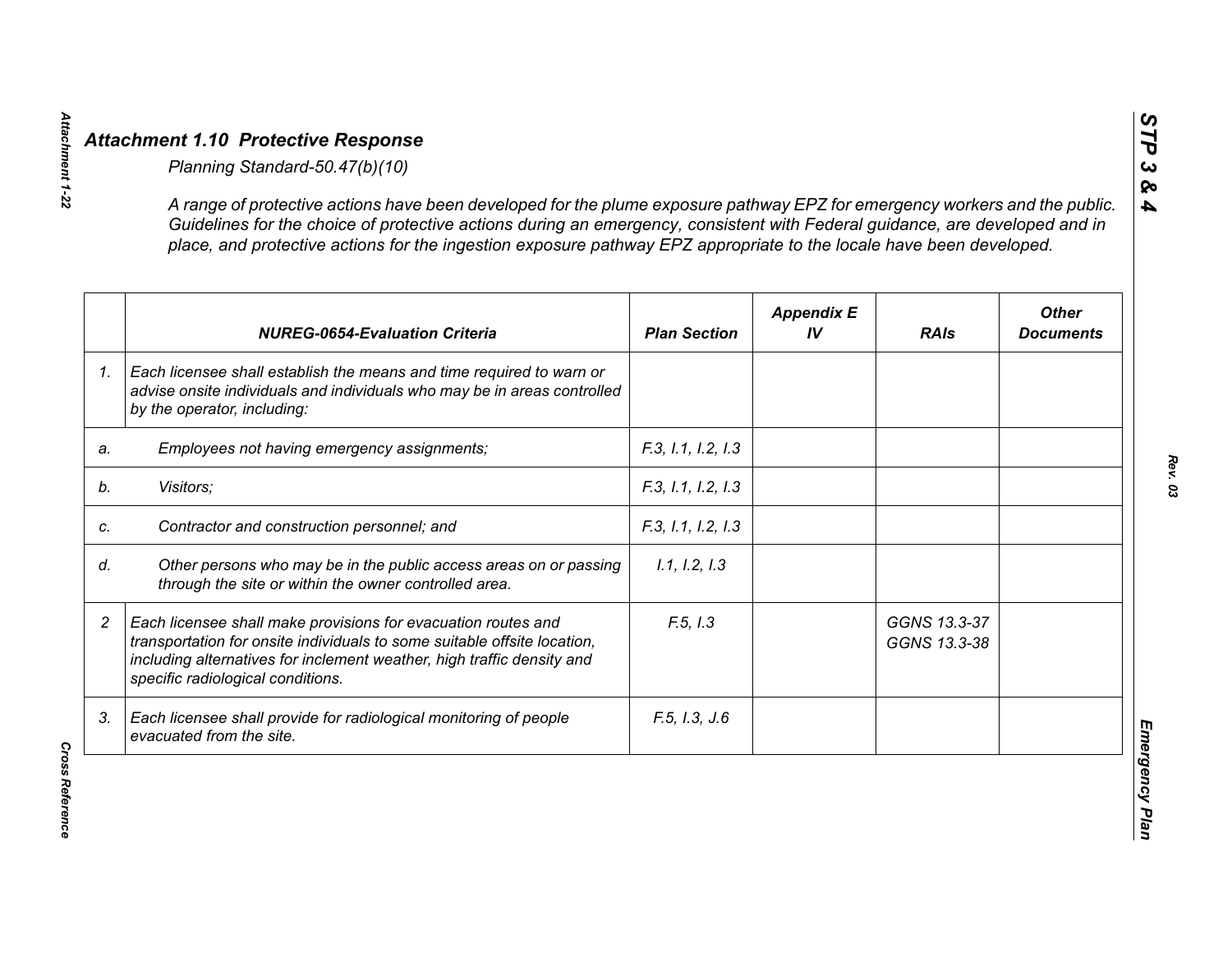|    | <b>NUREG-0654-Evaluation Criteria</b>                                                                                                                                                                                                                                                                                                                                                                                                                                                                                                                                                                                                                                                      | <b>Plan Section</b> | <b>Appendix E</b><br>IV | <b>RAIs</b>  | <b>Other</b><br><b>Documents</b> |
|----|--------------------------------------------------------------------------------------------------------------------------------------------------------------------------------------------------------------------------------------------------------------------------------------------------------------------------------------------------------------------------------------------------------------------------------------------------------------------------------------------------------------------------------------------------------------------------------------------------------------------------------------------------------------------------------------------|---------------------|-------------------------|--------------|----------------------------------|
| 4. | Each licensee shall provide for the evacuation of onsite non-essential<br>personnel in the event of a Site or General Emergency and shall provide<br>a decontamination capability at or near the monitoring point specified in<br>J.3.                                                                                                                                                                                                                                                                                                                                                                                                                                                     | F.5, I.3, J.6       |                         |              | BL 05-02                         |
| 5. | Each licensee shall provide for a capability to account for all individuals<br>onsite at the time of the emergency and ascertain the names of missing<br>individuals within 30 minutes of the start of an emergency and account<br>for all onsite individuals continuously thereafter.                                                                                                                                                                                                                                                                                                                                                                                                     | F.3, I.2, I.3       |                         |              |                                  |
| 6. | Each licensee shall, for individuals remaining or arriving onsite during<br>the emergency, make provisions for:                                                                                                                                                                                                                                                                                                                                                                                                                                                                                                                                                                            |                     |                         |              |                                  |
| a. | Individual respiratory protection;                                                                                                                                                                                                                                                                                                                                                                                                                                                                                                                                                                                                                                                         | J.9                 |                         |              |                                  |
| b. | Use of protective clothing; and                                                                                                                                                                                                                                                                                                                                                                                                                                                                                                                                                                                                                                                            | J.3                 |                         |              |                                  |
| C. | Use of radioprotective drugs, (e.g. individual thyroid protection).                                                                                                                                                                                                                                                                                                                                                                                                                                                                                                                                                                                                                        | J.9                 |                         |              |                                  |
| 7. | Each licensee shall establish a mechanism for recommending protective<br>actions to the appropriate State and local authorities. These shall<br>include Emergency Action Levels corresponding to projected dose to<br>the population-at-risk, in accordance with Appendix 1 and with the<br>recommendations set forth in Tables 2.1 and 2.2 of the Manual of<br>Protective Action Guides and Protective Actions for Nuclear Incidents<br>(EPA-400-R-92-001). As specified in Appendix 1, prompt notification<br>shall be made directly to the offsite authorities responsible for<br>implementing protective measures within the plume exposure pathway<br><b>Emergency Planning Zone.</b> | 1.4, 1.5            | В                       | GGNS 13.3-40 | BL 05-02<br>RIS 2004-13          |
| 8. | Each licensee's plan shall contain time estimates for evacuation within<br>the plume exposure EPZ. These shall be in accordance with Appendix<br>4.                                                                                                                                                                                                                                                                                                                                                                                                                                                                                                                                        | 1.6.1               |                         |              |                                  |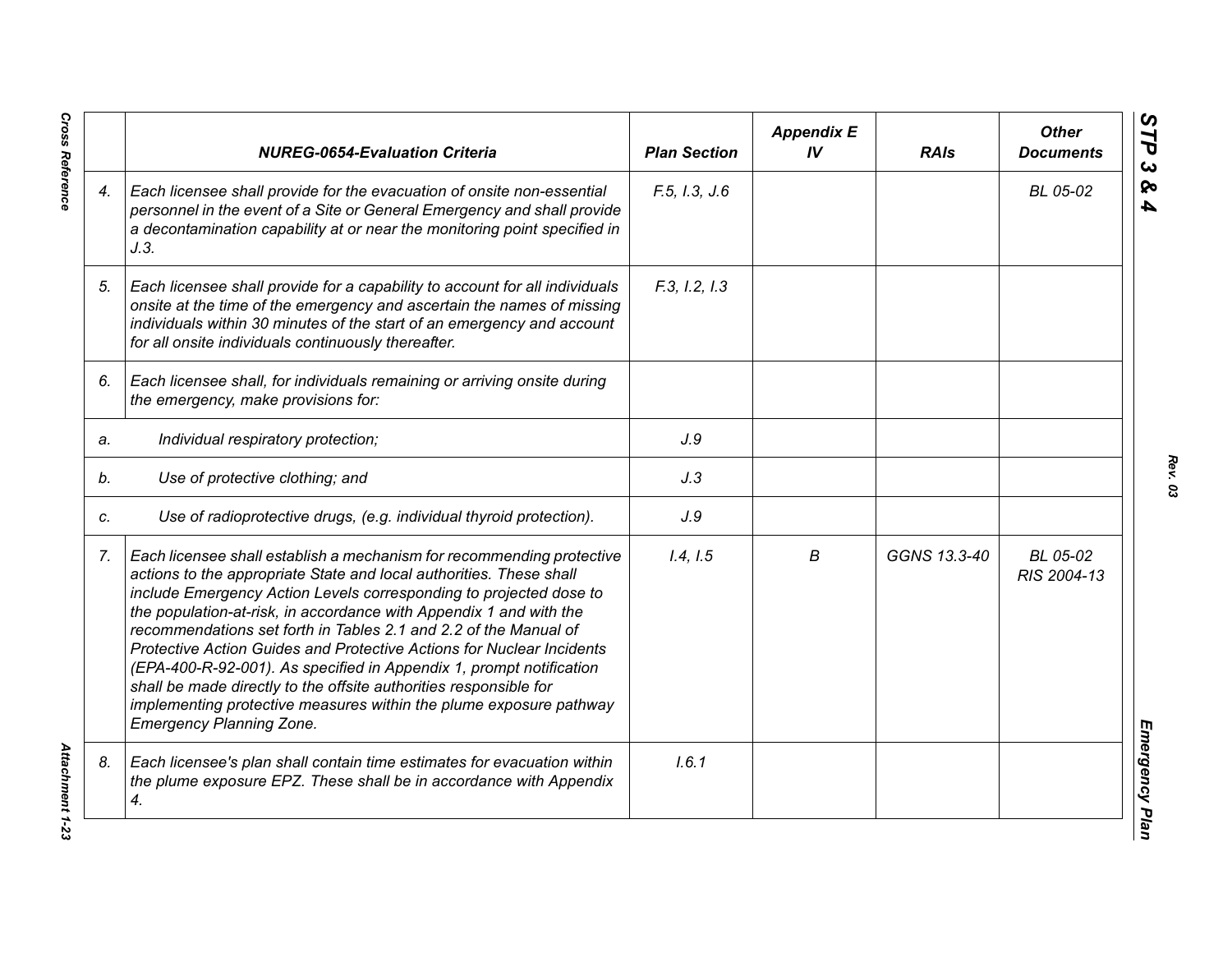|     | <b>NUREG-0654-Evaluation Criteria</b>                                                                                                                                                                                                                                                                                                                                                                                                                                                                              | <b>Plan Section</b>              | <b>Appendix E</b><br>IV | <b>RAIs</b>  | <b>Other</b><br><b>Documents</b> |
|-----|--------------------------------------------------------------------------------------------------------------------------------------------------------------------------------------------------------------------------------------------------------------------------------------------------------------------------------------------------------------------------------------------------------------------------------------------------------------------------------------------------------------------|----------------------------------|-------------------------|--------------|----------------------------------|
| 9.  | Each State and local organization shall establish a capability for<br>implementing protective measures based upon protective action guides<br>and other criteria. This shall be consistent with the recommendations for<br>EPA regarding exposure resulting from passage of radioactive airborne<br>plumes, (EPA-400-R-92-001) and with those of DHEW (DHHS)/FDA<br>regarding radioactive contamination of human food and animal feeds as<br>published in the Federal Register of December 15, 1978 (43 FR 58790). | <b>State Plan</b>                |                         |              |                                  |
| 10. | The organization's plans to implement protective measures for the<br>plume exposure pathway shall include:                                                                                                                                                                                                                                                                                                                                                                                                         |                                  |                         |              |                                  |
| a.  | Maps showing evacuation routes, evacuation areas, preselected<br>radiological sampling and monitoring points, relocation centers in<br>host areas, and shelter areas; (identification of radiological sampling<br>and monitoring points shall include the designators in Table J-1 or<br>an equivalent uniform system described in the plan);                                                                                                                                                                      | Figures I-1, I-2,<br>H.2         |                         |              |                                  |
| b.  | Maps showing population distribution around the nuclear facility.<br>This shall be by evacuation areas (licensees shall also present the<br>information in a sector format):                                                                                                                                                                                                                                                                                                                                       | Figure I-1                       |                         |              |                                  |
| c.  | Means for notifying all segments of the transient and resident<br>population;                                                                                                                                                                                                                                                                                                                                                                                                                                      | E.3<br>Figure E-1                |                         | VEGP 13.3-13 |                                  |
| d.  | Means for protecting those persons whose mobility may be impaired<br>due to such factors as institutional or other confinement;                                                                                                                                                                                                                                                                                                                                                                                    | <b>State Plan</b><br>County Plan |                         |              |                                  |
| e.  | Provisions for the use of radioprotective drugs, particularly for<br>emergency workers and institutionalized persons within the plume<br>exposure EPZ whose immediate evaluation may be infeasible or<br>very difficult, including quantities, storage, and means of distribution.                                                                                                                                                                                                                                 | <b>State Plan</b><br>County Plan |                         |              |                                  |

**Cross Reference** *Cross Reference*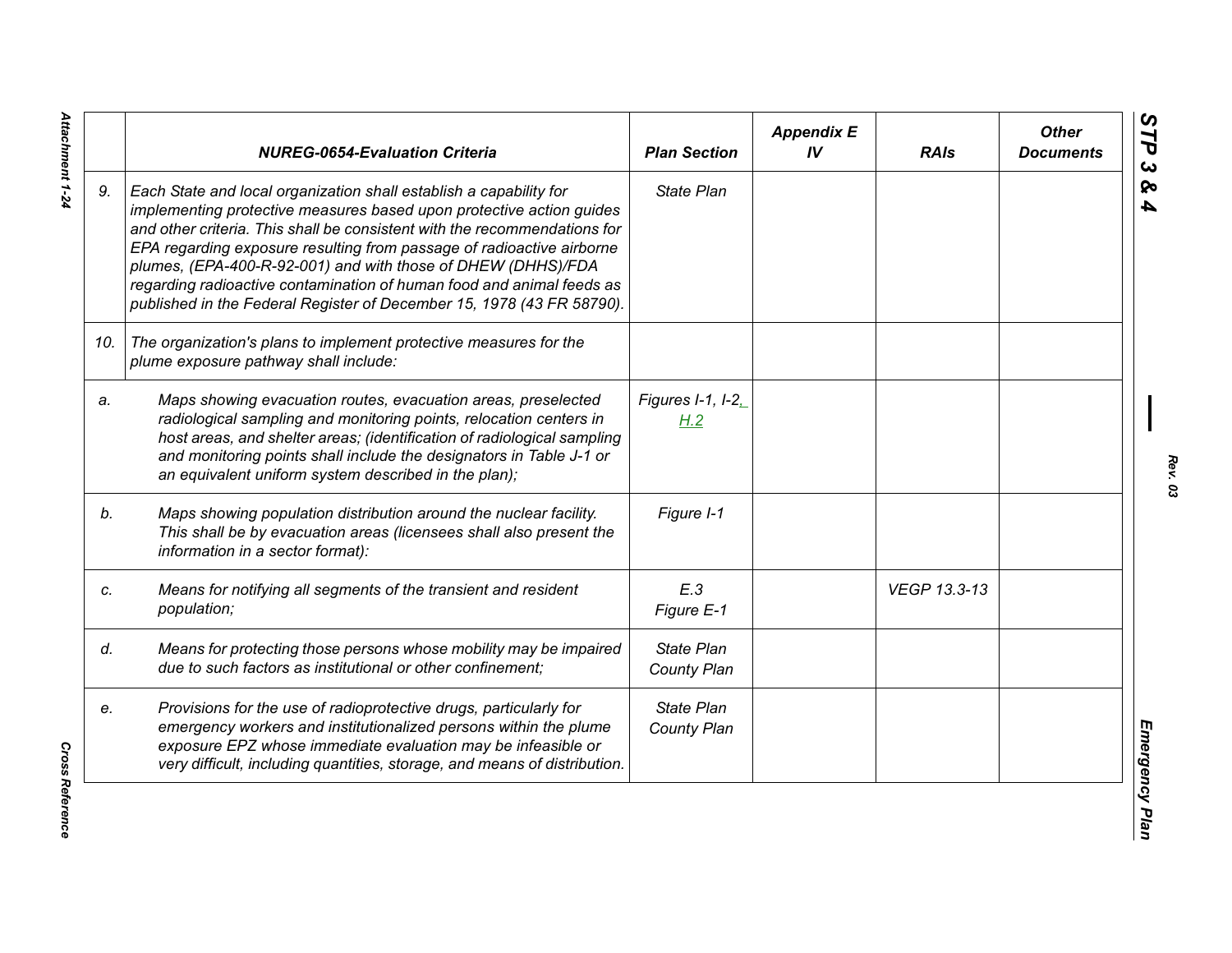|    | <b>NUREG-0654-Evaluation Criteria</b>                                                                                                                                                                                                                                                                                          | <b>Plan Section</b>       | <b>Appendix E</b><br>IV | <b>RAIs</b> | <b>Other</b><br><b>Documents</b> |
|----|--------------------------------------------------------------------------------------------------------------------------------------------------------------------------------------------------------------------------------------------------------------------------------------------------------------------------------|---------------------------|-------------------------|-------------|----------------------------------|
| f. | State and local organizations' plans should include the method by<br>which decisions by the State Health Department for administering<br>radioprotective drugs to the general population are made during an<br>emergency and the pre-determined conditions under which such<br>drugs may be used by offsite emergency workers; | State Plan<br>County Plan |                         |             |                                  |
| g. | Means of relocation;                                                                                                                                                                                                                                                                                                           | State Plan<br>County Plan |                         |             |                                  |
| h. | Relocation centers in host areas which are at least 5 miles, and<br>preferably 10 miles, beyond the boundaries of the plume exposure<br>emergency planning zone; (See J.12).                                                                                                                                                   | State Plan<br>County Plan |                         |             |                                  |
| İ. | Projected traffic capacities of evacuation routes under emergency<br>conditions;                                                                                                                                                                                                                                               | State Plan<br>County Plan |                         |             |                                  |
| j. | Control of access to evacuated areas and organization<br>responsibilities for such control;                                                                                                                                                                                                                                    | State Plan<br>County Plan |                         |             |                                  |
| k. | Identification of and means for dealing with potential impediments<br>(e.g., seasonal impassability of roads) to use of evacuation routes,<br>and contingency measures;                                                                                                                                                        | State Plan<br>County Plan |                         |             |                                  |
| Ι. | Time estimates for evacuation of various sectors and distances<br>based on a dynamic analysis (time-motion study under various<br>conditions) for the plume exposure pathway emergency planning<br>zone (See Appendix 4); and                                                                                                  | County Plan               |                         |             |                                  |
| m. | The bases for the choice of recommended protective actions from<br>the plume exposure pathway during emergency conditions. This<br>shall include expected local protection afforded in residential units or<br>other shelter for direct and inhalation exposure, as well as<br>evacuation time estimates.                      | Addendum I-1              | В                       |             |                                  |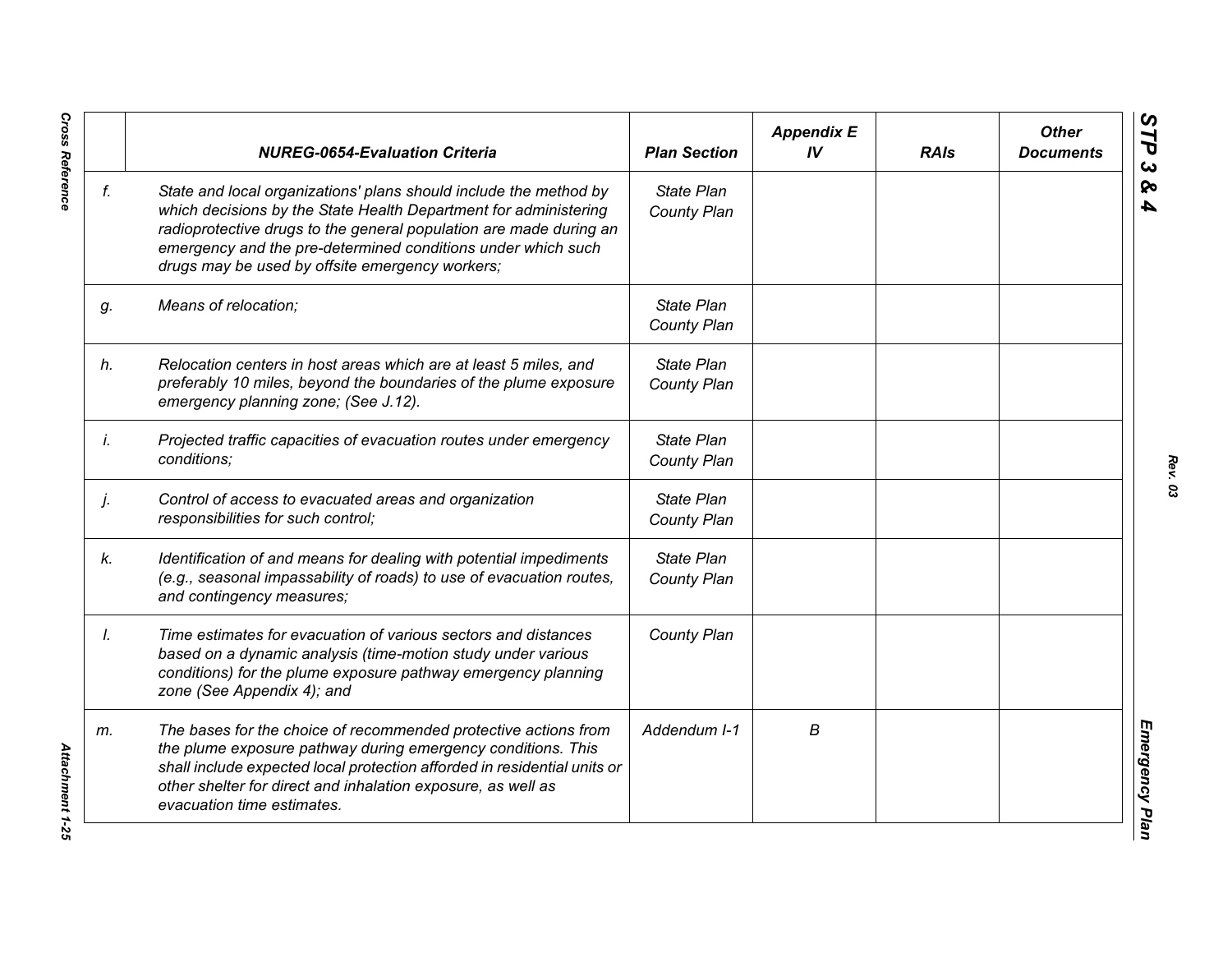| State Plan<br>Each State shall specify the protective measures to be used for the<br>ingestion pathway, including the methods for protecting the public from<br>consumption of contaminated food-stuffs. This shall include criteria for<br>deciding whether dairy animals should be put on stored feed. The plan<br>shall identify procedures for detecting contamination, for estimating the<br>dose commitment consequences of uncontrolled ingestion, and for<br>imposing protection procedures such as impoundment,<br>decontamination, processing, decay, product diversion, and<br>preservation. Maps for recording survey and monitoring data, key land<br>use data (e.g., farming), dairies, food processing plants, water sheds,<br>water supply intake and treatment plants and reservoirs shall be<br>maintained. Provisions for maps showing detailed crop information may<br>be by including reference to their availability and location and a plan for<br>their use. The maps shall start at the facility and include all of the 50-<br>mile ingestion pathway EPZ. Up-to-date lists of the name and location of<br>all facilities which regularly process milk products and other large<br>amounts of food or agricultural products originating in the ingestion<br>pathway Emergency Planning Zone, but located elsewhere, shall be<br>maintained.<br>State Plan<br>Each organization shall describe the means for registering and<br>monitoring of evacuees at relocation centers in host areas. The<br>County Plan<br>personnel and equipment available should be capable of monitoring<br>within about a 12 hour period all residents and transients in the plume<br>exposure EPZ arriving at relocation centers. |     | <b>NUREG-0654-Evaluation Criteria</b> | <b>Plan Section</b> | <b>Appendix E</b><br>IV | <b>RAIs</b> | <b>Other</b><br><b>Documents</b> |
|----------------------------------------------------------------------------------------------------------------------------------------------------------------------------------------------------------------------------------------------------------------------------------------------------------------------------------------------------------------------------------------------------------------------------------------------------------------------------------------------------------------------------------------------------------------------------------------------------------------------------------------------------------------------------------------------------------------------------------------------------------------------------------------------------------------------------------------------------------------------------------------------------------------------------------------------------------------------------------------------------------------------------------------------------------------------------------------------------------------------------------------------------------------------------------------------------------------------------------------------------------------------------------------------------------------------------------------------------------------------------------------------------------------------------------------------------------------------------------------------------------------------------------------------------------------------------------------------------------------------------------------------------------------------------------------------------------------------------------------|-----|---------------------------------------|---------------------|-------------------------|-------------|----------------------------------|
|                                                                                                                                                                                                                                                                                                                                                                                                                                                                                                                                                                                                                                                                                                                                                                                                                                                                                                                                                                                                                                                                                                                                                                                                                                                                                                                                                                                                                                                                                                                                                                                                                                                                                                                                        | 11. |                                       |                     |                         |             |                                  |
|                                                                                                                                                                                                                                                                                                                                                                                                                                                                                                                                                                                                                                                                                                                                                                                                                                                                                                                                                                                                                                                                                                                                                                                                                                                                                                                                                                                                                                                                                                                                                                                                                                                                                                                                        | 12. |                                       |                     |                         |             |                                  |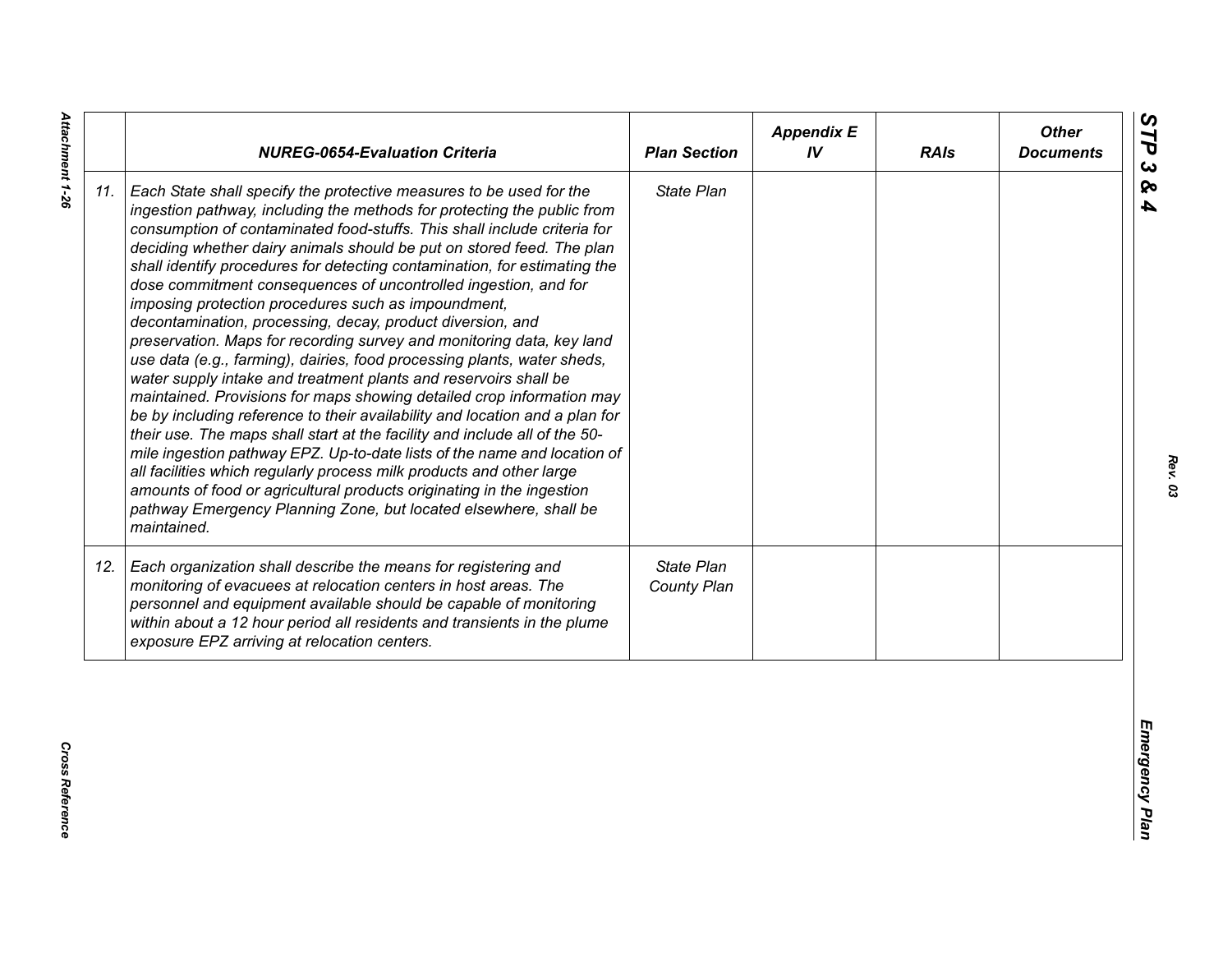|    | <b>Activity Protective Action Guides.</b>                                                                                                                                     |                     |                         |              |                                  |
|----|-------------------------------------------------------------------------------------------------------------------------------------------------------------------------------|---------------------|-------------------------|--------------|----------------------------------|
|    | <b>NUREG-0654-Evaluation Criteria</b>                                                                                                                                         | <b>Plan Section</b> | <b>Appendix E</b><br>IV | <b>RAIs</b>  | <b>Other</b><br><b>Documents</b> |
| 1. | Each licensee shall establish onsite exposure guidelines consistent with<br>EPA Emergency Worker and Lifesaving Activity Protective Actions<br>Guides (EPA-400-R-92-001) for; |                     |                         |              |                                  |
| a. | removal of injured persons;                                                                                                                                                   | J.1.1               |                         | GGNS 13.3-30 |                                  |
|    | undertaking corrective actions;                                                                                                                                               | J.1.1               |                         | GGNS 13.3-39 |                                  |
| C. | performing assessment actions;                                                                                                                                                | J.1                 |                         |              |                                  |
| d. | providing first aid;                                                                                                                                                          | J.1                 |                         |              |                                  |
| e. | performing personnel decontamination;                                                                                                                                         | J.1                 | E.3                     |              |                                  |
| f. | providing ambulance service; and                                                                                                                                              | J.1                 | E.6                     |              |                                  |
| g. | providing medical treatment services.                                                                                                                                         | J.1                 | E.7                     |              |                                  |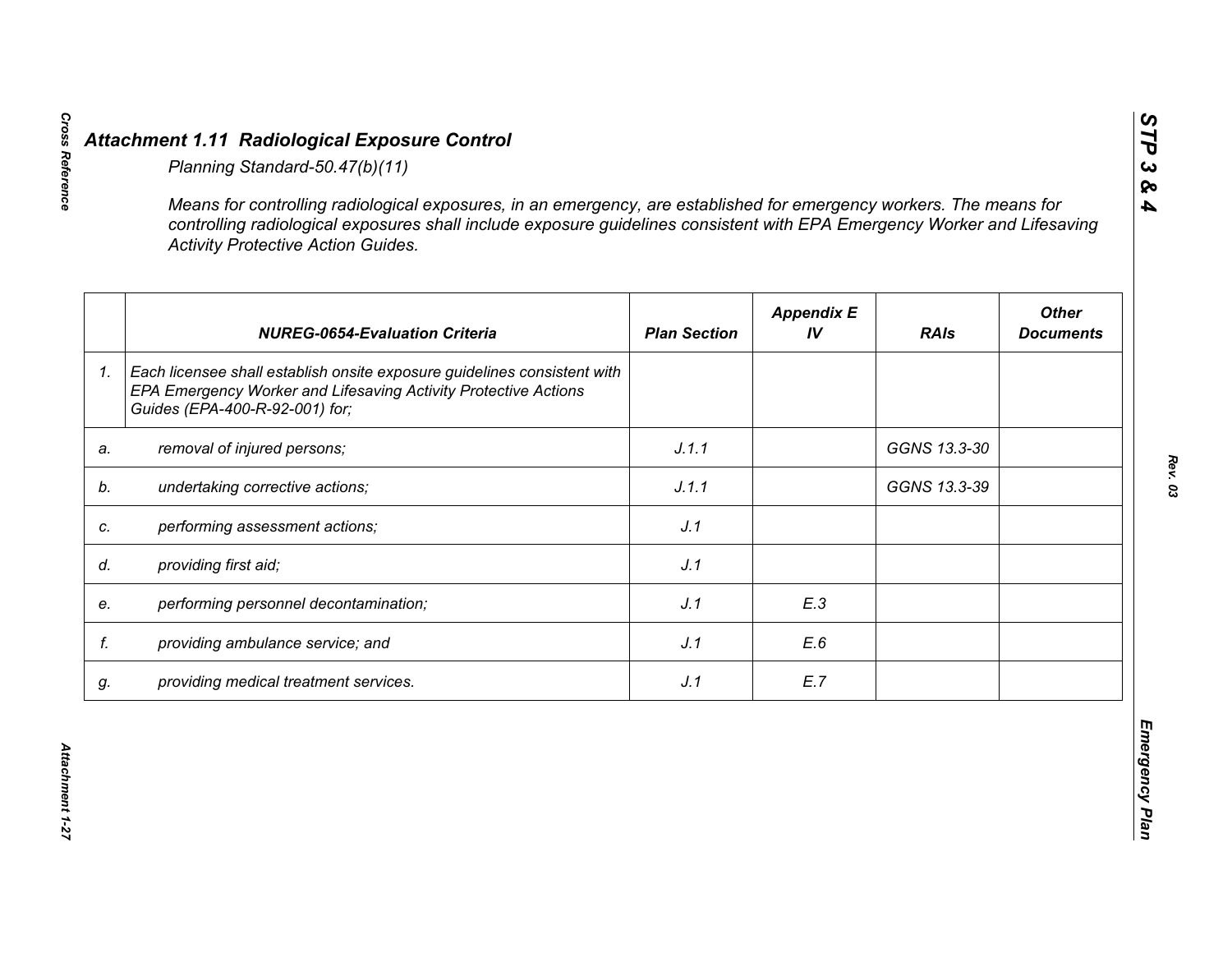|     | <b>NUREG-0654-Evaluation Criteria</b>                                                                                                                                                                                                                                                                                                                                                                                                                                                                                                                                                                                                    | <b>Plan Section</b> | <b>Appendix E</b><br>IV | <b>RAIs</b>  | <b>Other</b><br><b>Documents</b> |
|-----|------------------------------------------------------------------------------------------------------------------------------------------------------------------------------------------------------------------------------------------------------------------------------------------------------------------------------------------------------------------------------------------------------------------------------------------------------------------------------------------------------------------------------------------------------------------------------------------------------------------------------------------|---------------------|-------------------------|--------------|----------------------------------|
| 2.  | Each licensee shall provide an onsite radiation protection program to be<br>implemented during emergencies, including methods to implement<br>exposure guidelines. The plan shall identify individual(s), by position or<br>title, who can authorize emergency workers to receive doses in excess<br>of 10 CFR Part 20 limits. Procedures shall be worked out in advance for<br>permitting onsite volunteers to receive radiation exposures in the course<br>of caring out lifesaving and other emergency activities. These<br>procedures shall include expeditious decision making and a reasonable<br>consideration of relative risks. | J.1                 |                         | GGNS 13.3-49 |                                  |
|     | 3.a   Each organization shall make provision for 24-hour-per-day capability to<br>determine the doses received by emergency personnel involved in any<br>nuclear accident, including volunteers. Each organization shall make<br>provisions for distribution of dosimeters, both self-reading and<br>permanent record devices.                                                                                                                                                                                                                                                                                                           | J.2                 |                         |              |                                  |
| b.  | Each organization shall ensure that dosimeters are read at appropriate<br>frequencies and provide for maintaining dose records for emergency<br>workers involved in any nuclear accident.                                                                                                                                                                                                                                                                                                                                                                                                                                                | J.2                 |                         |              |                                  |
| 4.  | Each State and local organization shall establish the decision chain for<br>authorizing emergency workers to incur exposures in excess of the EPA<br>General Public Protective Action Guides (i.e., EPA PAGs for emergency<br>workers and lifesaving activities).                                                                                                                                                                                                                                                                                                                                                                        | N/A                 |                         |              |                                  |
| 5а. | Each organization as appropriate, shall specify action levels for<br>determining the need for decontamination.                                                                                                                                                                                                                                                                                                                                                                                                                                                                                                                           | J.3                 | E.3                     |              |                                  |
| b.  | Each organization, as appropriate, shall establish the means for<br>radiological decontamination of emergency personnel wounds, supplies,<br>instruments and equipment, and for waste disposal.                                                                                                                                                                                                                                                                                                                                                                                                                                          | J.5                 | E.3                     |              |                                  |
| 6   | Each licensee shall provide onsite contamination control measures<br>including:                                                                                                                                                                                                                                                                                                                                                                                                                                                                                                                                                          |                     |                         |              |                                  |

*Rev. 03*

Attachment 1-28 *Attachment 1-28*

**Cross Reference** *Cross Reference*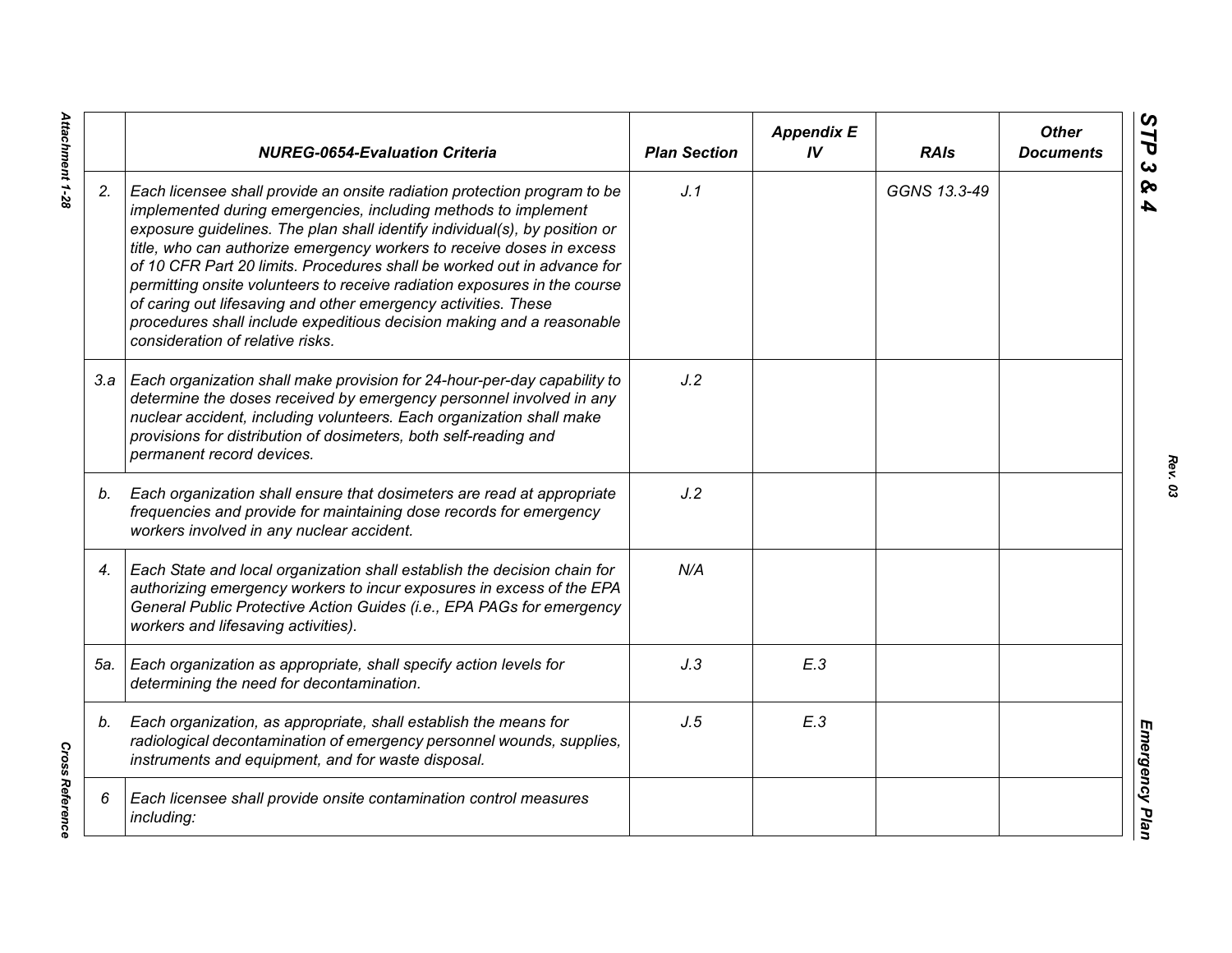| J.3<br>area access control;<br>a.<br>drinking water and food supplies;<br>J.4<br>b.<br>criteria for permitting return of areas and items to normal use, see<br>J.3<br>C.<br>Draft ANSI 13.12.<br>7.<br>Each licensee shall provide the capability for decontaminating relocated<br>$J.5, J.8$ $J.6$<br>onsite personnel, including provisions for extra clothing and<br>decontaminants suitable for the type of contamination expected, with | <b>NUREG-0654-Evaluation Criteria</b>                                | <b>Plan Section</b> | <b>Appendix E</b><br>IV | <b>RAIs</b> | <b>Other</b><br><b>Documents</b> |
|----------------------------------------------------------------------------------------------------------------------------------------------------------------------------------------------------------------------------------------------------------------------------------------------------------------------------------------------------------------------------------------------------------------------------------------------|----------------------------------------------------------------------|---------------------|-------------------------|-------------|----------------------------------|
|                                                                                                                                                                                                                                                                                                                                                                                                                                              |                                                                      |                     |                         |             |                                  |
|                                                                                                                                                                                                                                                                                                                                                                                                                                              |                                                                      |                     |                         |             |                                  |
|                                                                                                                                                                                                                                                                                                                                                                                                                                              |                                                                      |                     |                         |             |                                  |
|                                                                                                                                                                                                                                                                                                                                                                                                                                              | particular attention given to radioiodine contamination of the skin. |                     |                         |             |                                  |
|                                                                                                                                                                                                                                                                                                                                                                                                                                              |                                                                      |                     |                         |             |                                  |
|                                                                                                                                                                                                                                                                                                                                                                                                                                              |                                                                      |                     |                         |             |                                  |
|                                                                                                                                                                                                                                                                                                                                                                                                                                              |                                                                      |                     |                         |             |                                  |
|                                                                                                                                                                                                                                                                                                                                                                                                                                              |                                                                      |                     |                         |             |                                  |
|                                                                                                                                                                                                                                                                                                                                                                                                                                              |                                                                      |                     |                         |             |                                  |
|                                                                                                                                                                                                                                                                                                                                                                                                                                              |                                                                      |                     |                         |             |                                  |
|                                                                                                                                                                                                                                                                                                                                                                                                                                              |                                                                      |                     |                         |             |                                  |
|                                                                                                                                                                                                                                                                                                                                                                                                                                              |                                                                      |                     |                         |             |                                  |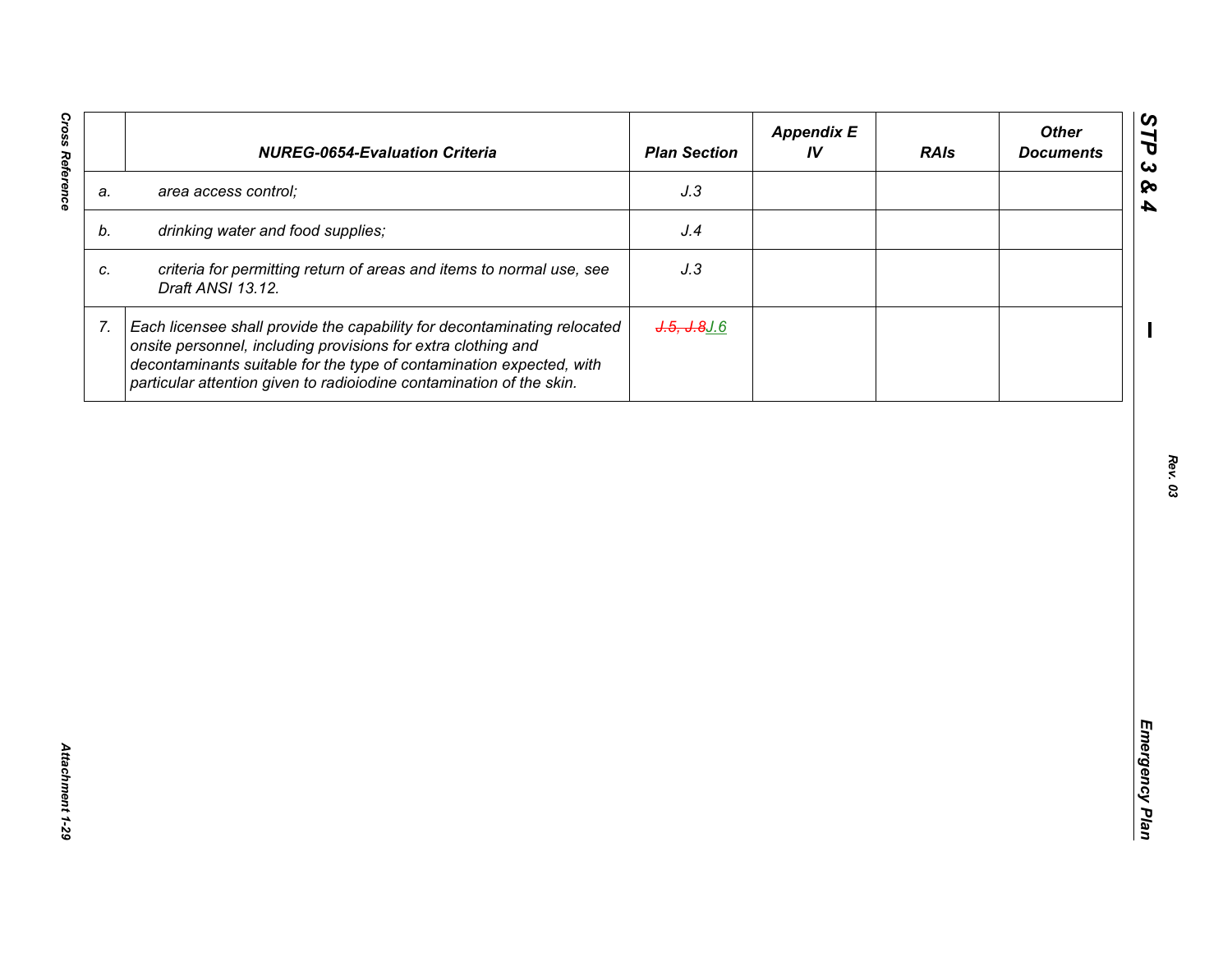|    | Arrangements are made for medical services for contaminated injured individuals.                                                                                                                                                                                                                                                                                                                                                                                                                                                                                                                                           |                         |                         |             |                                  |
|----|----------------------------------------------------------------------------------------------------------------------------------------------------------------------------------------------------------------------------------------------------------------------------------------------------------------------------------------------------------------------------------------------------------------------------------------------------------------------------------------------------------------------------------------------------------------------------------------------------------------------------|-------------------------|-------------------------|-------------|----------------------------------|
|    | <b>NUREG-0654-Evaluation Criteria</b>                                                                                                                                                                                                                                                                                                                                                                                                                                                                                                                                                                                      | <b>Plan Section</b>     | <b>Appendix E</b><br>IV | <b>RAIs</b> | <b>Other</b><br><b>Documents</b> |
| 1. | Each organization shall arrange for local and backup hospital and<br>medical services having the capability for evaluation of radiation<br>exposure and uptake, including assurance that persons providing these<br>services are adequately prepared to handle contaminated individuals.                                                                                                                                                                                                                                                                                                                                   | B.4.5, J.5              | E.5                     |             |                                  |
| 2. | Each licensee shall provide for onsite first aid capability.                                                                                                                                                                                                                                                                                                                                                                                                                                                                                                                                                               | F.6, G.11, J.5          | E.4                     |             |                                  |
| 3. | Each State shall develop lists indicating the location of public, private<br>and military hospitals and other emergency medical services facilities<br>within the State or contiguous States considered capable of providing<br>medical support for any contaminated injured individual. The listing shall<br>include the name, location, type of facility and capacity and any special<br>radiological capabilities. These emergency medical services should be<br>able to radiologically monitor contamination personnel, and have<br>facilities and trained personnel able to care for contaminated injured<br>persons. | State Plan              |                         |             |                                  |
| 4. | Each organization shall arrange for transporting victims of radiological<br>accidents to medical support facilities.                                                                                                                                                                                                                                                                                                                                                                                                                                                                                                       | B.4, B.5.7, F.7,<br>J.5 | E.6                     |             |                                  |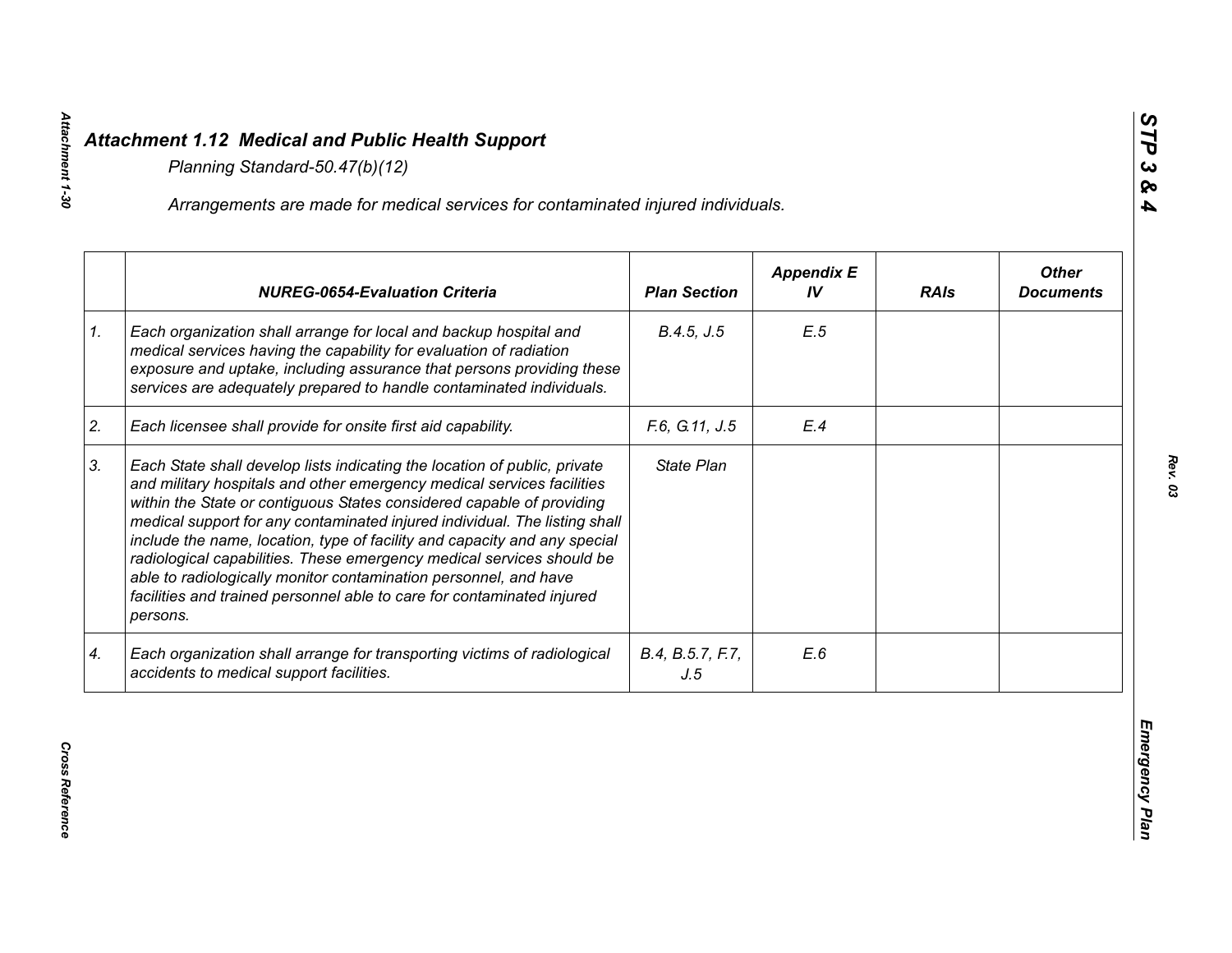|    | General plans for recovery and reentry are developed.                                                                                                                                                                                                                                                                                                                                                                                                                                                     |                                 |                         |              |                                  |
|----|-----------------------------------------------------------------------------------------------------------------------------------------------------------------------------------------------------------------------------------------------------------------------------------------------------------------------------------------------------------------------------------------------------------------------------------------------------------------------------------------------------------|---------------------------------|-------------------------|--------------|----------------------------------|
|    | <b>NUREG-0654-Evaluation Criteria</b>                                                                                                                                                                                                                                                                                                                                                                                                                                                                     | <b>Plan Section</b>             | <b>Appendix E</b><br>IV | <b>RAIs</b>  | <b>Other</b><br><b>Documents</b> |
| 1. | Each organization, as appropriate, shall develop general plans and<br>procedures for reentry and recovery and describe the means by which<br>decisions to relax protective measures (e.g., allow reentry into an<br>evacuated area) are reached. This process should consider both<br>existing and potential conditions.                                                                                                                                                                                  | L.1, L.2, L.3,<br>L.4, L.5, L.6 | H                       |              |                                  |
| 2. | Each licensee plan shall contain the position/title, authority and<br>responsibilities of individuals who will fill key positions in the facility<br>recovery organization. This organization shall include technical<br>personnel with responsibilities to develop, evaluate and direct recovery<br>and reentry operations. The recovery organization recommended by the<br>Atomic Industrial Forum's Nuclear Power Plant Emergency Response<br>Plan dated October 11, 1979, is an acceptable framework. | L.6                             | H                       |              |                                  |
| 3. | Each licensee and State plan shall specify means for informing<br>members of the response organizations that a recovery operation is to<br>be initiated, and of any changes in the organizational structure that may<br>occur.                                                                                                                                                                                                                                                                            | L.7                             |                         |              |                                  |
| 4. | Each plan shall establish a method for periodically estimating total<br>population exposure.                                                                                                                                                                                                                                                                                                                                                                                                              | L.4                             |                         | VEGP 13.3-11 |                                  |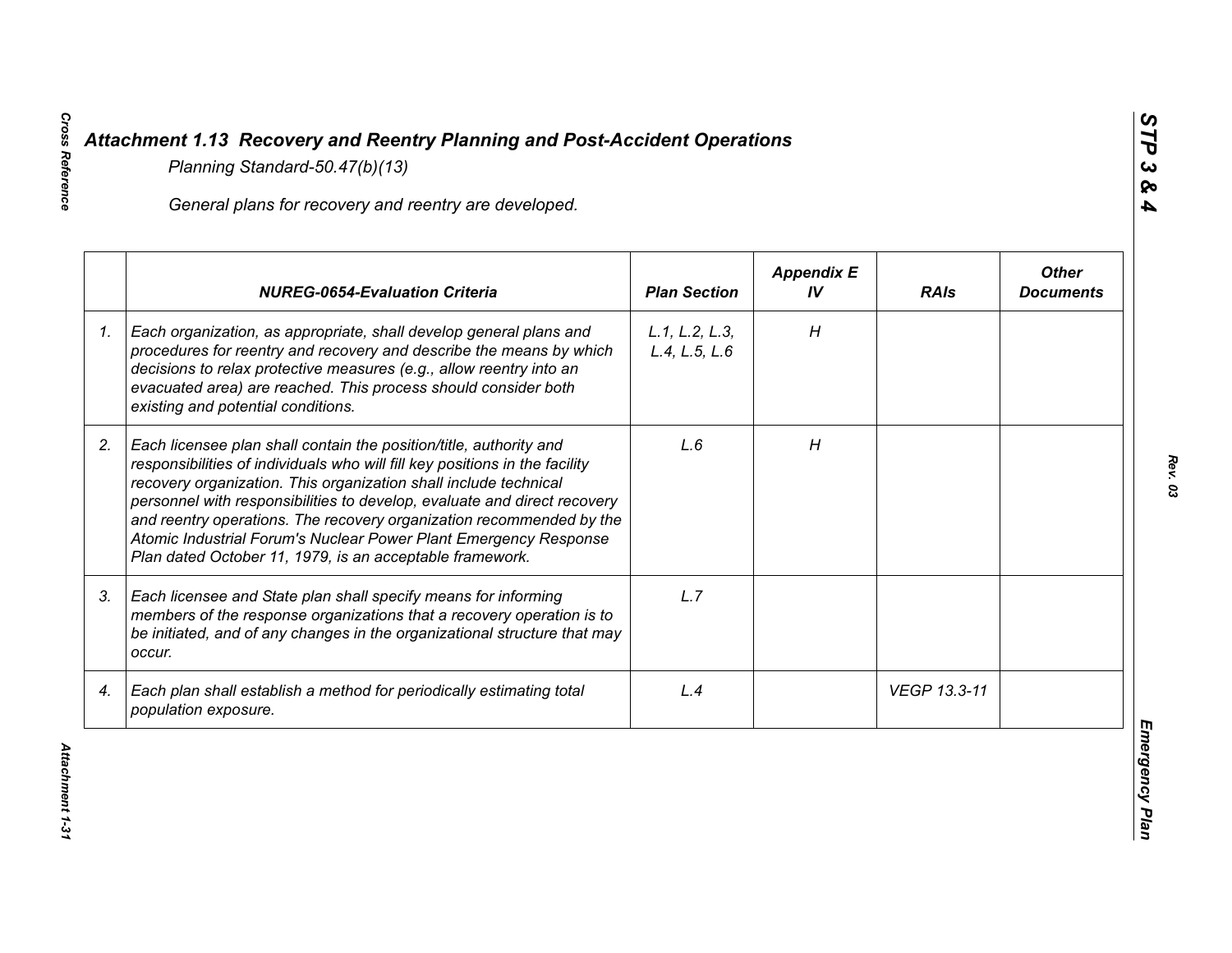|     | Periodic exercises are (will be) conducted to evaluate major portions of emergency response capabilities, periodic drills are (will<br>be) conducted to develop and maintain key skills, and deficiencies identified as a result of exercises or drills are (will be)<br>corrected.                                                                                                                                                                                                                                                                                                                                                                                                                                                                           |                     |                         |             |                                  |
|-----|---------------------------------------------------------------------------------------------------------------------------------------------------------------------------------------------------------------------------------------------------------------------------------------------------------------------------------------------------------------------------------------------------------------------------------------------------------------------------------------------------------------------------------------------------------------------------------------------------------------------------------------------------------------------------------------------------------------------------------------------------------------|---------------------|-------------------------|-------------|----------------------------------|
|     | <b>NUREG-0654-Evaluation Criteria</b>                                                                                                                                                                                                                                                                                                                                                                                                                                                                                                                                                                                                                                                                                                                         | <b>Plan Section</b> | <b>Appendix E</b><br>IV | <b>RAIs</b> | <b>Other</b><br><b>Documents</b> |
| 1a. | An exercise is an event that tests the integrated capability and a major<br>portion of the basic elements existing within emergency preparedness<br>plans and organizations. The emergency preparedness exercise shall<br>simulate an emergency that results in offsite radiological releases which<br>would require response by offsite authorities. Exercises shall be<br>conducted as set forth in NRC and FEMA rules.                                                                                                                                                                                                                                                                                                                                     | N.1                 | F.1                     |             |                                  |
| b.  | An exercise shall include mobilization of State and local personnel and<br>resources adequate to verify the capability to respond to an accident<br>scenario requiring response. The organization shall provide for a critique<br>of the annual exercise by Federal and State observers/evaluators. The<br>scenario should be varied from year to year such that all major elements<br>of the plans and preparedness organizations are tested within a five-<br>year period. Each organization should make provisions to start an<br>exercise between 6:00 p.m. and midnight, and another between<br>midnight and 6:00 a.m. once every six years. Exercises should be<br>conducted under various weather conditions. Some exercises should be<br>unannounced. | N.1                 | F.1                     |             |                                  |
| 2.  | A drill is a supervised instruction period aimed at testing, developing and<br>maintaining skills in a particular operation. A drill is often a component of<br>an exercise. A drill shall be supervised and evaluated by a qualified drill<br>instructor. Each organization shall conduct drills, in addition to the<br>annual exercise at the frequencies indicated below:                                                                                                                                                                                                                                                                                                                                                                                  |                     |                         |             |                                  |

Attachment 1-32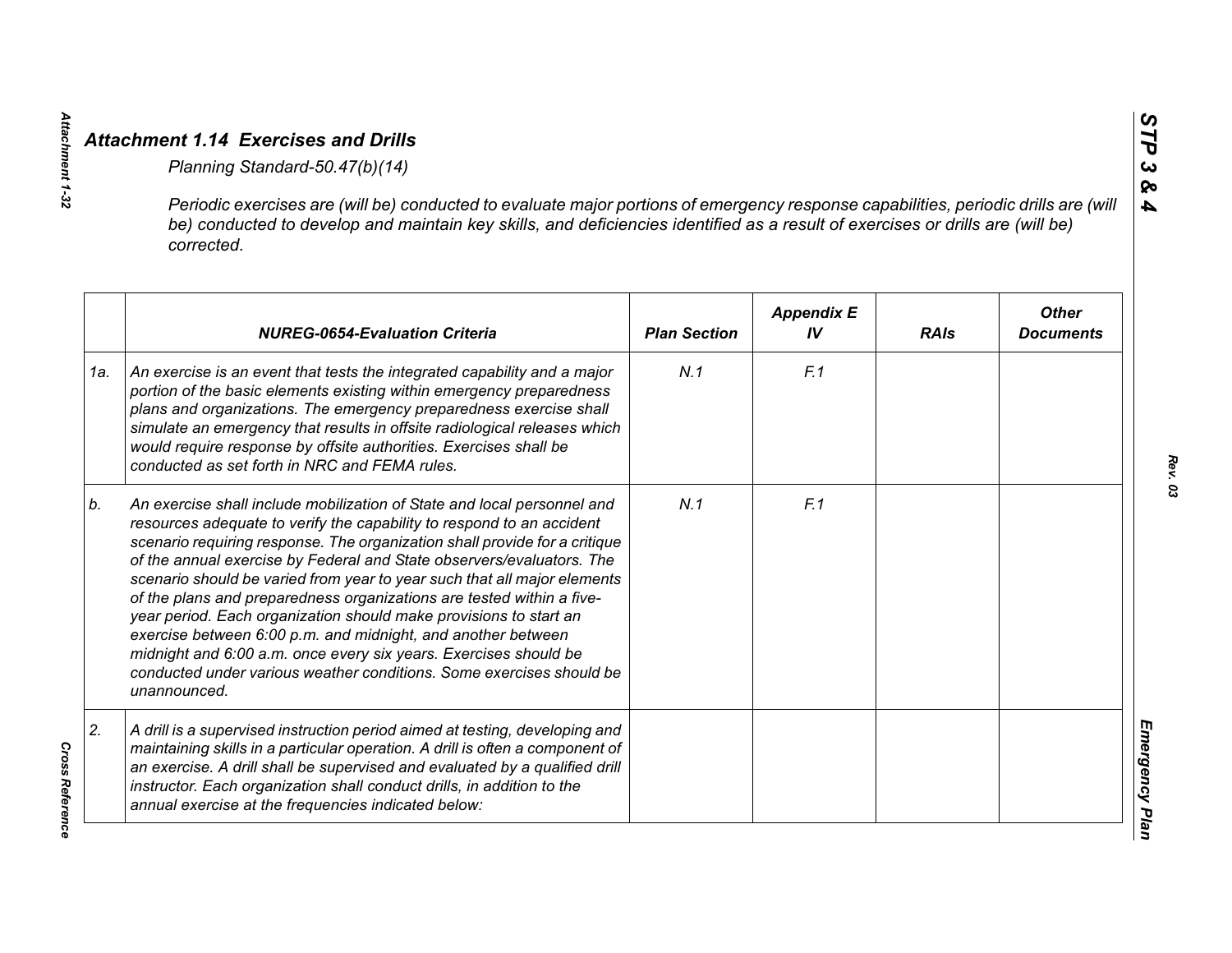|    | <b>NUREG-0654-Evaluation Criteria</b>                                                                                                                                                                                                                                                                                                                                                                                                                                                                                                                         | <b>Plan Section</b>    | <b>Appendix E</b><br>IV | <b>RAIs</b> | <b>Other</b><br><b>Documents</b> |
|----|---------------------------------------------------------------------------------------------------------------------------------------------------------------------------------------------------------------------------------------------------------------------------------------------------------------------------------------------------------------------------------------------------------------------------------------------------------------------------------------------------------------------------------------------------------------|------------------------|-------------------------|-------------|----------------------------------|
| a. | Communication Drills- Communications with State and local<br>governments within the plume exposure pathway Emergency<br>Planning Zone shall be tested monthly. Communications with<br>Federal emergency response organizations and States within the<br>ingestion pathway shall be tested quarterly. Communications<br>between the nuclear facility, State and local emergency operations<br>centers, and field assessment teams shall be tested annually.<br>Communication drills shall also include the aspect of understanding<br>the content of messages. | N.1, Addendum<br>$N-1$ |                         |             |                                  |
| b. | Fire Drills- Fire drills shall be conducted in accordance with the plant<br>(nuclear facility) technical specifications.                                                                                                                                                                                                                                                                                                                                                                                                                                      | Addendum N-1           | $F.1$ .iv               |             |                                  |
| c. | Medical Emergency Drills-A medical emergency drill involving a<br>simulated contaminated individual which contains provisions for<br>participation by the local support services agencies (i.e., ambulance<br>and offsite medical treatment facility) shall be conducted annually.<br>The offsite portions of the medical drill may be performed at part of<br>the required annual exercise                                                                                                                                                                   | Addendum N-1           | F.1.vii<br>F.1.vi       |             |                                  |
| d. | Radiological Monitoring Drills-Plant environs and radiological<br>monitoring drills (onsite and offsite) shall be conducted annually.<br>These drills shall include collection and analysis of all sample media<br>(e.g., water, vegetation, soil and air), and provisions for<br>communications and record keeping. The State drills need not be at<br>each site. Where appropriate, local organization shall participate                                                                                                                                    | Addendum N-1           | F.1.iii                 |             |                                  |
| е. | <b>Health Physics Drills</b>                                                                                                                                                                                                                                                                                                                                                                                                                                                                                                                                  |                        | F.1.iii                 |             |                                  |
|    | (1) Health Physics drills shall be conducted semi-annually which<br>involve response to, and analysis of, simulated elevated<br>airborne and liquid samples and direct radiation measurements<br>in the environment. The State drills need not be at each site.                                                                                                                                                                                                                                                                                               | Addendum N-1           |                         |             |                                  |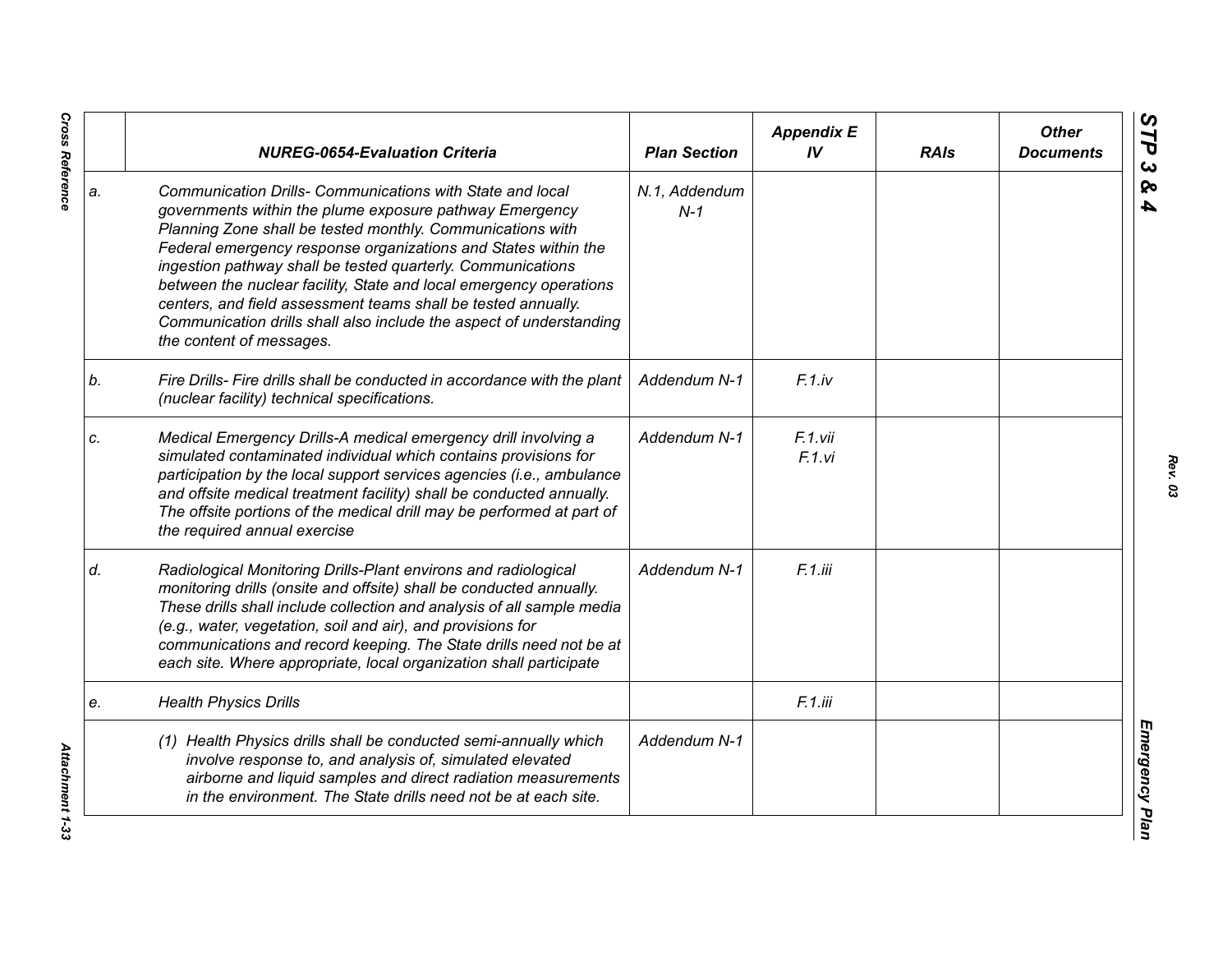|    | <b>NUREG-0654-Evaluation Criteria</b>                                                                                                                                                                                                                                                                                                                                        | <b>Plan Section</b>    | <b>Appendix E</b><br>IV | <b>RAIs</b> | <b>Other</b><br><b>Documents</b> |
|----|------------------------------------------------------------------------------------------------------------------------------------------------------------------------------------------------------------------------------------------------------------------------------------------------------------------------------------------------------------------------------|------------------------|-------------------------|-------------|----------------------------------|
|    | (2) Analysis of inplant liquid samples with simulated elevated<br>radiation levels shall be included in Health Physics drills<br>annually. These drills will include appropriate radiation<br>protection and contamination controls.                                                                                                                                         | Addendum N-1           |                         |             |                                  |
| 3. | Each organization shall describe how exercises and drills are to be<br>carried out to allow free play for decision making and to meet the<br>following objectives. Pending the development of exercise scenarios<br>and exercise evaluation guidance by NRC and FEMA the scenarios for<br>use in exercises and drills shall include but not be limited to, the<br>following: |                        | F.1                     |             |                                  |
| a. | The basic objective(s) of each drill and exercise and appropriate<br>evaluation criteria:                                                                                                                                                                                                                                                                                    | N.1.1, N.2             |                         |             |                                  |
| b. | The date(s), time period, place(s) and participating organization                                                                                                                                                                                                                                                                                                            | Addendum N-1,<br>N.2.2 |                         |             |                                  |
| C. | The simulated events;                                                                                                                                                                                                                                                                                                                                                        | N.2                    |                         |             |                                  |
| d. | A time schedule of real and simulated initiating events                                                                                                                                                                                                                                                                                                                      | N.2                    |                         |             |                                  |
| e. | A narrative summary describing the conduct of the exercises or drills<br>to include such things as simulated casualties, offsite fire<br>department assistance, rescue of personnel, use of protective<br>clothing, deployment of radiological monitoring teams, and public<br>information activities; and                                                                   | N.2                    |                         |             | BL 05-02                         |
| f. | A description of the arrangements for and advance materials to be<br>provided to official observers.                                                                                                                                                                                                                                                                         | N.2.2                  |                         |             |                                  |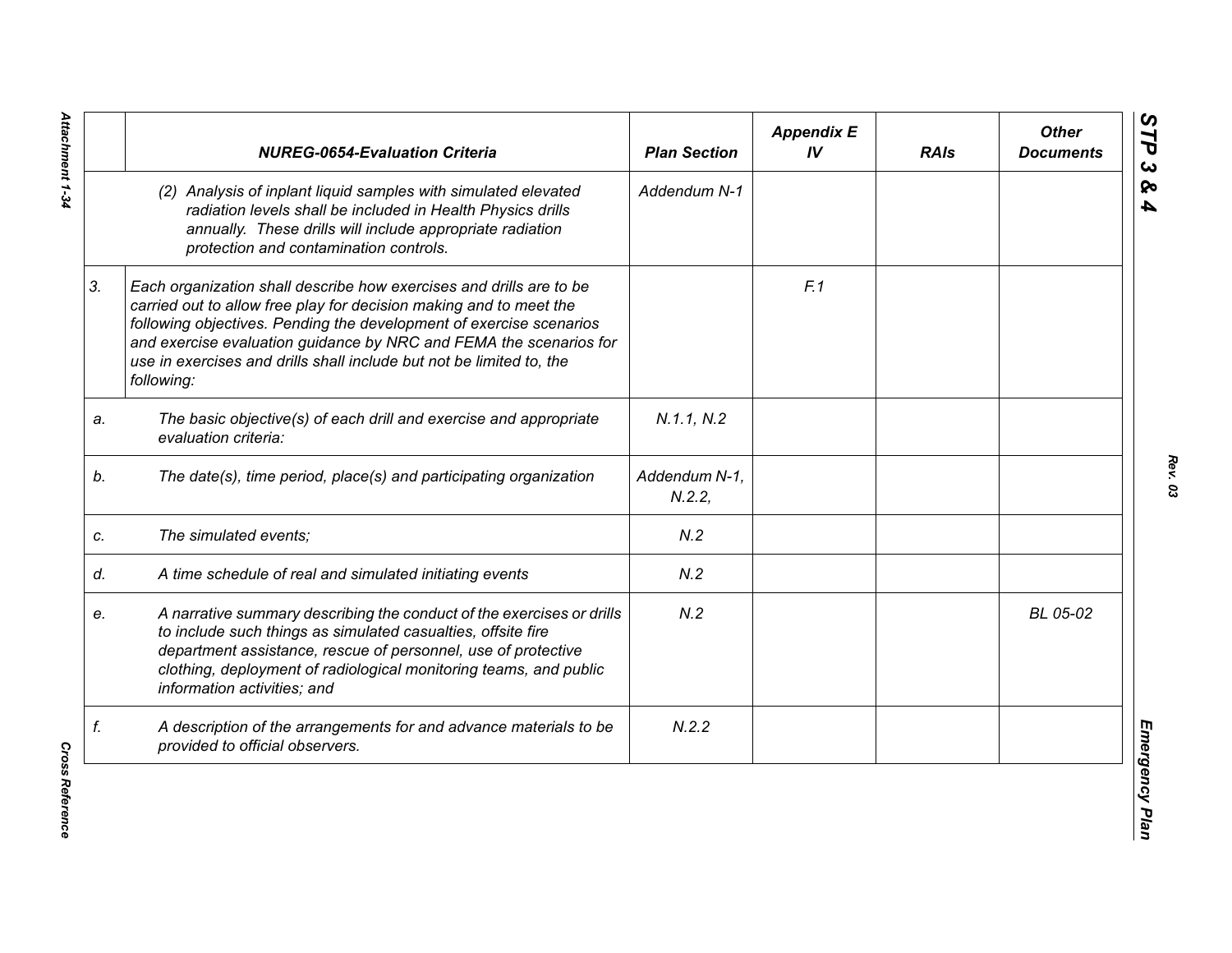|                    | <b>NUREG-0654-Evaluation Criteria</b>                                                                                                                                                                                                                                                                                                                                                                                    | <b>Plan Section</b> | <b>Appendix E</b><br>IV | <b>RAIs</b>  | <b>Other</b><br><b>Documents</b> |
|--------------------|--------------------------------------------------------------------------------------------------------------------------------------------------------------------------------------------------------------------------------------------------------------------------------------------------------------------------------------------------------------------------------------------------------------------------|---------------------|-------------------------|--------------|----------------------------------|
| $\boldsymbol{4}$ . | Official observers from Federal, State or local governments will observe,<br>evaluate, and critique the required exercises. A critique shall be<br>scheduled at the conclusion of the exercise to evaluate the ability of<br>organizations to respond as called for in the plan. The critique shall be<br>conducted as soon as practicable after the exercise, and formal<br>evaluation should result from the critique. | N.1, N.2.2          |                         |              |                                  |
| 5.                 | Each organization shall establish means for evaluating observer and<br>participant comments on areas needing improvement, including<br>emergency plan procedural changes, and for assigning responsibility for<br>implementing corrective actions. Each organization shall establish<br>management control used to ensure that corrective actions are<br>implemented.                                                    | N.1                 | F <sub>12</sub>         | VEGP 13.3-10 |                                  |
|                    |                                                                                                                                                                                                                                                                                                                                                                                                                          |                     |                         |              |                                  |
|                    |                                                                                                                                                                                                                                                                                                                                                                                                                          |                     |                         |              |                                  |
|                    |                                                                                                                                                                                                                                                                                                                                                                                                                          |                     |                         |              |                                  |
|                    |                                                                                                                                                                                                                                                                                                                                                                                                                          |                     |                         |              |                                  |
|                    |                                                                                                                                                                                                                                                                                                                                                                                                                          |                     |                         |              |                                  |

*Cross Reference Attachment 1-35* Attachment 1-35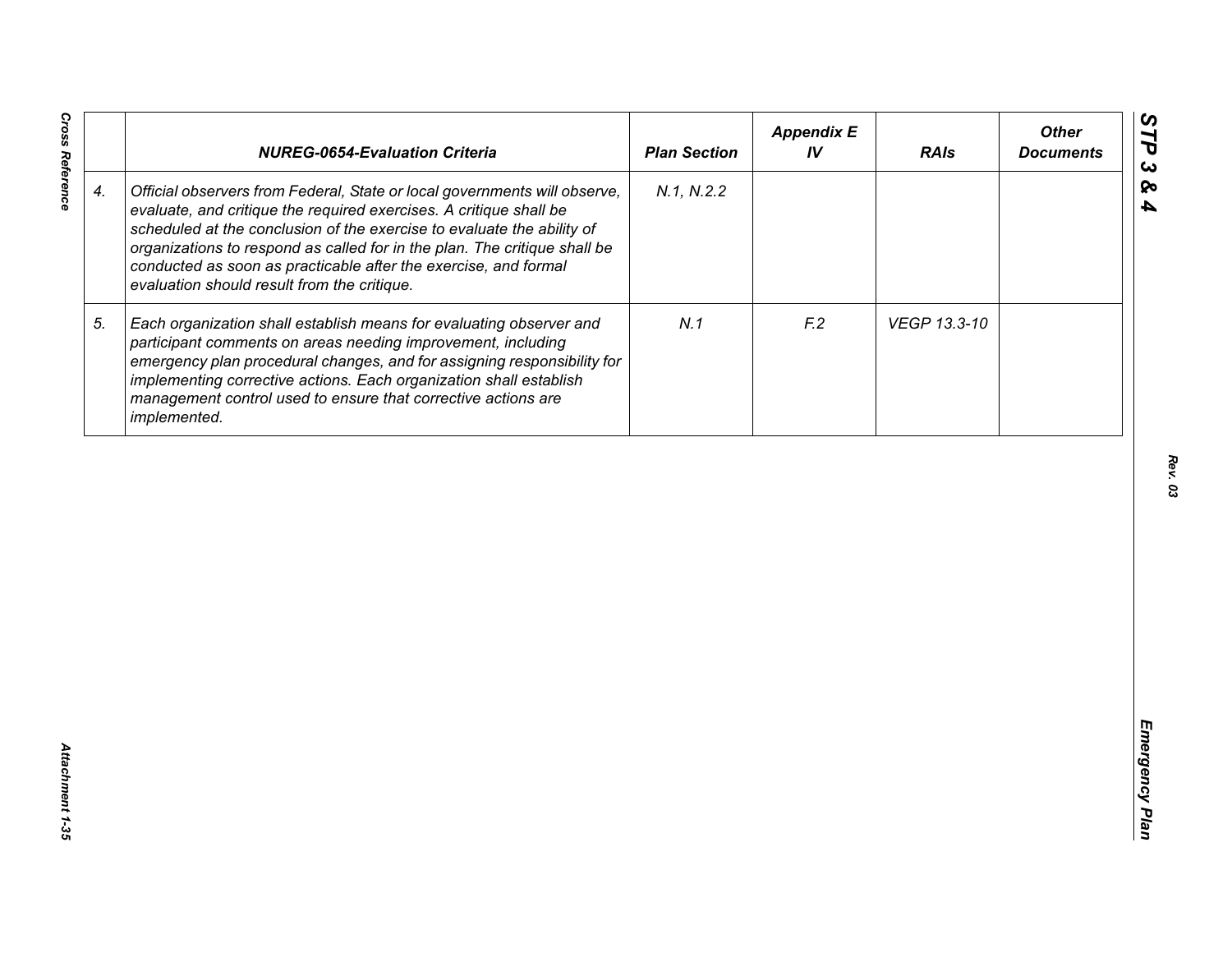|    | Radiological emergency response training is provided to those who may be called on to assist in an emergency.                                                                                                                                                                                                                                                                                                  |                     |                         |              |                                  |
|----|----------------------------------------------------------------------------------------------------------------------------------------------------------------------------------------------------------------------------------------------------------------------------------------------------------------------------------------------------------------------------------------------------------------|---------------------|-------------------------|--------------|----------------------------------|
|    | <b>NUREG-0654-Evaluation Criteria</b>                                                                                                                                                                                                                                                                                                                                                                          | <b>Plan Section</b> | <b>Appendix E</b><br>IV | <b>RAIs</b>  | <b>Other</b><br><b>Documents</b> |
| 1. | Each organization shall assure the training of appropriate individuals.                                                                                                                                                                                                                                                                                                                                        |                     |                         |              |                                  |
| a. | Each facility to which the plant applies shall provide site specific<br>emergency response training for those offsite emergency<br>organizations who may be called upon to provide assistance in the<br>event of an emergency.                                                                                                                                                                                 | M.8                 |                         | GGNS 13.3-55 |                                  |
| b. | Each offsite response organization shall participate in and receive<br>training. Where mutual aid agreements exist between local agencies<br>such as fire, policy and ambulance/rescue, the training shall also be<br>offered to the other departments who are members of the mutual aid<br>district.                                                                                                          | N/A                 |                         |              |                                  |
| 2. | The training program for members of the onsite emergency organization<br>shall, besides classroom training, include practical drills in which each<br>individual demonstrates ability to perform his assigned emergency<br>function. During the practical drills, on-the-spot correction of erroneous<br>performance shall be made and a demonstration of the proper<br>performance offered by the instructor. | M.6                 | F <sub>12</sub>         |              |                                  |
| 3. | Training for individuals assigned to licensee first aid teams shall include<br>courses equivalent to Red Cross Multi-Media.                                                                                                                                                                                                                                                                                    | M.7                 |                         |              |                                  |

*Cross Reference*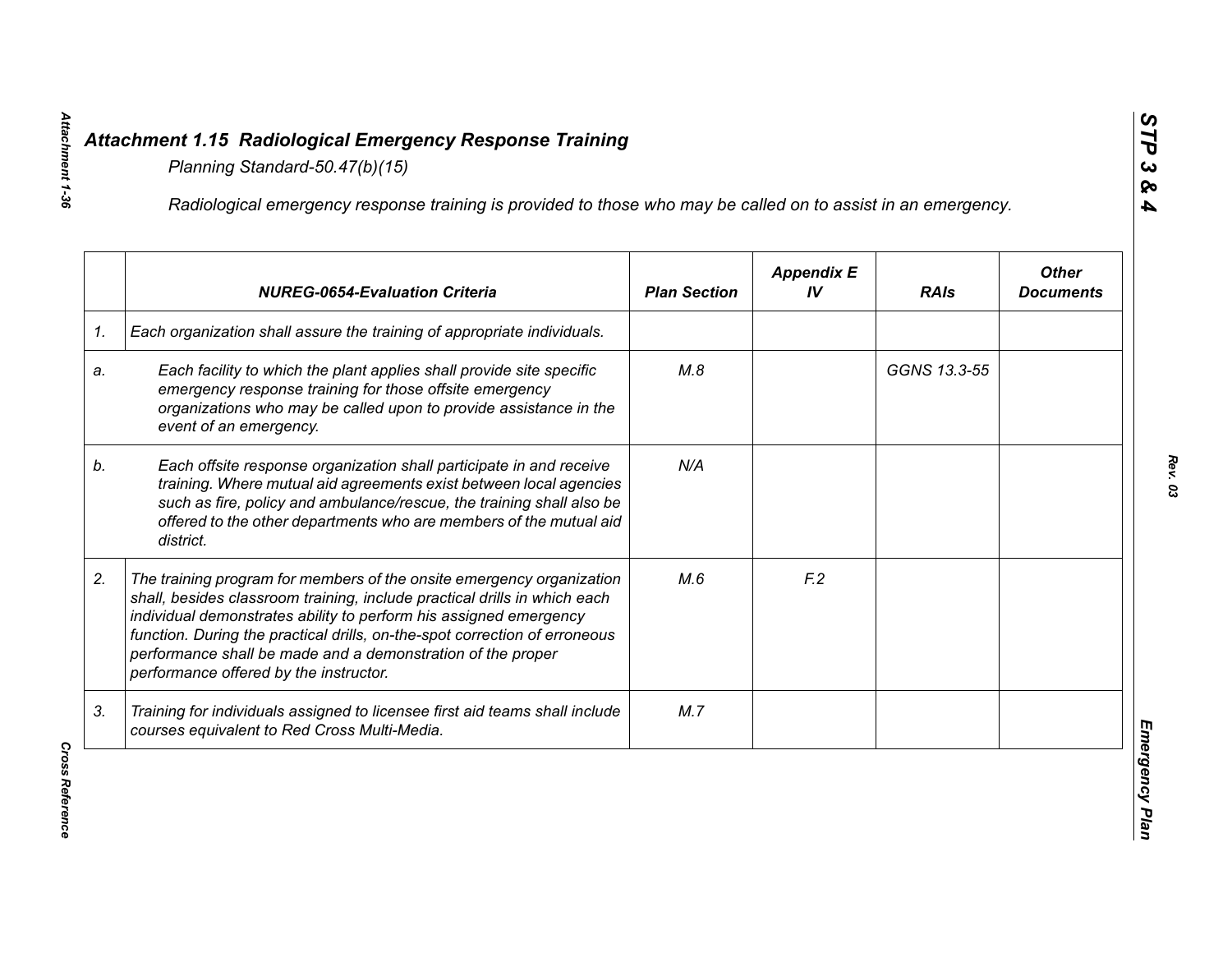|                    | <b>NUREG-0654-Evaluation Criteria</b>                                                                                                                                                                                                                                                                                            | <b>Plan Section</b> | <b>Appendix E</b><br>IV | <b>RAIs</b> | <b>Other</b><br><b>Documents</b> |
|--------------------|----------------------------------------------------------------------------------------------------------------------------------------------------------------------------------------------------------------------------------------------------------------------------------------------------------------------------------|---------------------|-------------------------|-------------|----------------------------------|
| $\boldsymbol{4}$ . | Each organization shall establish a training program for instructing and<br>qualifying personnel who will implement radiological emergency<br>response plans. The specialized initial training and periodic retraining<br>programs (including the scope, nature and frequency) shall be provided<br>in the following categories: |                     |                         |             |                                  |
| a.                 | Directors or coordinators of the response organizations;                                                                                                                                                                                                                                                                         | M.3                 | F.1.i                   |             |                                  |
| b.                 | Personnel responsible for accident assessment;                                                                                                                                                                                                                                                                                   | M.4                 | F.1.ii                  |             |                                  |
| c.                 | Radiological monitoring teams and radiological analysis personnel;                                                                                                                                                                                                                                                               | M.4                 | F.1.iii                 |             |                                  |
| d.                 | Police, security and fire fighting personnel;                                                                                                                                                                                                                                                                                    | M.3, M.8            | F.1iv                   |             |                                  |
| e.                 | Repair and damage control/correctional action teams (onsite);                                                                                                                                                                                                                                                                    | M.3                 | F.1.v                   |             |                                  |
| f.                 | First aid and rescue personnel;                                                                                                                                                                                                                                                                                                  | M.1, M.4            | F.1.vi                  |             |                                  |
| g.                 | Local support services personnel including Civil<br>Defense/Emergency Service personnel;                                                                                                                                                                                                                                         | M.8                 |                         |             |                                  |
| h.                 | Medical support personnel;                                                                                                                                                                                                                                                                                                       | M.4                 |                         |             |                                  |
| İ.                 | Licensee's headquarters support personnel;                                                                                                                                                                                                                                                                                       | M.3                 | F.1.viii                |             |                                  |
| j.                 | Personnel responsible for transmission of emergency information<br>and instructions.                                                                                                                                                                                                                                             | M.4                 |                         |             |                                  |
| 5.                 | Each organization shall provide for the initial and annual retraining of<br>personnel with emergency response responsibilities.                                                                                                                                                                                                  | M.2.3               |                         |             |                                  |

*Cross Reference Attachment 1-37* Attachment 1-37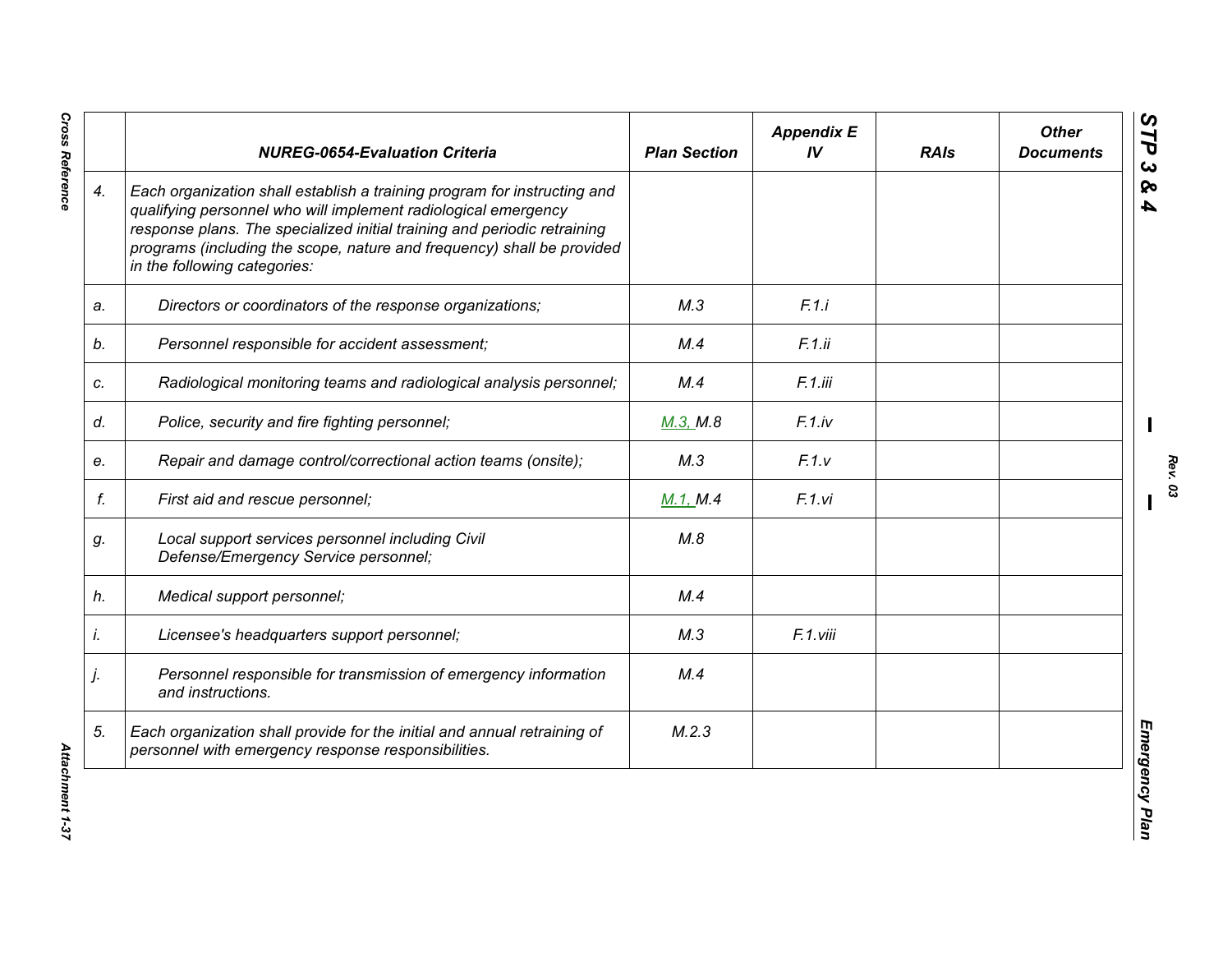|                                                                                                                                                     | Planning Standard-50.47(b)(16)                                                                                                                                                                                                                                            |                                                 |                         |                    |                                  |  |  |
|-----------------------------------------------------------------------------------------------------------------------------------------------------|---------------------------------------------------------------------------------------------------------------------------------------------------------------------------------------------------------------------------------------------------------------------------|-------------------------------------------------|-------------------------|--------------------|----------------------------------|--|--|
| Responsibilities for the plan development and review and for distribution of emergency plans are established, and planners are<br>properly trained. |                                                                                                                                                                                                                                                                           |                                                 |                         |                    |                                  |  |  |
|                                                                                                                                                     | <b>NUREG-0654-Evaluation Criteria</b>                                                                                                                                                                                                                                     | <b>Plan Section</b>                             | <b>Appendix E</b><br>IV | <b>RAIs</b>        | <b>Other</b><br><b>Documents</b> |  |  |
|                                                                                                                                                     | Each organization shall provide for the training of individuals responsible<br>for the planning effort.                                                                                                                                                                   | M.2                                             | G                       |                    |                                  |  |  |
| planning.                                                                                                                                           | Each organization shall identify by title the individual with the overall<br>authority and responsibility for radiological emergency response                                                                                                                             | $\overline{O.1}$                                | $\overline{G}$          |                    |                                  |  |  |
|                                                                                                                                                     | Each organization shall designate an Emergency Planning Coordinator<br>with responsibility for the development and updating of emergency plans<br>and coordination of these plans with other response organizations.                                                      | O.1                                             | G                       |                    |                                  |  |  |
|                                                                                                                                                     | Each organization shall update its plan and agreements as needed,<br>review and certify it to be current on an annual basis. The update shall<br>take into account changes identified by drills and exercises.                                                            | 0.2, 0.3                                        |                         |                    |                                  |  |  |
|                                                                                                                                                     | The emergency response plans and approved changes to the plans<br>shall be forwarded to all organizations and appropriate individuals with<br>responsibility for implementation of the plans. Revised pages shall be<br>dated and marked to show where changes have made. | Q.1                                             |                         | GGNS 13.3-56       |                                  |  |  |
| source.                                                                                                                                             | Each plan shall contain a detailed listing of supporting plans and their                                                                                                                                                                                                  | Attachment 2,<br>A.2, B.2, B.2.1,<br>B.2.2, B.3 |                         |                    |                                  |  |  |
|                                                                                                                                                     | Each plan shall contain as an appendix listing, by title, procedures<br>required to implement the plan. The listing shall include the section(s) of<br>the plan to be implemented by each procedure.                                                                      | Attachment 2                                    |                         | <b>VEGP 13.3-5</b> |                                  |  |  |
|                                                                                                                                                     | Each plan shall contain a specific table of contents. Plans submitted for<br>review should be cross-referenced to these criteria.                                                                                                                                         | Table-of-<br>Contents                           |                         |                    |                                  |  |  |

*Cross Reference*